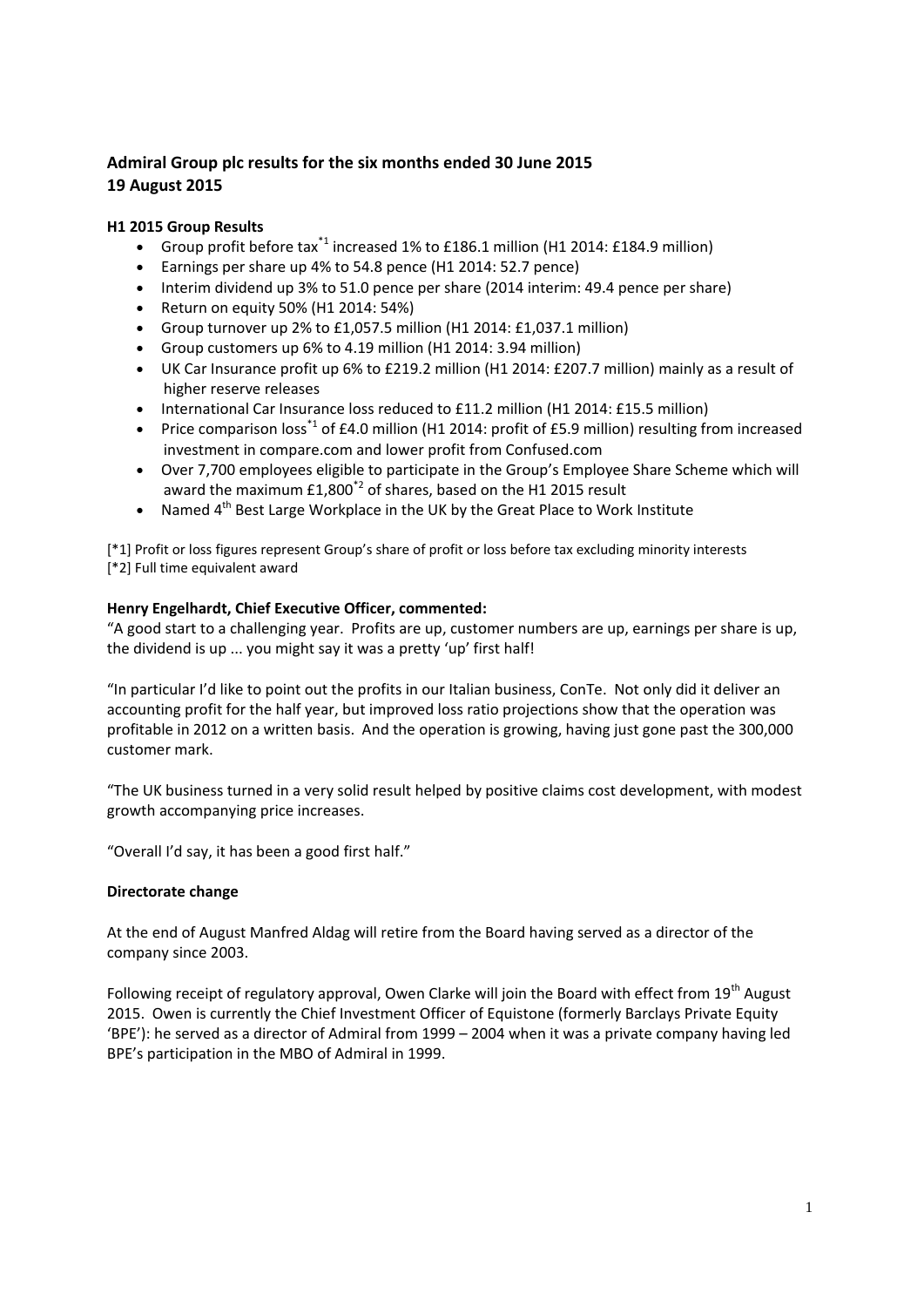#### **Alastair Lyons, Chairman, commented:**

"Manfred has made an enormous contribution to Admiral's success over the many years he has served on our Board and he will be much missed, both as a colleague and a friend: he takes our best wishes with him into retirement.

"We are delighted that Owen is now able to rejoin the Board of Admiral: he has an excellent understanding of our business and a great commercial record, and we look forward to once again benefiting from his wise counsel."

#### **Management presentation**

Analysts and investors will be able to access the Admiral Group management presentation, which commences at 9.00am on Wednesday 19 August 2015, by dialling +44 203 059 8125.

A copy of the presentation slides and webcast, along with a PDF version of this interim results announcement, will be available at www.admiralgroup.co.uk.

#### **Group key performance indicators**

|                                 | H1 2013   | H1 2014           | H1 2015   | FY 2014   |
|---------------------------------|-----------|-------------------|-----------|-----------|
| Turnover <sup>*1</sup>          | £1,089.1m | £1,037.1m         | £1,057.5m | £1,971.0m |
| Net revenue                     | £454.8m   | £444.6m           | £447.7m   | £884.6m   |
| Number of customers             | 3.60m     | 3.94 <sub>m</sub> | 4.19m     | 4.05m     |
| Loss ratio $^{*2,*3}$           | 68.8%     | 67.1%             | 60.8%     | 67.8%     |
| Expense ratio <sup>*2,*3</sup>  | 18.6%     | 18.0%             | 21.9%     | 18.7%     |
| Combined ratio <sup>*2,*3</sup> | 87.4%     | 85.1%             | 82.7%     | 86.5%     |
| Profit before tax <sup>*4</sup> | £181.6m   | £184.9m           | £186.1m   | £356.5m   |
| Earnings per share              | 50.1p     | 52.7p             | 54.8p     | 103.0p    |
| Dividend per share              | 48.9p     | 49.4p             | 51.0p     | 98.4p     |
| Return on equity                | 57%       | 54%               | 50%       | 52%       |

[\*1] Turnover comprises total premiums written and other revenue.

[\*2] Loss ratio restated to exclude releases on business that was originally ceded under quota share reinsurance contracts. Result in H1 2015 including releases from commuted reinsurance contracts would have been a loss ratio of 42.0% and combined ratio of 63.9%. Refer below for details.

[\*3] Loss and expense ratios exclude the impact of reinsurer cap accruals, prior period expense ratios restated. Refer to note 12b and 12c.

[\*4] Profit before tax adjusted to exclude minority interests' share.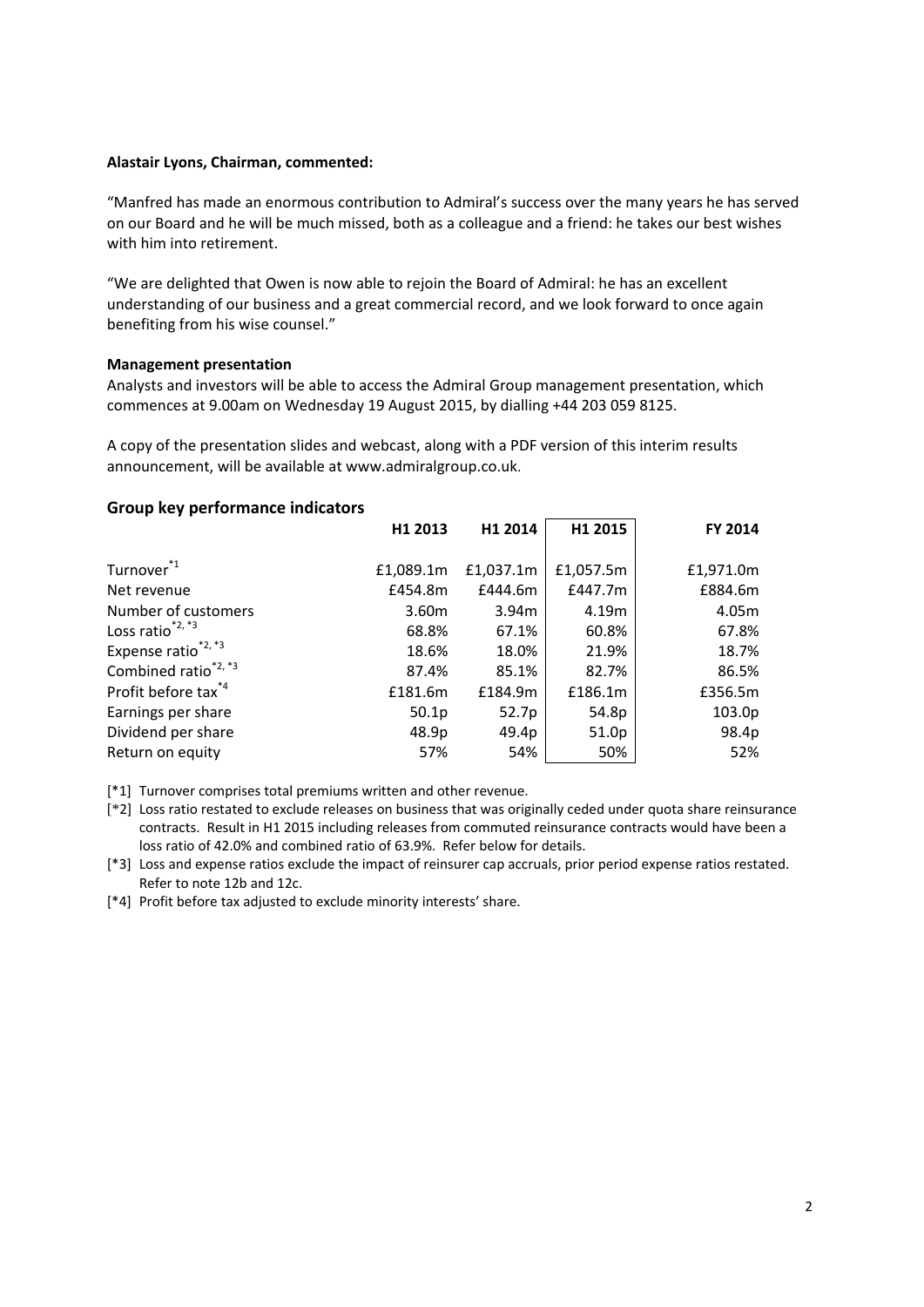#### **Group Results**

Admiral Group's share of pre-tax profit in the first half of 2015 was £186.1 million, up 1% on H1 2014 (£184.9 million). A reconciliation of pre-tax profit is included in Note 12.

Group turnover of £1,057.5 million increased by 2% compared to the first half of 2014 (£1,037.1 million). This was mainly driven by increased turnover in both the UK and International Car Insurance businesses. During H1 2015, the Group increased its customer base to 4.19 million with year-on-year growth of over 250,000 customers (6%).

The Group loss ratio improved to 60.8% (H1 2014: 67.1%), primarily due to very positive UK claims development leading to higher reserve releases. The Group expense ratio increased to 21.9% (H1 2014: 18.0%). The main reason for this increase is that 2014 benefited from a one-off adjustment to expenses as a result of the change in approach to accounting for UK Car Insurance levies. In addition to this, the expense ratio is also impacted by a reduction in the UK car insurance average earned premium.

Further details by segment are set out below.

#### **Earnings per share**

Earnings per share increased by 4% to 54.8 pence (H1 2014: 52.7 pence). The increase is higher than the increase in pre-tax profit due to the lower effective tax rate.

#### **Dividends**

The Directors have declared an interim dividend for the financial year of 51.0 pence per share, which is 3% higher than the interim payment in 2014. It is equal to 93% of earnings per share.

The dividend is made up of a 25.1 pence normal element, based on the stated dividend policy of distributing 45% of post-tax profits, and a further special element of 25.9 pence. The special dividend is calculated with reference to distributable reserves after considering capital that is required to be held a) for regulatory purposes; b) to fund expansion activities; and c) as a further prudent buffer.

The payment date is 9 October 2015, ex-dividend date 10 September 2015 and record date 11 September 2015.

#### **Return on capital**

Admiral's capital efficient and highly profitable business model led to return on equity of 50% (H1 2014: 54%).

A key part of the business model is the extensive use of co- and reinsurance across the Group which provides both loss protection and capital relief. Admiral has UK reinsurance arrangements in place covering 35% of the UK car insurance business until at least the end of 2016, while the UK agreement with Munich Re (covering 40%) will run to at least the end of 2018.

#### **Divisional Performance Highlights**

- UK Car Insurance profit increased by 6% to £219.2 million (H1 2014: £207.7 million).
- International Car Insurance losses totalled £11.2 million (H1 2014: £15.5 million).
- Admiral Group's share of Price Comparison loss totalled £4.0 million (H1 2014: profit of £5.9 million) reflecting the investment in compare.com.
- Admiral Group's share of Other Group Items, including employee share schemes and net debt financing charges, amounted to a cost of £17.6 million (H1 2014: £12.9 million).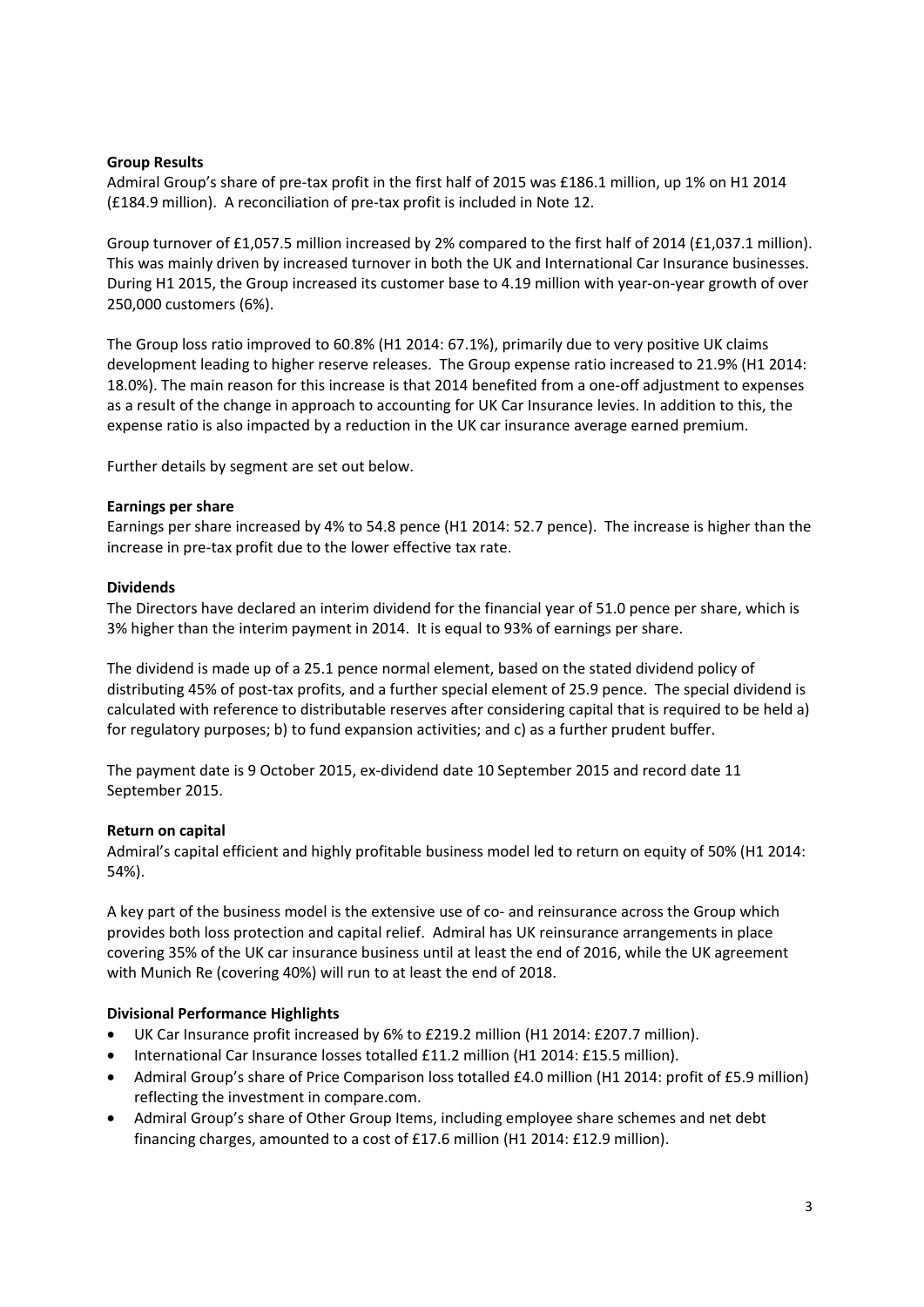Admiral's strategy in its core UK Car Insurance market is unchanged. The Group aims to grow profitably its share of the UK private motor insurance market and in the six months to 30 June 2015 Admiral continued to grow, resulting in a total customer base of 3.18 million (H1 2014: 3.15 million). During this period Admiral implemented a number of premium increases. The improvement in pre-tax profit was mainly due to an improvement in the Combined Ratio to 73.1% (H1 2014: 76.8%).

Admiral's International Car Insurance businesses also continued to grow, delivering an overall increase in turnover of 6% to £110.3 million (H1 2014: £104.3 million) and insuring 14% more vehicles at 30 June 2015 compared with a year earlier. During the first half of 2015, the International Car Insurance businesses made losses of £11.2 million compared to £15.5 million in the first half of 2014. The lower loss was driven by a number of factors including continued positive results from the Group's Italian car insurance operation, ConTe. The overall international insurance loss equated to 6% of the Group's profit before tax for the period (H1 2014: 8%).

Admiral's Price Comparison businesses made a combined loss of £4.0 million (H1 2014: profit of £5.9 million). This was due to both International price comparison, where an investment in compare.com of £10.4 million offset profits from the Group's European price comparison operations, Rastreator and LeLynx, and a lower profit from the Group's UK price comparison business Confused.com.

#### **Employees**

At the core of Admiral's success is a skilled and motivated workforce and the Group invests significant time and money in four key areas to underpin this: communication; equality; reward and recognition; and fun. During the first half of 2015 the Group received numerous awards in recognition of this investment:

- Fourth Best Large Place to Work in the UK
- European Business Awards 2015 National Champion UK (Employer of the Year)
- Fourth Great Place to Work Best Workplaces in Spain
- Ninth Great Place to Work Best Workplaces in Italy
- Nova Scotia's Top Employers 2015

At 30 June 2015 the Group employed over 7,700 members of staff, of which over 5,500 are employed in the UK.

# **Investments and Cash**

#### **Investment Strategy**

The Group continues to maintain a low risk investment strategy and continues to invest in the same asset classes as in previous years. A shift in allocation of funds, which commenced in 2014, has continued during 2015 with a greater proportion invested in fixed income and other short dated securities (and less in money market funds and deposits). This change was made in order to increase yield without materially increasing risk. As a result of these changes, the proportion of the Group's cash and investments held in fixed income and short-dated securities was 54% at 30 June 2015, up from 37% a year earlier.

The Group performs regular reviews of this strategy to ensure it remains appropriate.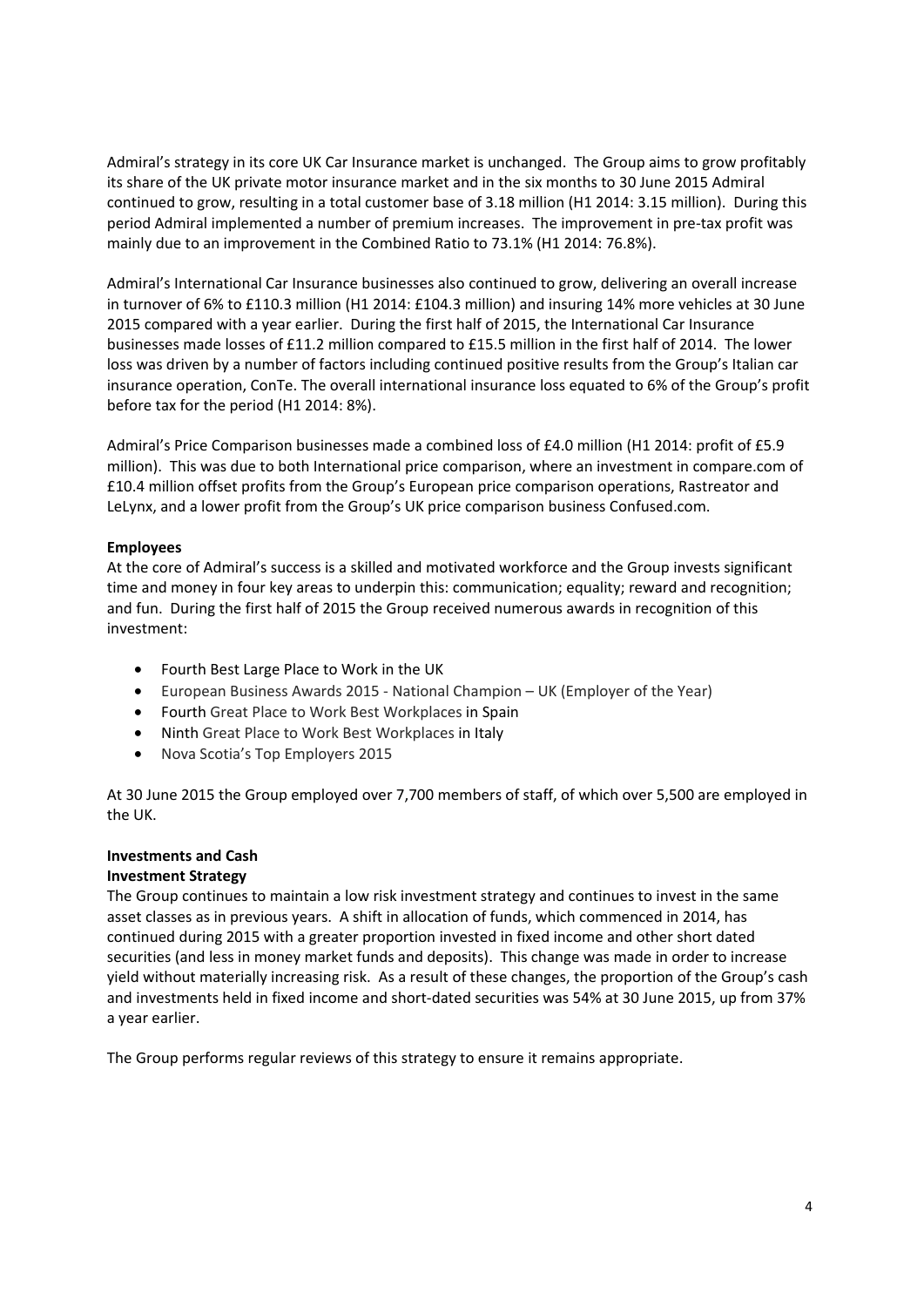#### **Cash and investments analysis**

|                              | 30 June 2015 |               |            |       |         |
|------------------------------|--------------|---------------|------------|-------|---------|
|                              |              | International |            |       |         |
|                              | UK Car       | Car           | Price      |       |         |
|                              | Insurance    | Insurance     | Comparison | Other | Total   |
|                              | Em           | Em            | Em         | Em    | Em      |
| Fixed income and short-dated |              |               |            |       |         |
| securities                   | 1,122.6      |               | -          | 201.7 | 1,324.3 |
| Money market funds           | 568.7        | 87.3          | -          | 15.0  | 671.0   |
| Cash deposits                | 244.5        | 3.0           |            |       | 247.5   |
| Cash                         | 124.7        | 43.1          | 28.7       | 19.5  | 216.0   |
| <b>Total</b>                 | 2.060.5      | 133.4         | 28.7       | 236.2 | 2,458.8 |

|                              | 31 December 2014 |               |               |                          |         |
|------------------------------|------------------|---------------|---------------|--------------------------|---------|
|                              |                  | International |               |                          |         |
|                              | UK Car           | Car           | Price         |                          |         |
|                              | Insurance        | Insurance     | Comparison    | Other                    | Total   |
|                              | Em               | $\mathsf{fm}$ | $\mathsf{fm}$ | Em                       | Em      |
| Fixed income and short-dated |                  |               |               |                          |         |
| securities                   | 822.7            |               |               | 199.1                    | 1,021.8 |
| Money market funds           | 808.6            | 96.5          |               | 4.1                      | 909.2   |
| Cash deposits                | 261.0            | 2.1           |               | $\overline{\phantom{a}}$ | 263.1   |
| Cash                         | 101.8            | 38.6          | 49.0          | 66.5                     | 255.9   |
|                              |                  |               |               |                          |         |
| Total                        | 1.994.1          | 137.2         | 49.0          | 269.7                    | 2,450.0 |

|                              | 30 June 2014 |               |            |       |         |
|------------------------------|--------------|---------------|------------|-------|---------|
|                              |              | International |            |       |         |
|                              | UK Car       | Car           | Price      |       |         |
|                              | Insurance    | Insurance     | Comparison | Other | Total   |
|                              | Em           | Em            | Em         | Em    | Em      |
| Fixed income and short-dated |              |               |            |       |         |
| securities                   | 802.8        |               |            | -     | 802.8   |
| Money market funds           | 725.1        | 93.2          |            | 42.0  | 860.3   |
| Cash deposits                | 259.7        | 2.9           |            | -     | 262.6   |
| Cash                         | 149.0        | 42.0          | 43.9       | 12.8  | 247.7   |
| <b>Total</b>                 | 1.936.6      | 138.1         | 43.9       | 54.8  | 2.173.4 |

Investment return and interest income totalled £9.6 million in H1 2015, up 43% compared to a year earlier (H1 2014: £6.7 million). The increase was higher due to higher average balances along with the increased allocation of funds to fixed income and other short dated securities that took place across 2014. The increase would have been greater but was partially offset by an adjustment (of £5.1 million)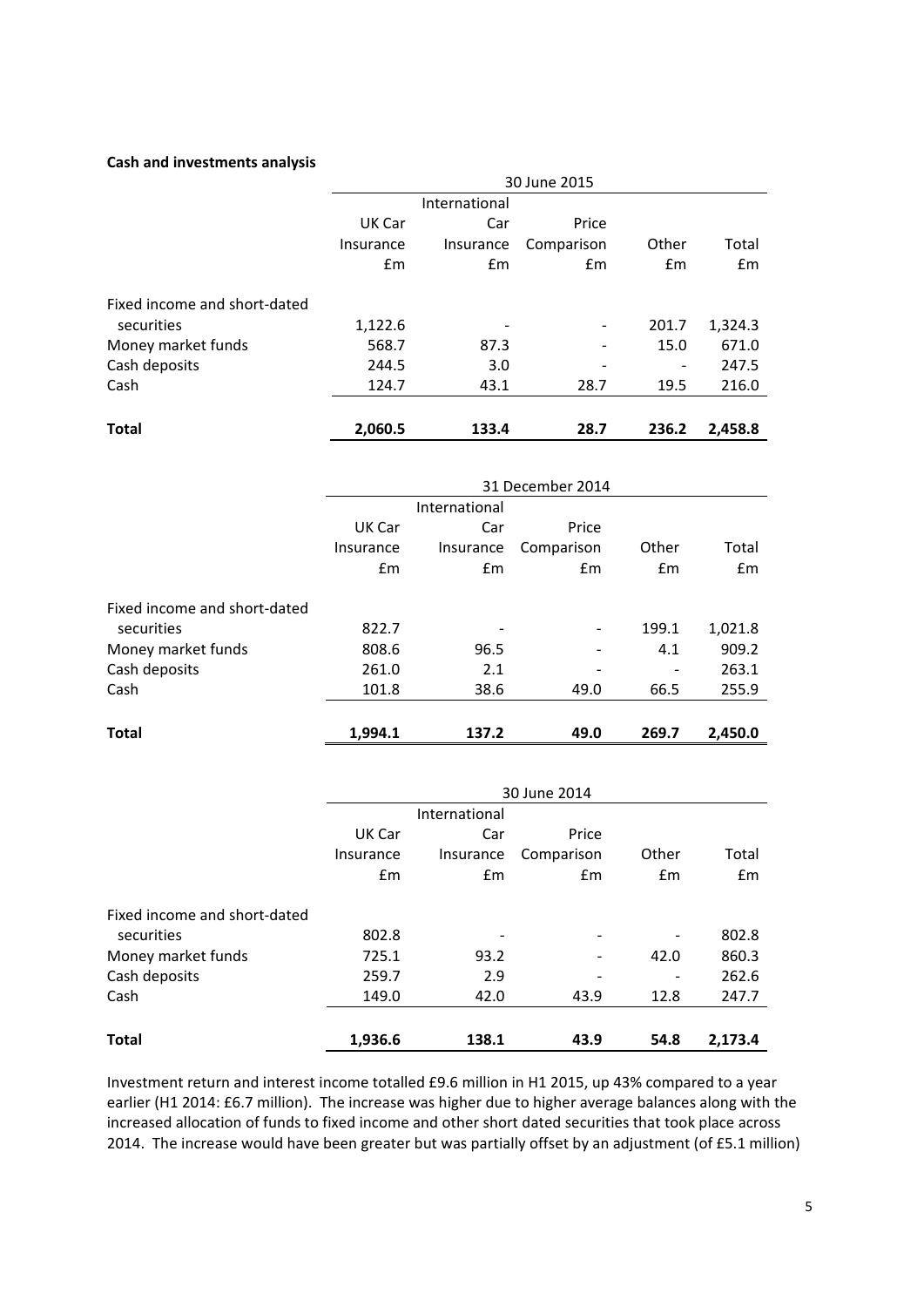relating to notional investment income being accrued on quota share reinsurance funds withheld arrangements. The cumulative accrual at 30 June 2015 was £13.4 million (H1 2014: £1.8 million)

The underlying rate of return (excluding the notional investment income accrual) on the Group's cash and investments was 1.2% (H1 2014: 0.8%).

## **Capital Structure and Financial Position**

The Group continues to manage its capital to ensure that all entities within the Group are able to continue as going concerns and also to ensure that regulated entities, as well as the Group, comfortably meet regulatory capital requirements. Excess capital above these levels within subsidiaries is paid up to the Group holding company in the form of dividends on a regular basis.

In July 2014, the Group completed the issue of £200 million of 10 year dated subordinated bonds. The rate of interest is fixed at 5.5% and the maturity date is in July 2024. The bonds qualify as lower tier two capital under the current regulatory capital regime and are expected to qualify as tier two capital under Solvency II.

The majority of the Group's current capital requirement is derived from its European insurance operations, Admiral Insurance (Gibraltar) Limited (AIGL) and Admiral Insurance Company Limited (AICL). The surplus position at the end of H1 2015 for those companies, along with the overall Group position was as follows:

| £m                                     | <b>AIGL</b> | AICL | Group |
|----------------------------------------|-------------|------|-------|
| Net assets less goodwill <sup>*1</sup> | 204         | 82   | 584   |
| Minimum capital requirement            | 77          | 27   | 120   |
| Surplus over minimum requirement       | 132         | 55   | 464   |

[\*1] Before accounting for the 2015 Interim Dividend of £140 million. Comprises tangible equity plus the element of the Group's debt that is eligible as lower tier two capital under the Insurance Groups Directive (IGD) rules.

During 2015, the Group's capital requirement is assessed under the ICAS regime in the UK with Individual Capital Guidance (ICG) applied by the Prudential Regulatory Authority (PRA) as appropriate. The Group's surplus position after accounting for the 2015 interim dividend is in excess of £300m and is at a similar level to the position at 31 December 2014. The Group expects to hold a significant surplus throughout the remainder of 2015.

#### **Solvency II**

The Group continues to make good progress towards full compliance with the requirements of the Solvency II regime in advance of it taking effect in January 2016 and expects to be fully compliant from that date.

Admiral is developing an internal economic capital model which will be used to calculate regulatory capital requirements following approvals from the Group's regulators in the UK and Gibraltar. Such approval is not likely to be sought or granted before 2017.

The Group's regulatory capital from January 2016 will, therefore, be based on the Solvency II Standard Formula, with a capital add-on agreed by the PRA to reflect recognised limitations in the Standard Formula with regards to Admiral Group's business (predominantly in respect of profit commission arrangements in co- and reinsurance agreements and risks arising from actual and potential Periodic Payment Order (PPO) claims).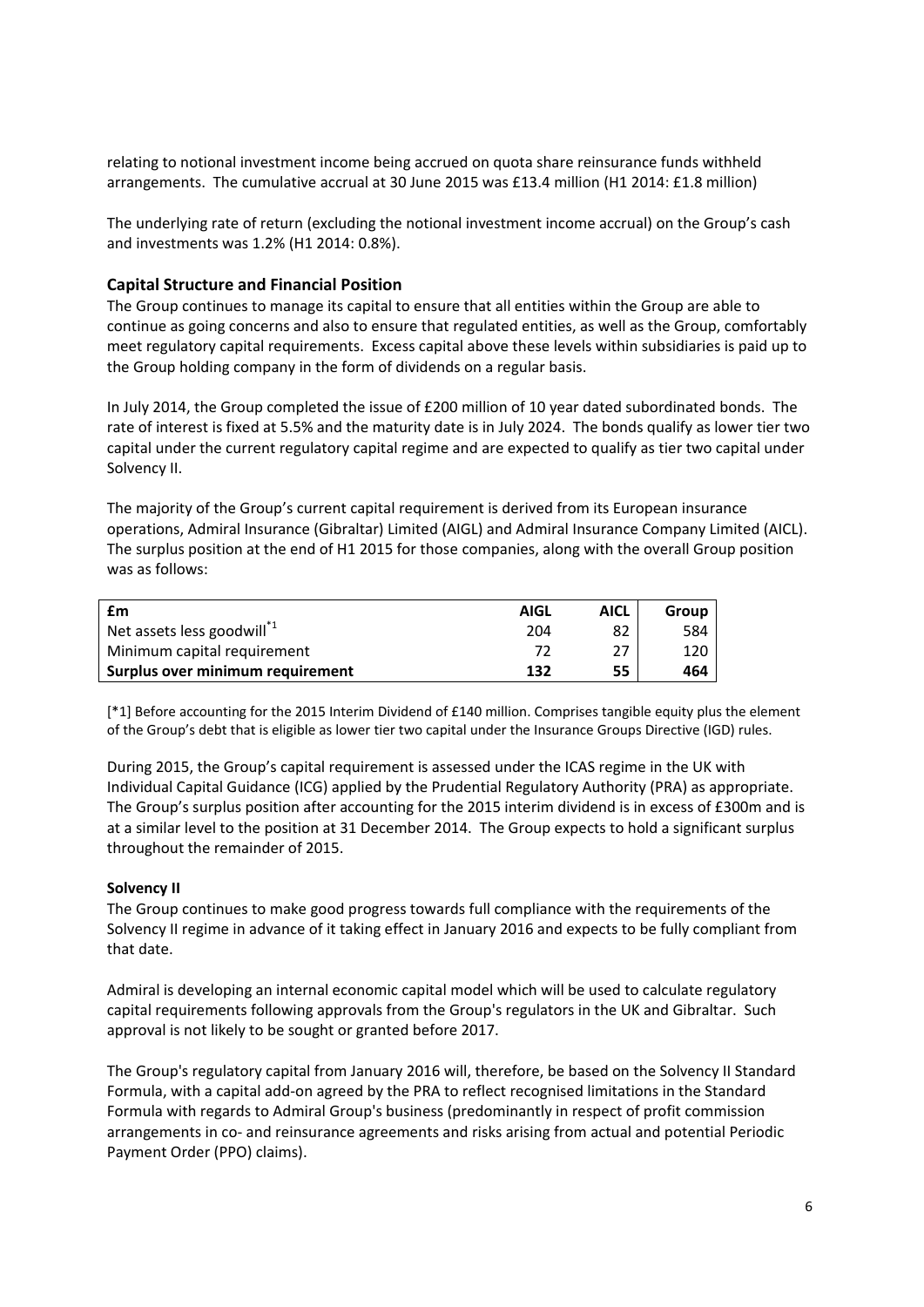The level of capital add-on and resulting Group capital requirement from January 2016 is expected to be confirmed by the PRA in the final quarter of 2015.

#### **Taxation**

The tax charge reported in the income statement is £33.4 million (H1 2014: £38.9 million) which equates to 18.4% (H1 2014: 21.2%) of profit before tax. The lower effective rate of taxation compared to 2014 results from both a reduction in the rate of UK corporation tax in 2015 and also deferred tax movements relating to losses incurred in the Group's US businesses. The average rate of UK corporation tax in 2015 is 20.25% (2014: 21.5%).

**The Group's results are presented in three key segments – UK Car Insurance, International Car Insurance and Price Comparison. Other Group items are summarised in a fourth section.** 

#### **UK Car Insurance**

| Non-GAAP + format income statement   |         |         |         |         |  |  |
|--------------------------------------|---------|---------|---------|---------|--|--|
| £m                                   | H1 2013 | H1 2014 | H1 2015 | FY 2014 |  |  |
| Turnover <sup>*2</sup>               | 924.5   | 849.8   | 857.9   | 1,602.7 |  |  |
| Total premiums written <sup>*3</sup> | 851.7   | 776.0   | 779.0   | 1,453.1 |  |  |
|                                      |         |         |         |         |  |  |
| Net insurance premium revenue        | 214.6   | 197.9   | 188.9   | 394.3   |  |  |
| Investment income                    | 5.6     | 6.0     | 6.3     | 11.5    |  |  |
| Net insurance claims                 | (125.2) | (92.6)  | (69.3)  | (198.3) |  |  |
| Net insurance expenses               | (26.3)  | (21.7)  | (26.2)  | (44.6)  |  |  |
|                                      |         |         |         |         |  |  |
| <b>Underwriting profit</b>           | 68.7    | 89.6    | 99.7    | 162.9   |  |  |
| Profit commission                    | 40.4    | 35.8    | 44.2    | 71.8    |  |  |
| Underwriting profit plus profit      |         |         |         |         |  |  |
| commission                           | 109.1   | 125.4   | 143.9   | 234.7   |  |  |
| Net other income                     | 71.2    | 71.2    | 63.3    | 140.7   |  |  |
| Instalment income                    | 12.4    | 11.1    | 12.0    | 22.6    |  |  |
| UK Car Insurance profit before tax   | 192.7   | 207.7   | 219.2   | 398.0   |  |  |

**Non-GAAP\*1 format income statement** 

[\*1] GAAP = Generally Accepted Accounting Practice

[\*2] Turnover (a non-GAAP measure) comprises Total Premiums Written and Other Revenue. Refer to Note 12 for a reconciliation to financial statement line items

[\*3] Total premiums written (non-GAAP) includes premium underwritten by co-insurers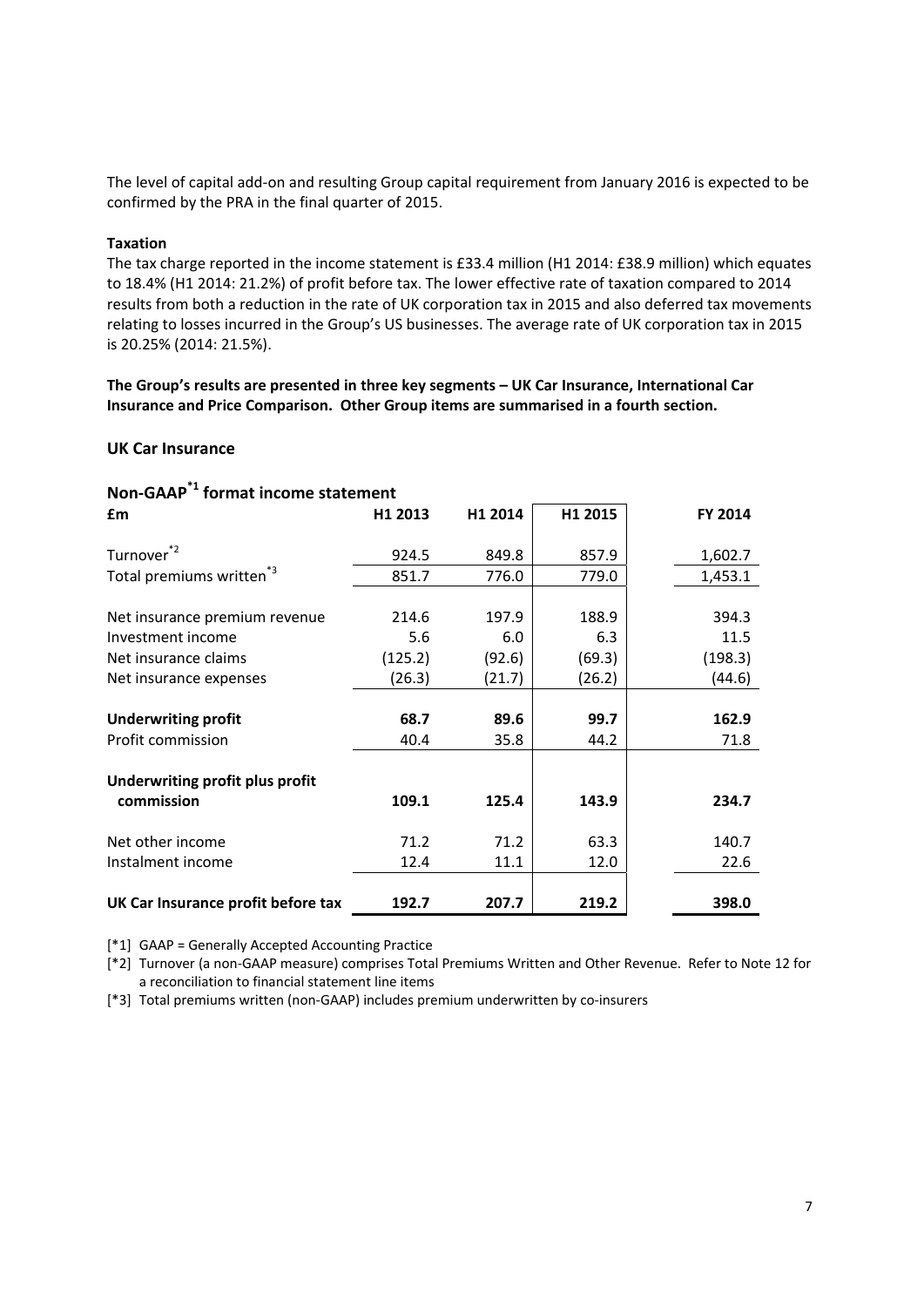#### **Split of underwriting profit**

| £m                                          | H1 2013           | H1 2014 | H1 2015 | <b>FY 2014</b> |
|---------------------------------------------|-------------------|---------|---------|----------------|
| Motor                                       | 65.0              | 80.0    | 91.5    | 144.2          |
| <b>Additional products</b>                  | 3.7               | 9.6     | 8.2     | 18.7           |
| <b>Underwriting profit</b>                  | 68.7              | 89.6    | 99.7    | 162.9          |
| Key performance indicators                  |                   |         |         |                |
|                                             | H1 2013           | H1 2014 | H1 2015 | <b>FY 2014</b> |
| Reported motor loss ratio <sup>*1</sup>     | 67.2%             | 66.0%   | 58.2%   | 68.6%          |
| Reported motor expense ratio <sup>*2</sup>  | 15.0%             | 14.2%   | 17.4%   | 14.4%          |
| Reported motor combined ratio               | 82.2%             | 80.2%   | 75.6%   | 83.0%          |
| Written basis motor expense ratio           | 13.7%             | 15.2%   | 16.2%   | 16.0%          |
| Reported total combined ratio <sup>*3</sup> | 81.1%             | 76.8%   | 73.1%   | 79.5%          |
| Claims reserve releases - original          |                   |         |         |                |
| net share <sup>*4</sup>                     | £29.7m            | £35.4m  | £50.0m  | £66.8m         |
| Claims reserve releases -                   |                   |         |         |                |
| commuted reinsurance <sup>*5</sup>          | £22.5m            | £37.7m  | £42.6m  | £70.6m         |
| Total claims reserve releases               | £52.2m            | £73.1m  | £92.6m  | £137.4m        |
| Vehicles insured at period-end              | 3.02 <sub>m</sub> | 3.15m   | 3.18m   | 3.15m          |
| Other Revenue per vehicle                   | £73               | £67     | £64     | £67            |

[\*1] Motor loss ratio adjusted to exclude impact of reserve releases on commuted reinsurance contracts. Reconciliation in Note 12b.

[\*2] Motor expense ratio is calculated by including claims handling expenses that are reported within claims costs in the Income Statement. Reconciliation in Note 12c.

[\*3] Reported total combined ratio includes additional products underwritten by Admiral.

[\*4] Original net share shows reserve releases on the proportion of the portfolio that Admiral wrote on a net basis at the start of the underwriting year in question.

[\*5] Commuted reinsurance shows releases on the proportion of the account that was originally ceded under quota share reinsurance contracts but has since been commuted and hence reported through the underwriting result and not profit commission.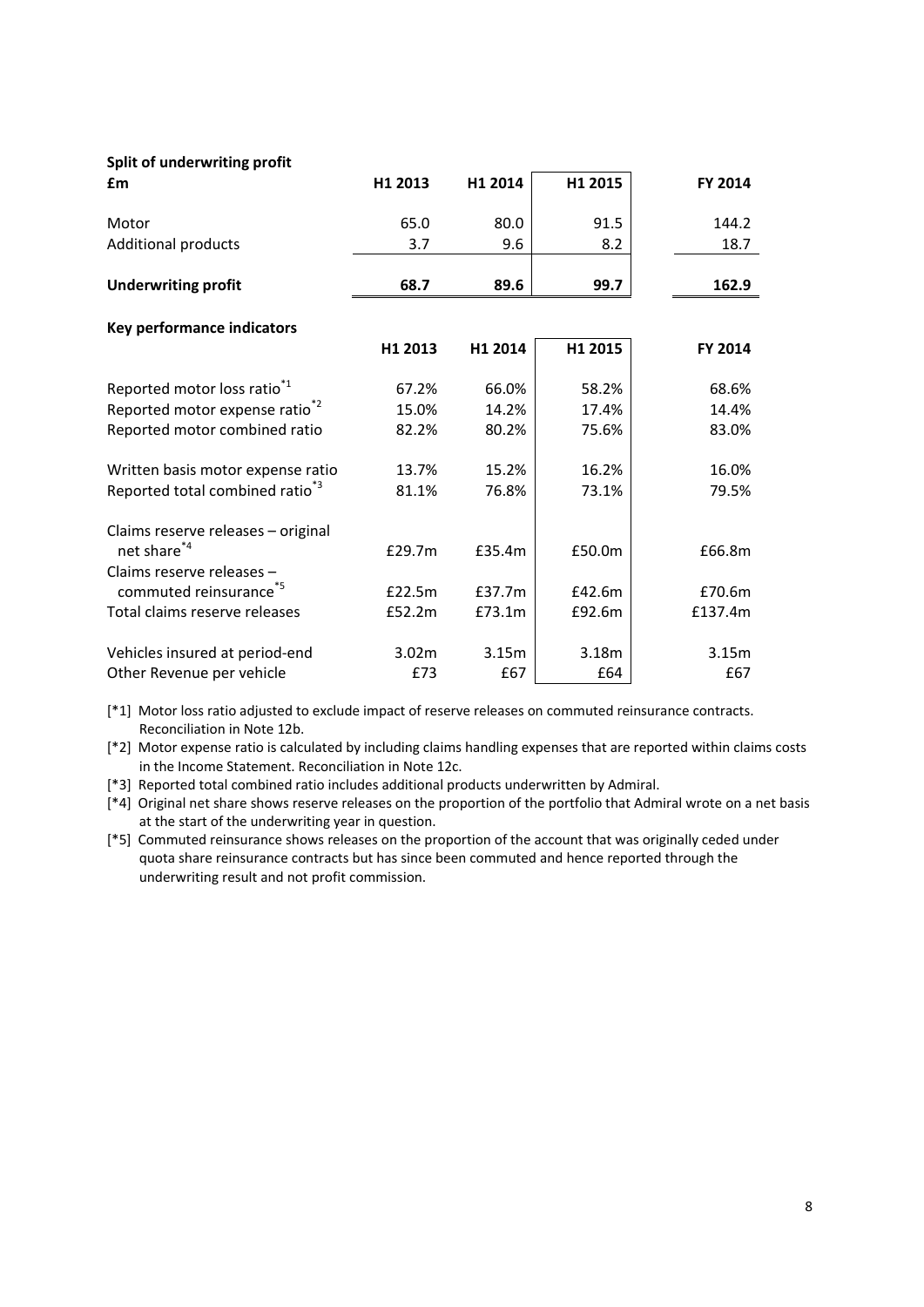# **UK Car Insurance Financial Performance**

The first half of 2015 saw indications of small price increases in the UK Car Insurance market, following three successive years of premium rate reductions.

Admiral's response to the competitive environment experienced in recent years was to prioritise margin protection rather than focus on material market share growth. This focus has been maintained in the first six months of 2015 with a modest increase in vehicle numbers to 3.18 million (H1 2014: 3.15 million).

Profit from UK Car Insurance increased by 6% to £219.2 million (H1 2014: £207.7 million). Profit from underwriting and profit commission increased by 15% to £143.9 million (H1 2014: £125.4 million) driven by an improved combined ratio. Profit from Other Revenue decreased by 9% to £75.3 million (H1 2014: £82.3 million) due to a number of factors, referred to below.

UK turnover of £857.9 million increased by 1% (H1 2014: £849.8 million) whilst total premiums written remained broadly stable at £779.0 million (H1 2014: £776.0 million). Premium increases implemented during 2014 offset earlier lower premiums, thereby resulting in the level of written premiums remaining stable. During the first half of 2015 Admiral continued to implement rate increases but portfolio shifts (in particular in favour of renewal business over new business) reduced average written premium by 3% to £481 (H1 2014: £495).

There was an improvement in the reported motor combined ratio, which reduced to 75.6% from 80.2% (both figures exclude the impact of reserve releases from commuted reinsurance contracts – refer below). The combined ratio improvement was largely due to higher reserve release that resulted from positive claims development.

The reported motor loss ratio decreased to 58.2% from 66.0% due to higher reserve releases of £50.0 million (H1 2014: £35.4 million). These figures exclude reserve releases from commuted reinsurance contracts which total £42.6 million (H1 2014: £37.7 million).

These higher releases were due to positive claims cost development in the first half of 2015, which led to very significant improvements in projected ultimate claims costs on business earned to the end of 2014 (and in particular for the 2011 to 2013 underwriting years). Despite the higher reserve releases, Admiral continues to hold a material margin in reserves due to the level of uncertainty in the ultimate costs of claims. This margin expressed as a percentage of actuarial best estimate was slightly higher at 30 June 2015 compared to the end of 2014. If claims develop as expected, there is likely to be scope for continued reserve releases in the future.

Excluding reserve releases, the motor loss ratio increased to 86.8% (H1 2014: 85.3%). The higher ratio reflects a larger margin over the actuarial best estimate for business earned in the current six month period compared to the prior period.

The earned motor expense ratio increased to 17.4% from 14.2% due to 2014 benefitting from a one-off adjustment to levy costs (excluding this adjustment the earned motor expense ratio for H1 2014 would have been 16.0%) and lower average premiums. The latter point was also the main reason the written basis expense ratio increased to 16.2% from 15.2%.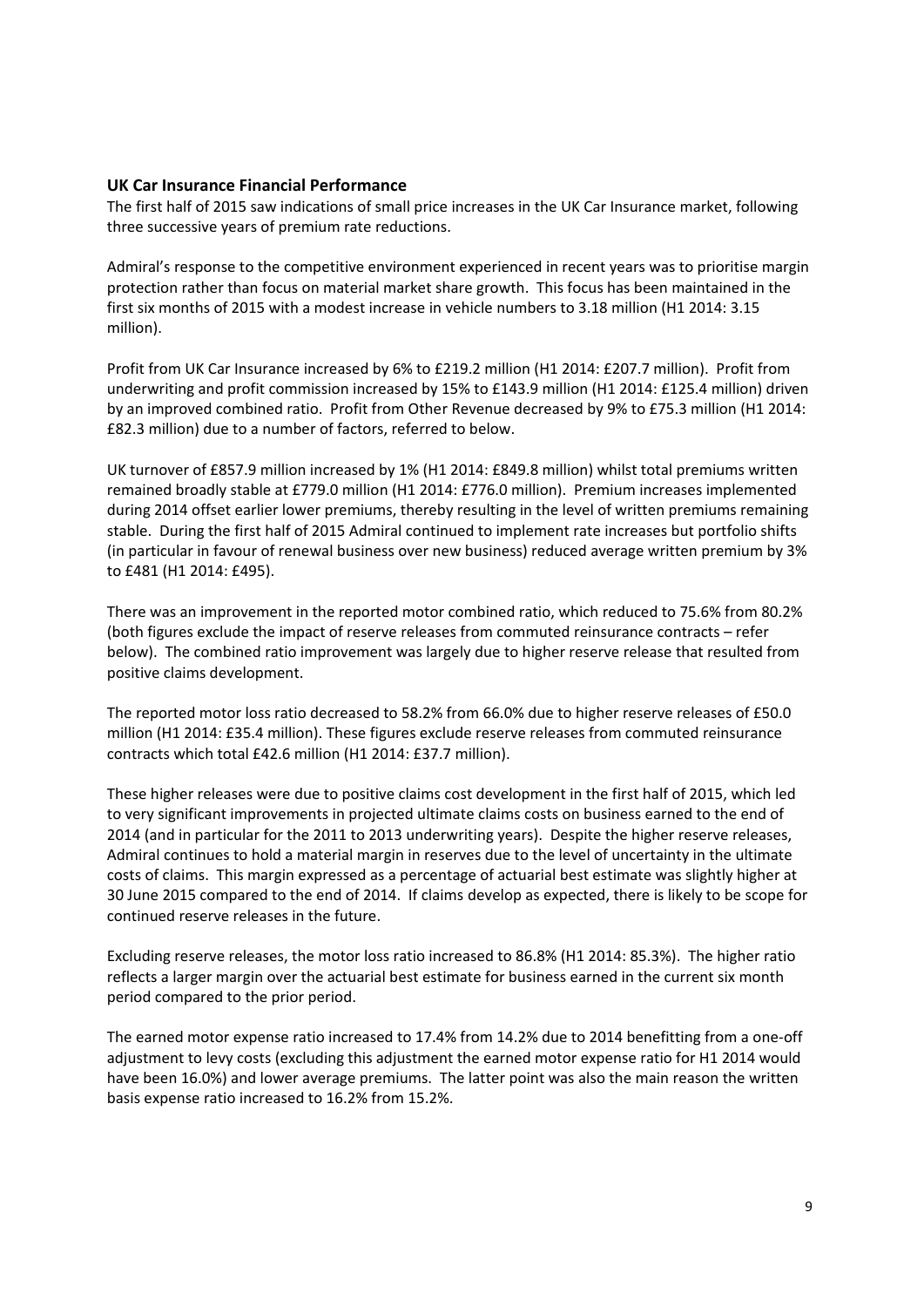The most recent projection of the ultimate combined ratio for Admiral for the 2014 accident year is 93%, compared to 79% for 2013 (the increase was largely due to falling premium rates between 2013 and 2014). The reported combined ratio for the UK market for 2014, excluding reserve releases, was 111%.

#### **Profit Commission**

Admiral is potentially able to earn material amounts of profit commission revenue from co- and reinsurance partners, depending on the profitability of the business. Revenue is recognised in the income statement in line with the booked loss ratios on Admiral's retained underwriting.

In H1 2015 Admiral recognised profit commission revenue of £44.2 million, up from £35.8 million in H1 2014. The increase came as a result of material improvements in the loss ratios.

When a quota share reinsurance contract is commuted (typically after two or three years from the start of an underwriting year), further improvement or deterioration in claims costs are reported within net claims. If the contracts were not commuted, the movement would be reported in profit commission.

If releases, from business that was originally ceded under quota share reinsurance contracts that have since been commuted, are added to profit commission, the total for H1 2015 rises to £86.8 million compared to £73.5 million in H1 2014, an increase of 18%.

#### **Other Revenue**

Admiral generates Other Revenue from a portfolio of insurance products that complement the core car insurance product, and also fees generated over the life of the policy.

The most material contributors to net Other Revenue are:

- Revenue earned from motor policy upgrade products underwritten by Admiral, including breakdown, car hire and personal injury covers
- Revenue from other insurance products, not underwritten by Admiral
- Vehicle commission earned from Admiral's panel of co- and reinsurance partners
- Fees such as administration fees and referral income
- Interest charged to customers paying for cover in instalments

Contribution from Other Revenue decreased by 9% to £75.3 million (H1 2014: £82.3 million). The reduction was due to a number of impacts, most notably a change to reinsurer vehicle commissions (the change reallocates revenue to profit commission, albeit with a time lag in recognition of approximately a year) and higher loss ratios on add-on products underwritten by the Group (as a result of enhancements to product features to benefit customers).

Other revenue per vehicle was £64, a decrease of 4% (H1 2014: £67). Net of costs, Other Revenue per vehicle was £55 (H1 2014: £58).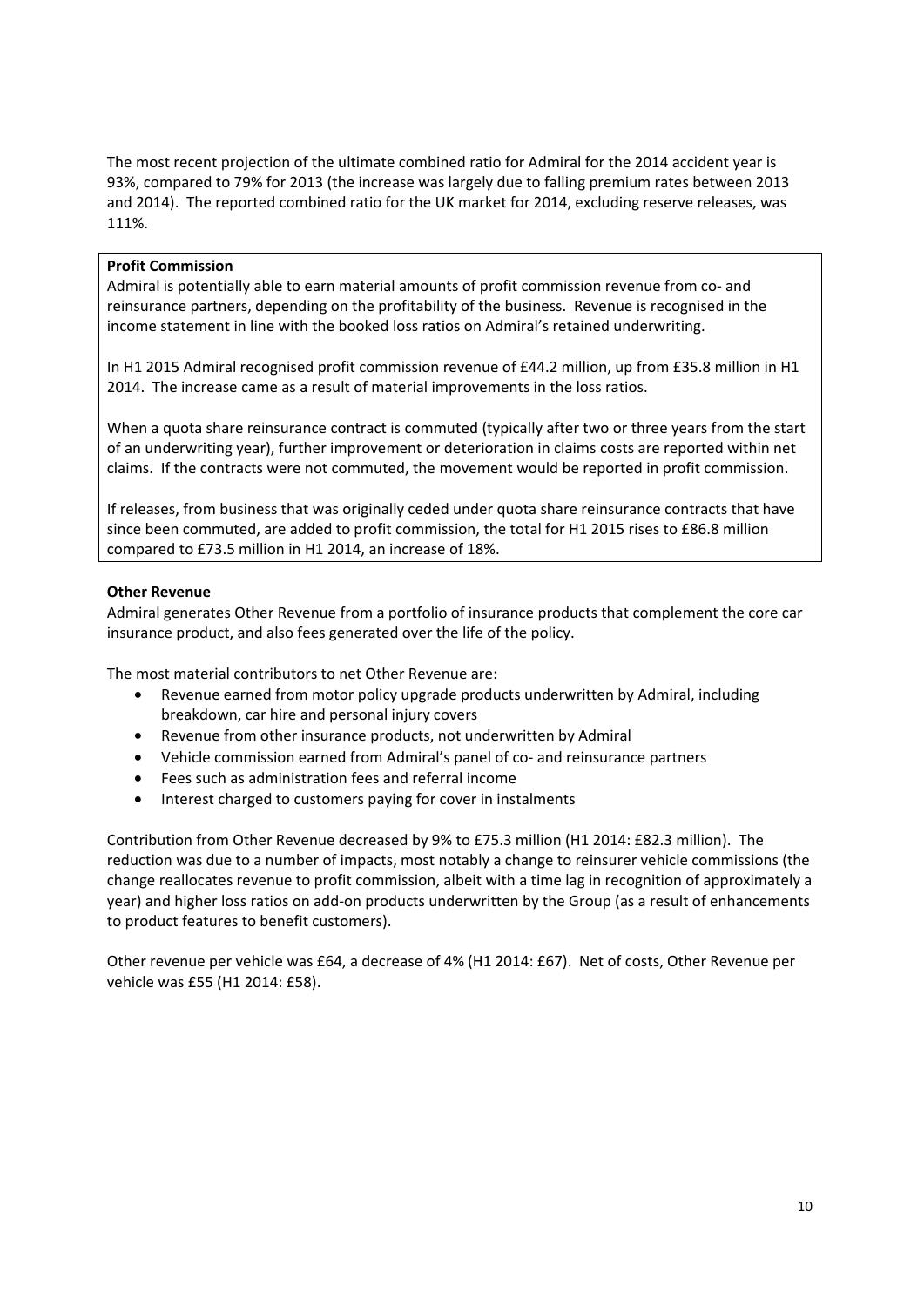| ON Car insurance Other Revenue - analysis of contribution: |         |         |         |         |  |  |
|------------------------------------------------------------|---------|---------|---------|---------|--|--|
| £m                                                         | H1 2013 | H1 2014 | H1 2015 | FY 2014 |  |  |
| Contribution from additional                               |         |         |         |         |  |  |
| products and fees                                          | 86.2    | 89.6    | 84.6    | 177.8   |  |  |
| Contribution from additional<br>products underwritten by   |         |         |         |         |  |  |
| Admiral <sup>*1</sup>                                      | 3.7     | 9.6     | 8.2     | 18.7    |  |  |
| Instalment income                                          | 12.4    | 11.1    | 12.0    | 22.6    |  |  |
|                                                            |         |         |         |         |  |  |
| <b>Other Revenue</b>                                       | 102.3   | 110.3   | 104.8   | 219.1   |  |  |
| Internal costs                                             | (15.0)  | (18.4)  | (21.3)  | (37.1)  |  |  |
|                                                            |         |         |         |         |  |  |
| <b>Net Other Revenue</b>                                   | 87.3    | 91.9    | 83.5    | 182.0   |  |  |
|                                                            |         |         |         |         |  |  |
| Other Revenue per vehicle <sup>*2</sup>                    | £73     | £67     | £64     | £67     |  |  |
| Other Revenue per vehicle net of                           |         |         |         |         |  |  |
| internal costs                                             | £62     | £58     | £55     | £58     |  |  |

#### **UK Car Insurance Other Revenue - analysis of contribution:**

[\*1] Included in underwriting profit in income statement but re-allocated to Other Revenue for purpose of KPIs. [\*2] Other Revenue (before internal costs) divided by average active vehicles, rolling twelve month basis.

#### **Instalment Income**

Instalment income is interest charged to customers paying for cover in instalments. During the first half of 2015 Admiral earned £12.0 million, up £0.9 million on the prior period (H1 2014: £11.1 million) from instalment income. Instalment charges are calculated as a percentage of premium.

#### **Additional products underwritten by Admiral**

There are a number of products that are core to providing car insurance to customers (including personal injury insurance, breakdown cover and car hire cover). Contribution from these products underwritten by Admiral during the first half of 2015 was £8.2 million (H1 2014: £9.6 million) and this is included in underwriting profit in the income statement, but reallocated to Other Revenue for the purpose of management key performance indicators.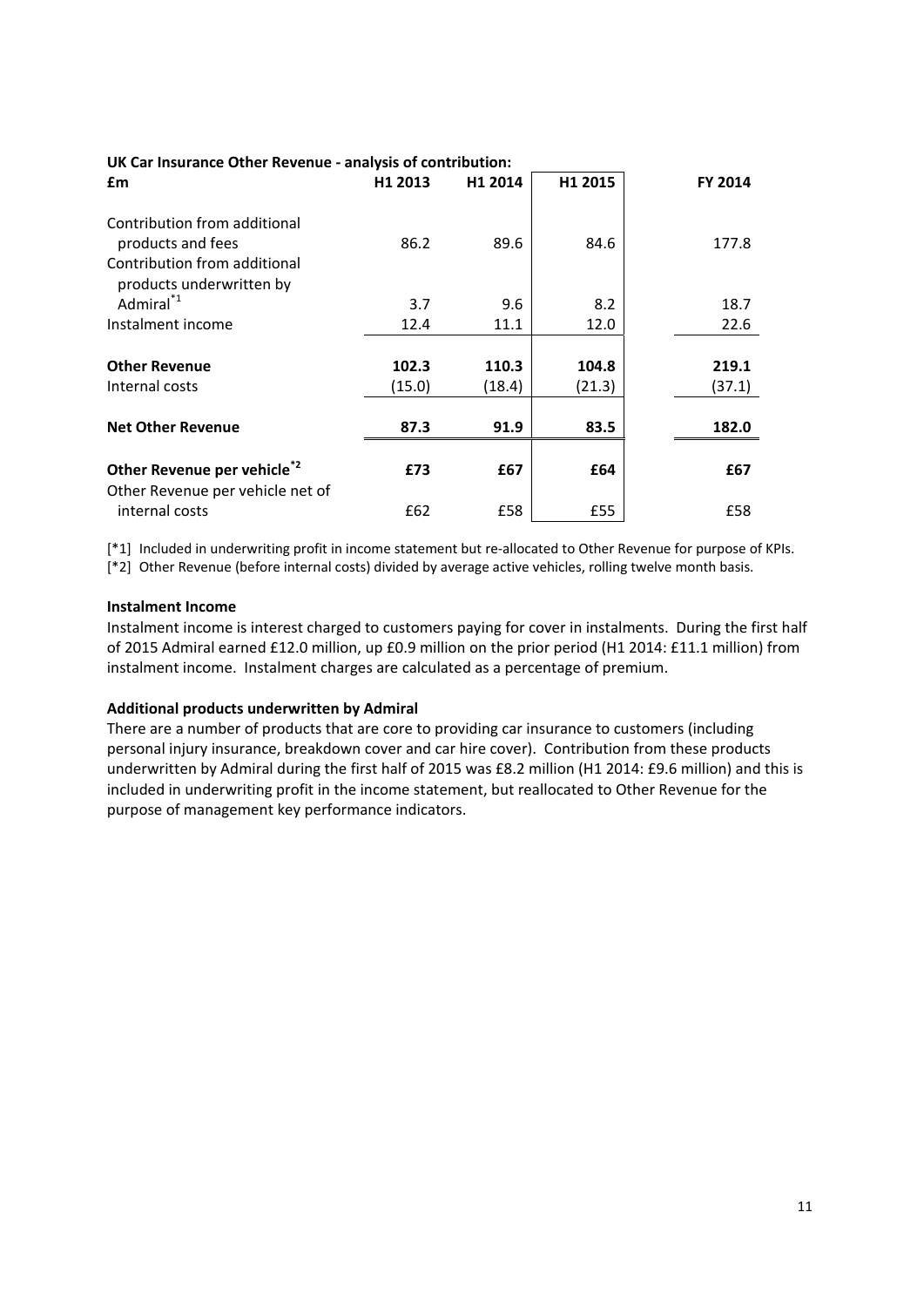# **International Car Insurance**

#### **Non-GAAP format income statement**

| £m                                      | H1 2013 | H1 2014 | H1 2015 | FY 2014 |
|-----------------------------------------|---------|---------|---------|---------|
| Turnover                                | 95.5    | 104.3   | 110.3   | 206.2   |
| Total premiums written                  | 85.5    | 94.1    | 101.0   | 185.4   |
| Net insurance premium revenue           | 26.4    | 27.8    | 29.7    | 58.1    |
| Investment income                       |         | 0.1     |         | 0.2     |
| Net insurance claims                    | (23.3)  | (27.6)  | (25.4)  | (50.5)  |
| Net insurance expenses                  | (16.9)  | (18.9)  | (18.9)  | (34.0)  |
| <b>Underwriting result</b>              | (13.8)  | (18.6)  | (14.6)  | (26.2)  |
| Net other income                        | 2.9     | 3.0     | 3.2     | 6.3     |
| Other revenue and charges               | 0.1     | 0.1     | 0.2     |         |
|                                         |         |         |         |         |
| <b>International Car Insurance loss</b> |         |         |         |         |
| before tax                              | (10.8)  | (15.5)  | (11.2)  | (19.9)  |
|                                         |         |         |         |         |
|                                         |         |         |         |         |
| <b>Key Performance Indicators</b>       |         |         |         |         |
|                                         | H1 2013 | H1 2014 | H1 2015 | FY 2014 |
| Adjusted loss ratio <sup>*1</sup>       | 88%     | 92%     | 82%     | 77%     |
| Adjusted expense ratio <sup>*1</sup>    | 49%     | 47%     | 55%     | 50%     |
| Adjusted combined ratio <sup>*2</sup>   | 137%    | 139%    | 137%    | 127%    |
| Adjusted combined ratio, net of         |         |         |         |         |
| Other Revenue <sup>*3</sup>             | 126%    | 128%    | 126%    | 116%    |
| Vehicles insured at period-end          | 481,400 | 555,600 | 631,700 | 592,600 |

[\*1] Adjusted reported loss ratio and adjusted reported expense ratio have been adjusted to remove the impact of reinsurer caps so the underlying performance of the business is transparent.

[\*2] Adjusted reported combined ratio is calculated on Admiral's net share of premiums and excludes Other Revenue. It has been adjusted to remove the impact of reinsurer caps. Including the impact of reinsurer caps the reported combined ratio would be H1 2013: 152%; H1 2014: 167%; H1 2015: 149%; FY 2014: 145%.

[\*3] Reported combined ratio, net of Other Revenue is calculated on Admiral's net share of premiums and includes Other Revenue. Including the impact of reinsurer caps the reported combined ratio, net of Other Revenue would be H1 2013: 141%; H1 2014: 156%; H1 2015: 138%; FY 2014: 134%.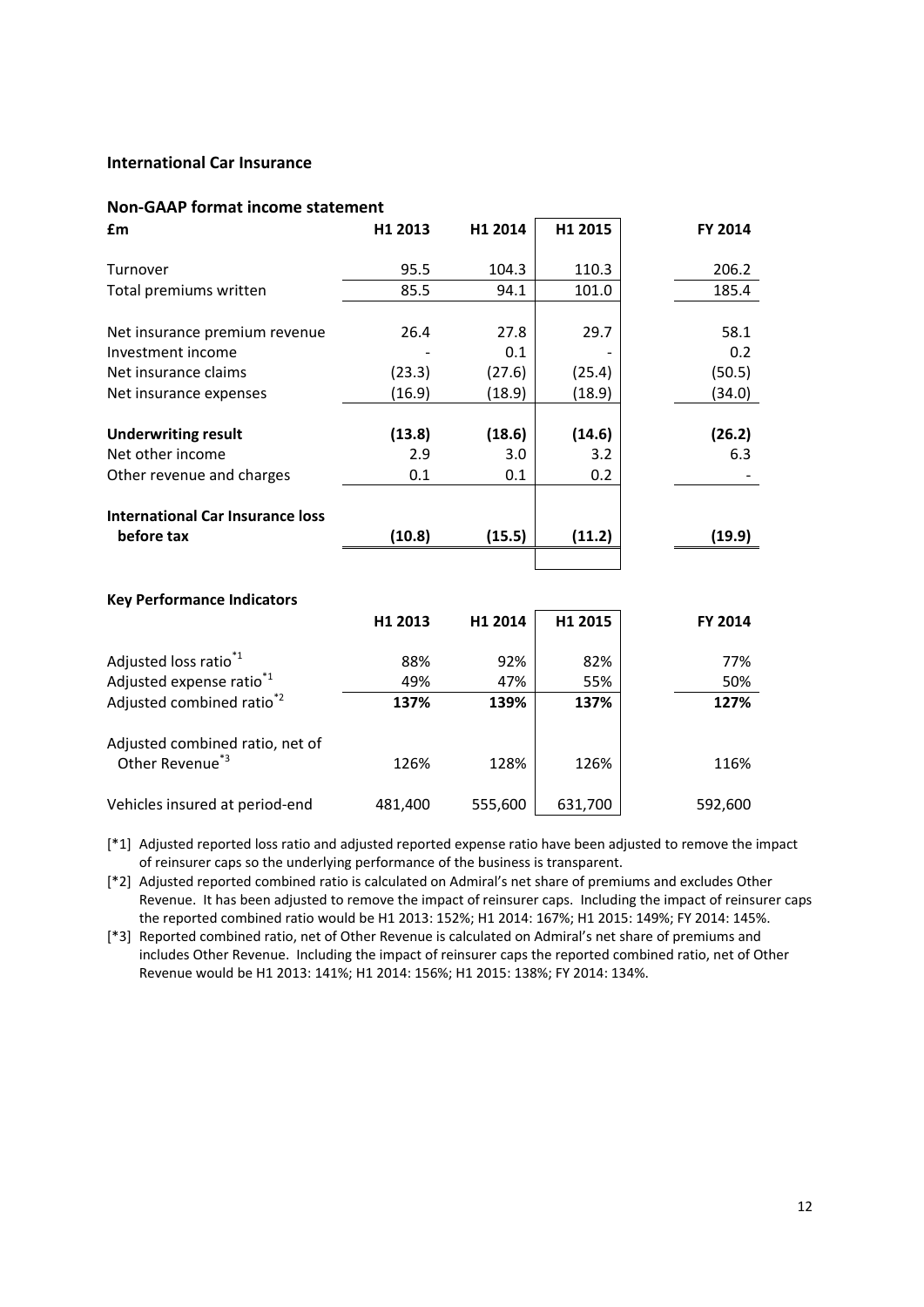# **Geographical Analysis H1 2015 Spain Italy France USA Total**  Customers insured 168,750 298,000 43,450 121,500 **631,700**  Turnover (£m)\*1 20.0 38.9 9.8 41.6 **110.3 FY 2014 Spain Italy France USA Total**  Customers insured 164,400 285,100 34,200 108,900 **592,600**  Turnover (£m)\*1 43.8 81.9 14.2 66.3 **206.2 H1 2014 Spain Italy France USA Total**  Customers insured 151,300 278,550 31,000 94,750 **555,600**  Turnover (£m)\*1 21.5 43.0 7.1 32.7 **104.3**

[\*1] Turnover includes total premium written and income generated by the sale of additional products and services and fees

# **International Car Insurance Financial Performance**

The Group has car insurance businesses in four markets outside the UK – in Spain (Admiral Seguros), Italy (ConTe), the USA (Elephant Auto) and France (L'olivier assurance auto). The operations were launched between 2006 and 2010 and are at different stages in their development.

Each operation continues to progress towards the Group's strategic aim of establishing growing, sustainable, profitable car insurance businesses outside the UK. As these operations develop, it is expected that they will make losses until appropriate scale has been achieved (generally expected to occur 6-10 years after launch, though subject to market conditions).

The combined operations insured 631,700 vehicles at 30 June 2015 – 14% higher than a year earlier (H1 2014: 555,600). Turnover was £110.3 million, up 6% compared to H1 2014. Customers and turnover from outside the UK represent 15% and 10% of the Group totals respectively, up from 14% and 10% in H1 2014.

The total International Insurance loss for the period was £11.2 million, down from £15.5 million in H1 2014, mainly due to the impact of the profit generated by ConTe in the first half of 2015 compared with a loss for H1 2014. The loss ratio decreased to 82% (H1 2014: 92%), whilst the expense ratio increased to 55% (H1 2014: 47%). The combined ratio therefore decreased to 137% (H1 2014: 139%).

Admiral Seguros (Spain) was launched in 2006 and is the oldest of Admiral's international operations. It trades via the Balumba and Qualitas Auto brands. The business insured 168,750 customers at 30 June 2015, 12% higher than a year earlier.

The Group's largest international operation is ConTe in Italy with nearly 300,000 vehicles insured at the end of June 2015 (7% higher than a year earlier). In 2014, ConTe enjoyed positive development of projected ultimate claims on its back years and was able to record its first small profit on the back of strong reserve releases. During the first half of 2015, ConTe continued to see positive development in the projected ultimate outcomes of most underwriting years allowing further reserve releases in H1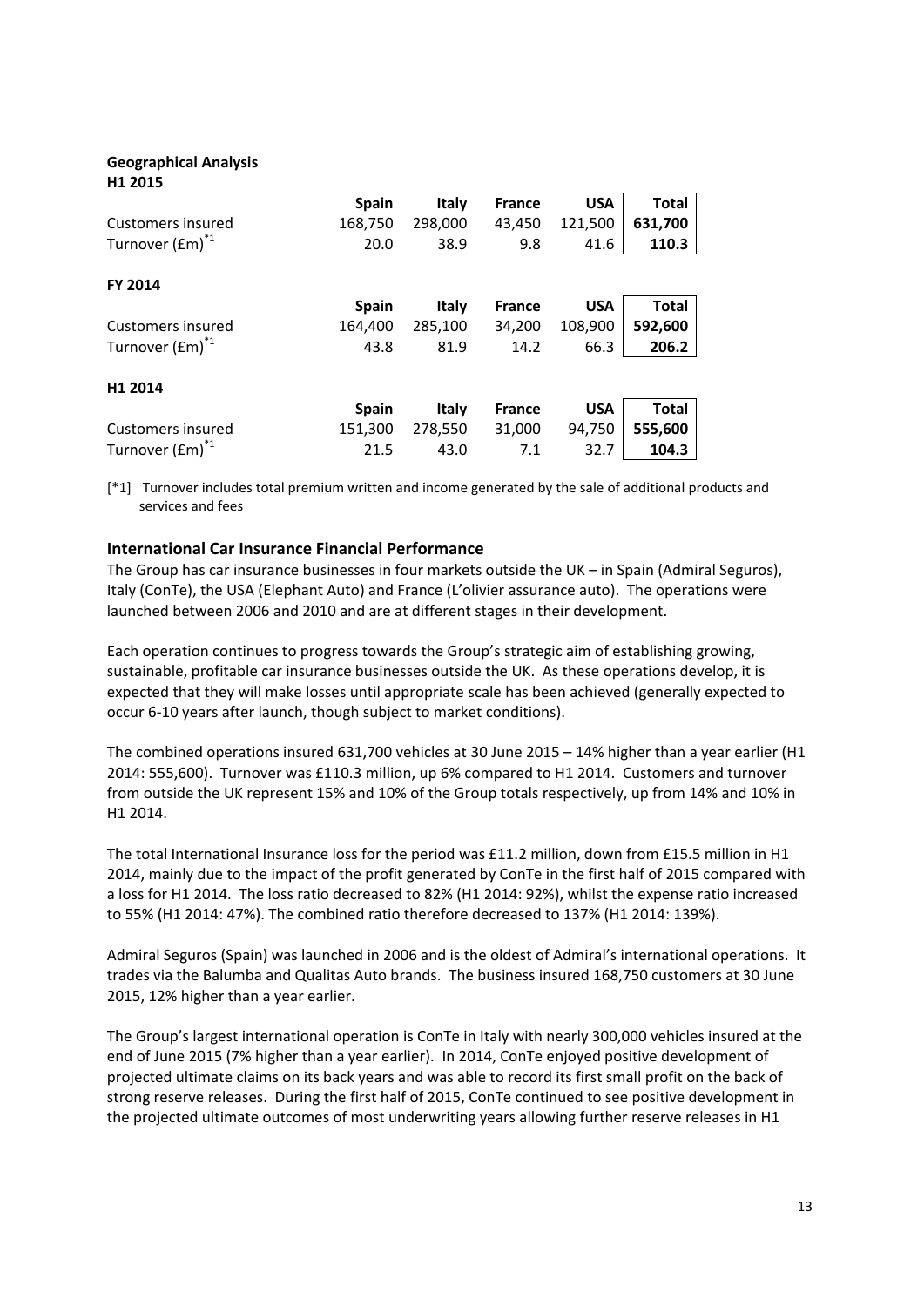2015. ConTe holds a prudent margin in its claims reserves above actuarial best estimate. The margin remained consistent with FY 2014.

Admiral's youngest and smallest international insurance business is L'olivier assurance auto, launched in 2010 in France. L'olivier insured 43,450 vehicles at the end of June 2015, up 40% on a year earlier and nearly 30% since the end of 2014. L'olivier was established with a different start-up business model to Admiral's other international operations, with certain functions outsourced in order to keep expenses low in the initial phases of development, but during 2014 these functions were brought in-house. 2015 has seen material growth in customer numbers following this restructure.

The consolidated result of Admiral's insurance operations in Spain, Italy and France was a loss of £3.2 million compared to £9.5 million in H1 2014. The combined ratio improved to 115% from 123% primarily due to an improvement in claims performance.

In the USA, Admiral underwrites motor insurance in four states (Virginia, Maryland, Illinois and Texas) through its Elephant Auto business, which launched in 2009. At the end of June 2015, Elephant insured over 121,000 vehicles, up over 28% year-on-year. Elephant's result for the period was a loss of £8.0 million, compared to £6.1 million in H1 2014. The written combined ratio for Elephant is stable at 143% (H1 2014: 141%).

#### **Price Comparison**

| £m                                                              | H1 2013 | H1 2014 | H1 2015 | FY 2014 |
|-----------------------------------------------------------------|---------|---------|---------|---------|
| Revenue:                                                        |         |         |         |         |
| Motor                                                           | 45.3    | 43.2    | 42.6    | 81.0    |
| Other                                                           | 12.2    | 13.9    | 12.6    | 26.5    |
| Total                                                           | 57.5    | 57.1    | 55.2    | 107.5   |
| Operating expenses                                              | (47.6)  | (53.1)  | (63.8)  | (110.3) |
| <b>Operating profit/(loss)</b>                                  | 9.9     | 4.0     | (8.6)   | (2.8)   |
|                                                                 |         |         |         |         |
| Confused.com profit<br>International Price Comparison           | 10.2    | 9.1     | 4.8     | 15.8    |
| result                                                          | (0.3)   | (5.1)   | (13.4)  | (18.6)  |
|                                                                 | 9.9     | 4.0     | (8.6)   | (2.8)   |
| <b>Group share of operating</b><br>profit/(loss): <sup>*1</sup> |         |         |         |         |
| Confused.com profit                                             | 10.2    | 9.1     | 4.8     | 15.8    |
| International Price Comparison<br>result <sup>*1</sup>          | (0.2)   | (3.2)   | (8.8)   | (12.2)  |
|                                                                 | 10.0    | 5.9     | (4.0)   | 3.6     |

#### **Non-GAAP format income statement**

[\*1] Represents the Group's share of Price Comparison profit/ (loss) and excludes the impact of Minority Interests.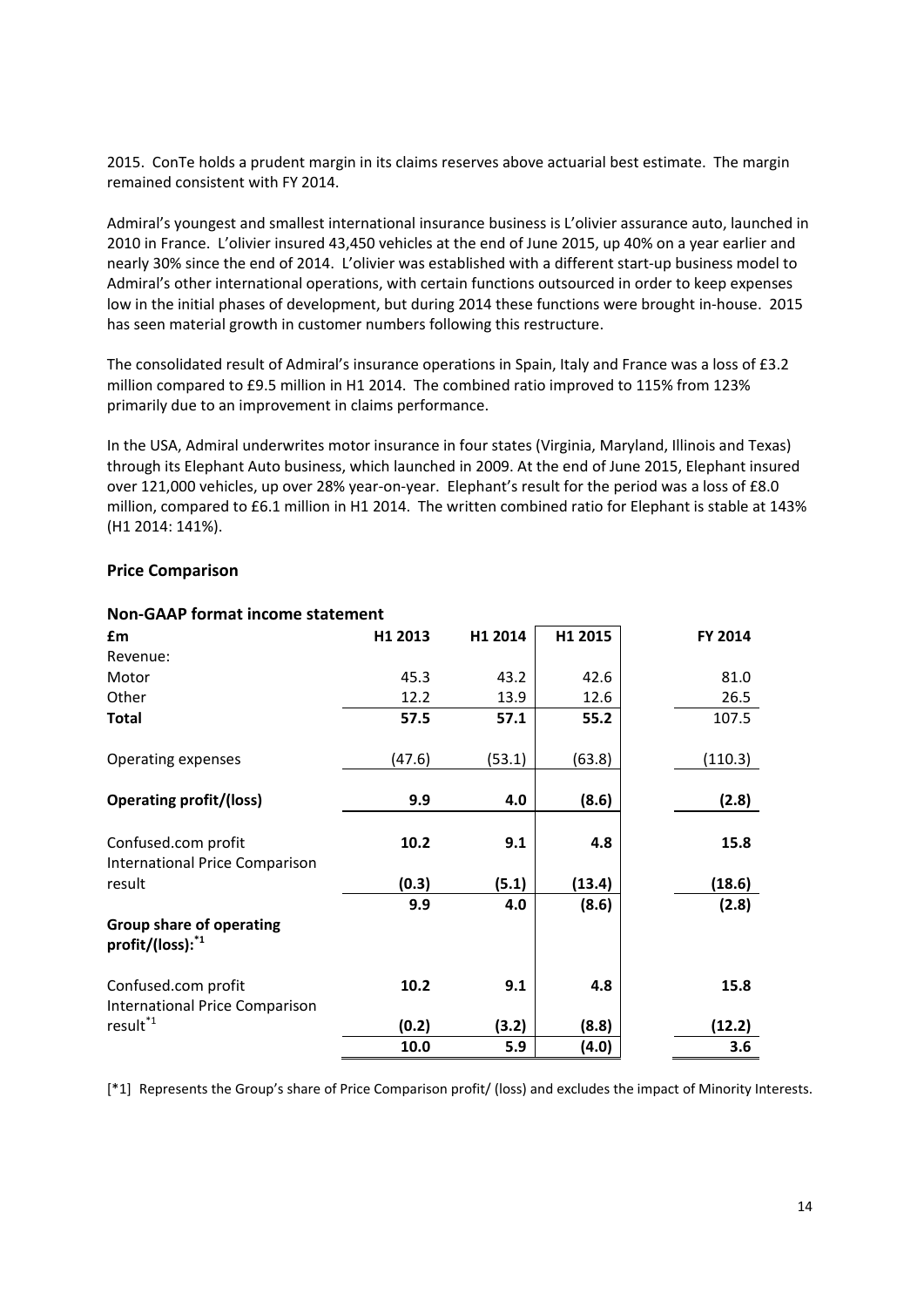### **UK Price Comparison – Confused.com**

Confused.com faced continuing challenging market conditions and saw revenue reduce by 12% to £38.9 million (H1 2014: £44.4 million). Profit also fell to £4.8 million (H1 2014: £9.1 million). The results were also impacted by limited overall growth in the price comparison market and investment in the current marketing campaign.

Revenue from other products decreased to 24% of total revenue. Confused.com's operating margin reduced to 12% (H1 2014: 20%).

#### **International Price Comparison**

The Group operates three price comparison businesses outside the UK; in Spain (Rastreator), France (LeLynx) and USA (compare.com).

The combined revenue from the European operations in H1 2015 increased by 16% to £12.3 million (H1 2014: £10.6 million) and 30% more quotes were provided to users of the websites. Combined revenue in local currency increased by 30% reflecting increased quote volumes and improved conversion rates. Both Rastreator and LeLynx have market-leading positions and strong brand recognition in their respective markets. The Group's share of the combined result for Rastreator and LeLynx was a profit of £1.6 million (H1 2014: £1.9 million) with the decrease mainly due to exchange rate fluctuations.

Admiral Group owns 75% of Rastreator, with the remaining 25% owned by Mapfre.

Following the launch in March 2013 of compare.com, our US comparison operation, the Group has continued to invest in the operation. During H1 2015 Admiral's share of compare.com's loss was £10.4 million before tax (H1 2014: £5.1 million). Due to the ongoing investment in compare.com, the Group's share of compare.com's losses for 2015 will be in the range of £20 million and £30 million.

The Group's share of the combined result for International Price Comparison was therefore a loss of £8.8 million (H1 2014: loss of £3.2 million) – the profit from Rastreator and LeLynx offset by investment in compare.com.

|                                                                | FY 2014 |
|----------------------------------------------------------------|---------|
| H1 2015<br>H1 2014<br>£m<br>H1 2013                            |         |
| UK Household Insurance result<br>0.6<br>(0.2)<br>0.5           | (0.1)   |
| UK Commercial Vehicle operating profit<br>1.4<br>1.0<br>1.5    | 2.2     |
| Other interest and investment income<br>3.3<br>0.6<br>1.1      | 3.7     |
| (12.5)<br>(11.9)<br>(10.5)<br>Share scheme charges             | (21.2)  |
| <b>Business development costs</b><br>(0.2)<br>(0.6)<br>(0.5)   | (0.7)   |
| Other central overheads and charges<br>(2.8)<br>(1.6)<br>(4.7) | (3.9)   |
| Finance charges<br>(5.5)                                       | (4.6)   |

# **UK Household Insurance**

**Other Group Items** 

The Group's UK Household Insurance business was launched in December 2012. The product is underwritten within the Group and common with other businesses it is supported by proportional reinsurance covering 70% of the underwriting risk.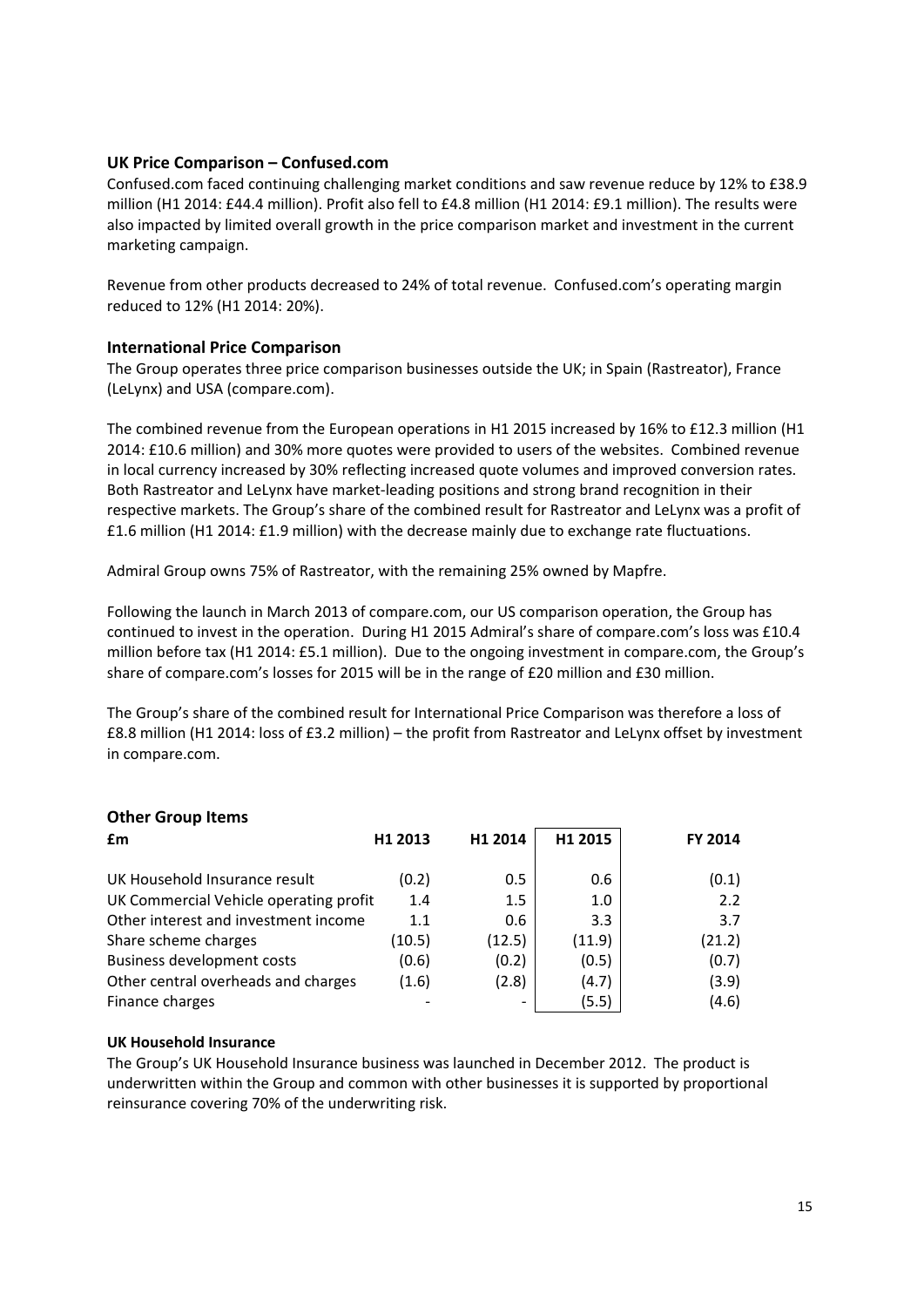#### **UK Commercial Vehicle**

The Group operates a commercial vehicle insurance broker (Gladiator) offering van insurance and associated products, typically to small businesses. Gladiator has been impacted by a very competitive environment and as a result operating profit has reduced to £1.0 million (H1 2014: £1.5 million), though the number of customers increased by 4% to 143,000 (H1 2014: 137,000).

#### **Other central overheads and charges**

Other central overheads include Group Directors' remuneration and other Group central costs. The increase in costs in the period is due to a number of one-off charges.

#### **Finance charges**

Finance charges of £5.5 million (H1 2014: £Nil) represent interest on the £200 million subordinated loan notes issued in July 2014.

#### **Proposed change of Auditor**

In August 2015, the Board approved the proposed appointment of Deloitte as auditor to the Company and its subsidiaries. Deloitte will replace KPMG with effect from the 2016 financial year. The appointment is subject to approval by shareholders at the next Annual General Meeting in April 2016 and follows a tender process carried out by the Audit Committee during the first half of 2015. Further details of the process will be provided in the 2015 Annual Report.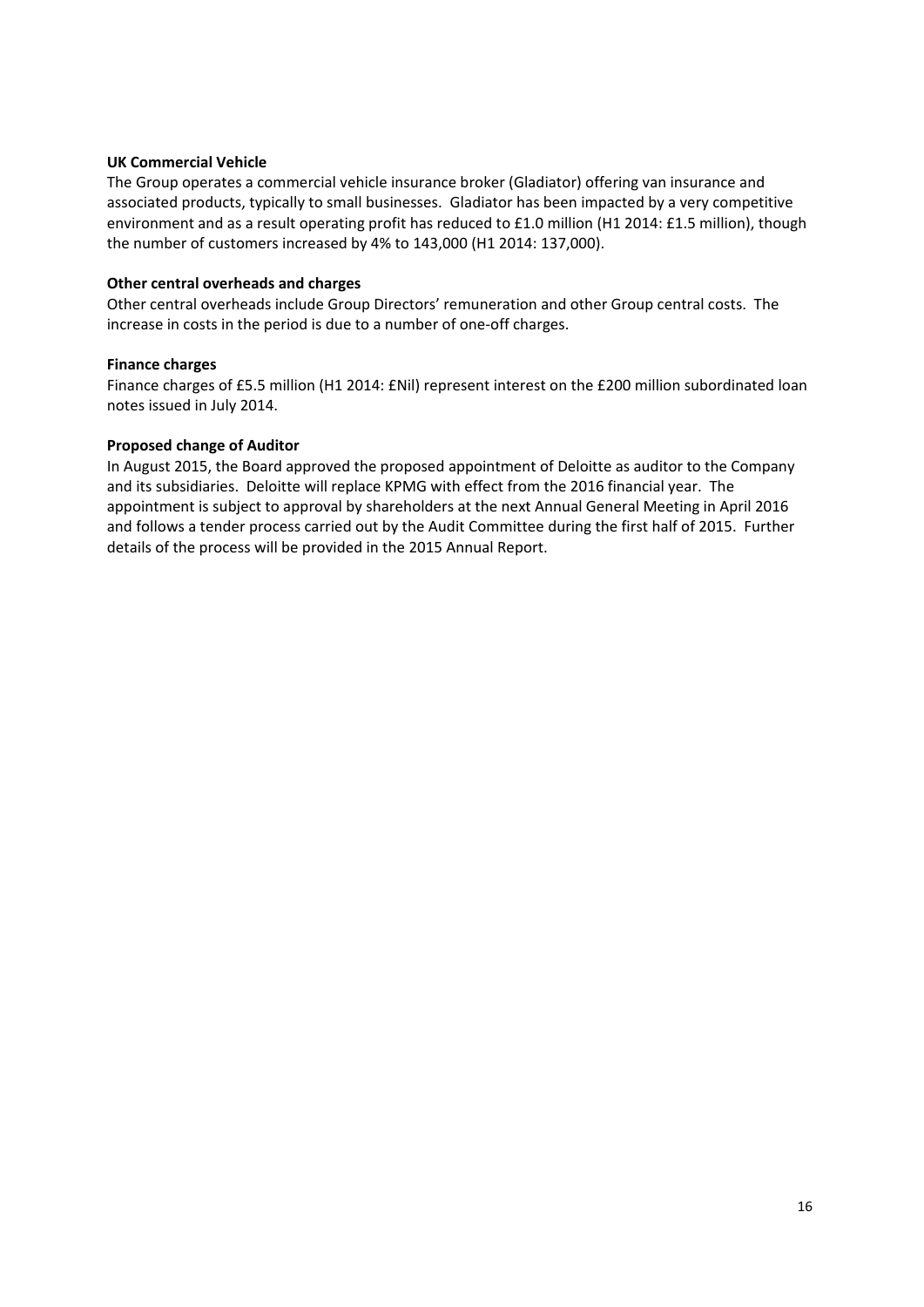# **Condensed consolidated income statement**

|                                               |        | 6 months ended: |              | Year ended:   |
|-----------------------------------------------|--------|-----------------|--------------|---------------|
|                                               |        | 30 June 2015    | 30 June 2014 | 31 December   |
|                                               |        |                 |              | 2014          |
|                                               | Note:  | £m              | £m           | $\mathsf{fm}$ |
|                                               |        |                 |              |               |
| Insurance premium revenue                     |        | 549.6           | 544.2        | 1,099.7       |
| Insurance premium ceded to reinsurers         |        | (320.7)         | (312.5)      | (634.8)       |
| Net insurance premium revenue                 | 5      | 228.9           | 231.7        | 464.9         |
|                                               |        |                 |              |               |
| Other revenue                                 | 7      | 165.0           | 170.4        | 332.5         |
| Profit commission                             | 5      | 44.2            | 35.8         | 71.8          |
| Investment and interest income                | 6      | 9.6             | 6.7          | 15.4          |
|                                               |        |                 |              |               |
| Net revenue                                   |        | 447.7           | 444.6        | 884.6         |
|                                               |        |                 |              |               |
| Insurance claims and claims handling expenses |        | (352.3)         | (390.4)      | (794.5)       |
| Insurance claims and claims handling expenses |        |                 |              |               |
| recoverable from reinsurers                   |        | 250.9           | 265.9        | 535.4         |
| <b>Net insurance claims</b>                   |        | (101.4)         | (124.5)      | (259.1)       |
|                                               |        |                 |              |               |
| Operating expenses and share scheme charges   | 3, 8   | (279.0)         | (239.9)      | (501.8)       |
| Operating expenses and share scheme charges   |        |                 |              |               |
| recoverable from co- and reinsurers           | 3, 8   | 119.9           | 103.1        | 231.6         |
| Net operating expenses and share scheme       |        |                 |              |               |
| charges                                       |        | (159.1)         | (136.8)      | (270.2)       |
|                                               |        |                 |              |               |
| <b>Total expenses</b>                         |        | (260.5)         | (261.3)      | (529.3)       |
| <b>Operating profit</b>                       |        | 187.2           | 183.3        | 355.3         |
|                                               |        |                 |              |               |
| Finance costs                                 | 6      | (5.5)           |              | (4.6)         |
| Profit before tax                             |        | 181.7           | 183.3        | 350.7         |
|                                               |        |                 |              |               |
| Taxation expense                              | 9      | (33.4)          | (38.9)       | (69.1)        |
|                                               |        |                 |              |               |
| <b>Profit after tax</b>                       |        | 148.3           | 144.4        | 281.6         |
|                                               |        |                 |              |               |
| Profit after tax attributable to:             |        |                 |              |               |
|                                               |        |                 |              |               |
| Equity holders of the parent                  |        | 152.9           | 145.7        | 285.2         |
| Non-controlling interests                     |        | (4.6)           | (1.3)        | (3.6)         |
|                                               |        |                 |              |               |
|                                               |        | 148.3           | 144.4        | 281.6         |
|                                               |        |                 |              |               |
| Earnings per share:                           |        |                 |              |               |
| <b>Basic</b>                                  | 11     | 54.8p           | 52.7p        | 103.0p        |
|                                               |        |                 |              |               |
| Diluted                                       | 11     | 54.7p           | 52.7p        | 102.8p        |
|                                               |        |                 |              |               |
| Dividends declared and paid (total)           | 11     | 134.4           | 138.3        | 273.5         |
| Dividends declared and paid (per share)       | $11\,$ | 49.0p           | 50.6p        | 100.0p        |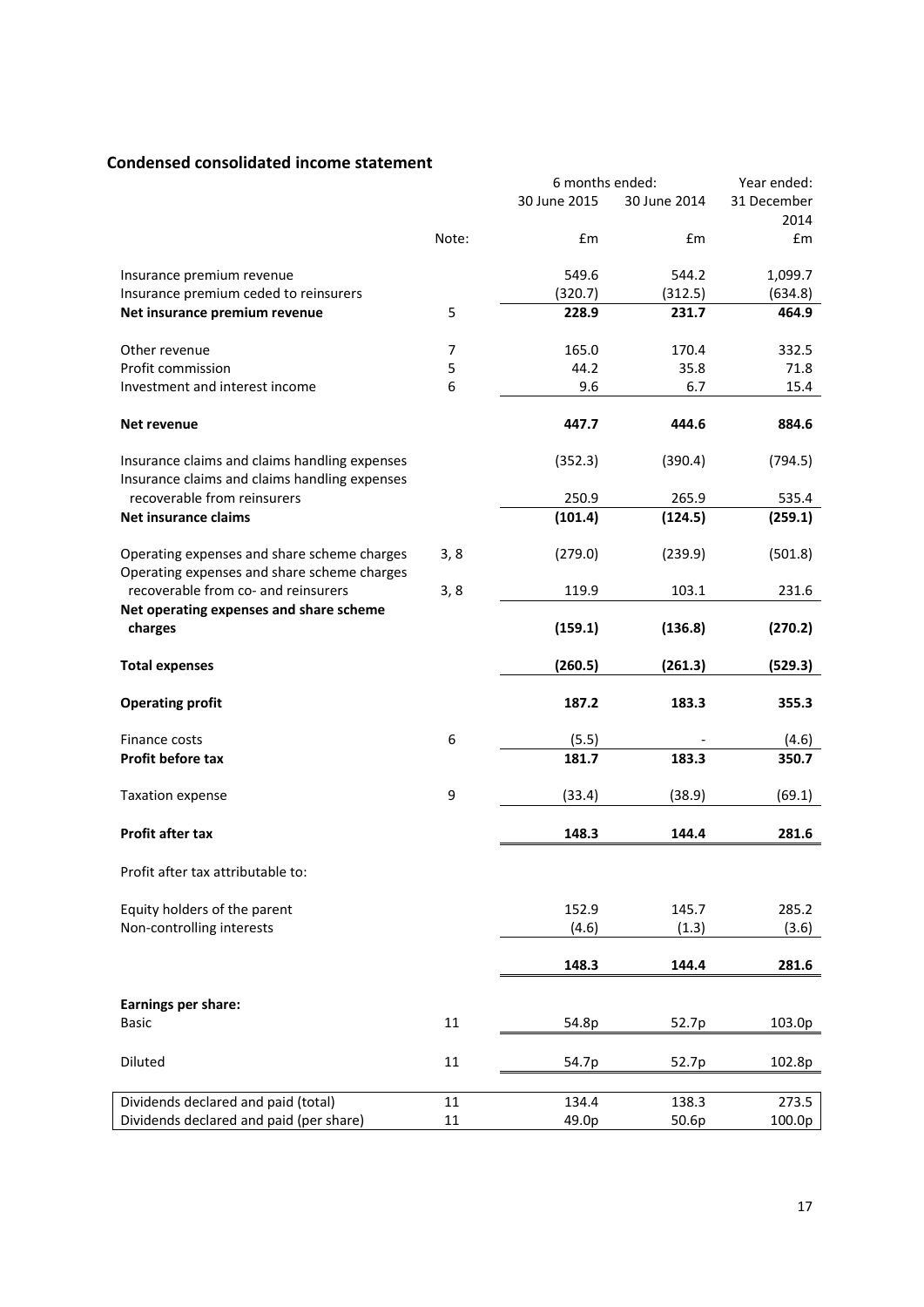# **Condensed consolidated statement of comprehensive income**

|                                                               | 6 months ended: |              | Year ended:         |  |
|---------------------------------------------------------------|-----------------|--------------|---------------------|--|
|                                                               | 30 June 2015    | 30 June 2014 | 31 December<br>2014 |  |
|                                                               | Em              | Em           | £m                  |  |
| Profit for the period                                         | 148.3           | 144.4        | 281.6               |  |
| Other comprehensive income                                    |                 |              |                     |  |
| Items that are or may be reclassified to profit or loss       |                 |              |                     |  |
| Movements in fair value reserve                               | (8.8)           | (1.8)        | 10.9                |  |
| Exchange differences on translation of foreign<br>operations  | (1.3)           | (2.3)        | 3.0                 |  |
| Other comprehensive income for the                            |                 |              |                     |  |
| period, net of income tax                                     | (10.1)          | (4.1)        | 13.9                |  |
| Total comprehensive income for the period                     | 138.2           | 140.3        | 295.5               |  |
| Total comprehensive income for the period attributable<br>to: |                 |              |                     |  |
| Equity holders of the parent                                  | 142.8           | 141.8        | 298.6               |  |
| Non-controlling interests                                     | (4.6)           | (1.5)        | (3.1)               |  |
|                                                               | 138.2           | 140.3        | 295.5               |  |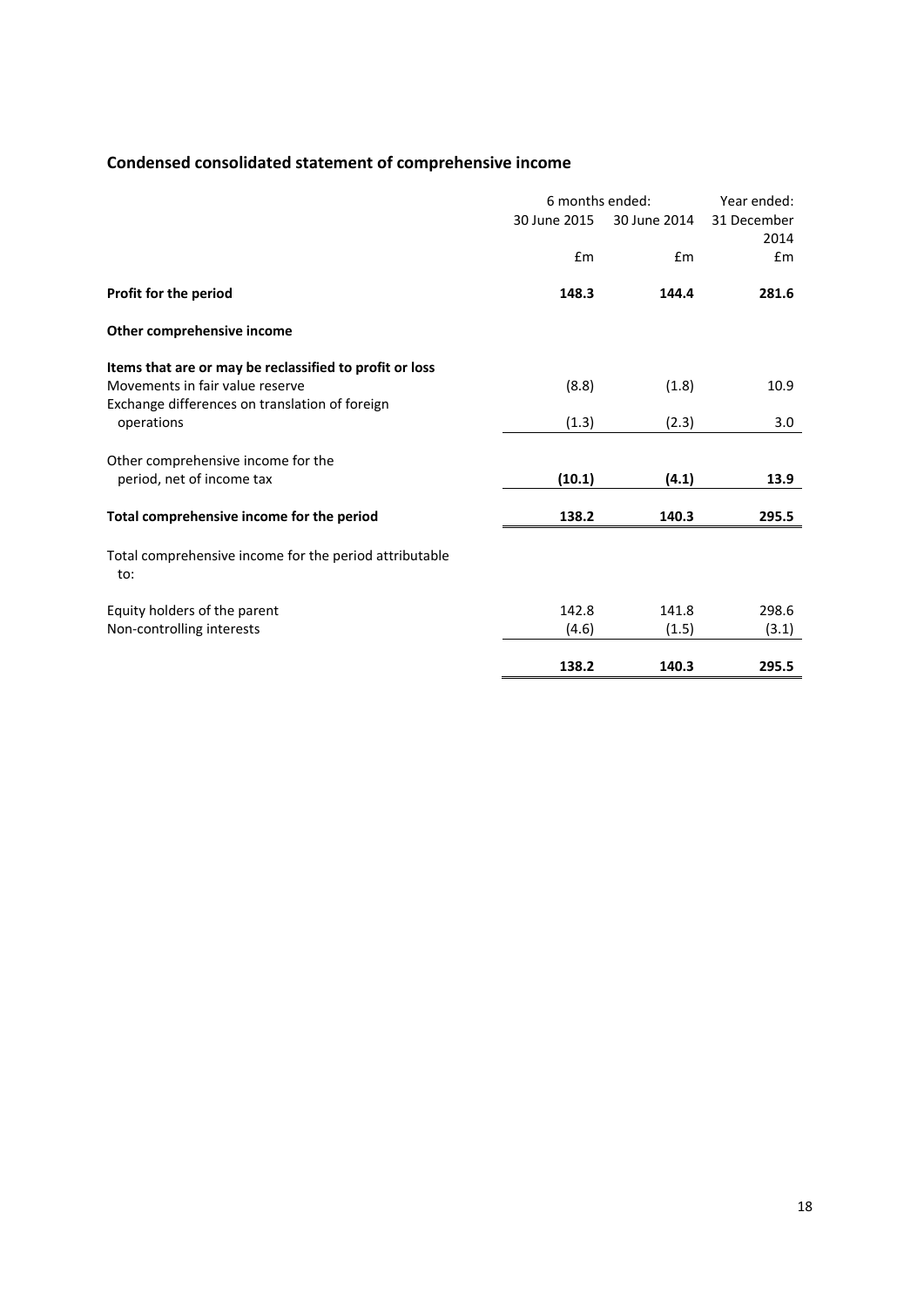# **Condensed consolidated statement of financial position**

|                                                |       |              | As at:       |                     |
|------------------------------------------------|-------|--------------|--------------|---------------------|
|                                                |       | 30 June 2015 | 30 June 2014 | 31 December<br>2014 |
|                                                | Note: | £m           | £m           | Em                  |
| <b>ASSETS</b>                                  |       |              |              |                     |
| Property and equipment                         | 10    | 32.3         | 28.4         | 32.3                |
| Intangible assets                              | 10    | 119.3        | 98.6         | 107.2               |
| Deferred income tax                            | 9     | 29.5         | 19.8         | 22.9                |
| Reinsurance assets                             | 5     | 720.5        | 697.6        | 829.8               |
| Insurance and other receivables                | 6, 10 | 499.3        | 498.4        | 435.3               |
| <b>Financial investments</b>                   | 6     | 2,242.8      | 1,925.7      | 2,194.1             |
| Cash and cash equivalents                      | 6     | 216.0        | 247.7        | 255.9               |
| <b>Total assets</b>                            |       | 3,859.7      | 3,516.2      | 3,877.5             |
| <b>EQUITY</b>                                  |       |              |              |                     |
| Share capital                                  | 11    | 0.3          | 0.3          | 0.3                 |
| Share premium account                          |       | 13.1         | 13.1         | 13.1                |
| Fair value reserve                             |       | 2.1          | (1.8)        | 10.9                |
| Foreign exchange reserve                       |       | 1.0          | (2.3)        | 2.3                 |
| Retained profit and loss                       |       | 574.2        | 527.0        | 540.6               |
| Total equity attributable to equity holders of |       |              |              |                     |
| the parent                                     |       | 590.7        | 536.3        | 567.2               |
| Non-controlling interests                      |       | 8.9          | 10.8         | 13.7                |
| <b>Total equity</b>                            |       | 599.6        | 547.1        | 580.9               |
|                                                |       |              |              |                     |
| <b>LIABILITIES</b>                             |       |              |              |                     |
| Insurance contracts                            | 5     | 2,148.3      | 2,010.0      | 2,097.4             |
| <b>Subordinated liabilities</b>                | 6     | 203.8        |              | 203.8               |
| Trade and other payables                       | 6, 10 | 876.2        | 925.6        | 965.8               |
| <b>Current tax liabilities</b>                 |       | 31.8         | 33.5         | 29.6                |
| <b>Total liabilities</b>                       |       | 3,260.1      | 2,969.1      | 3,296.6             |
| <b>Total equity and total liabilities</b>      |       | 3,859.7      | 3,516.2      | 3,877.5             |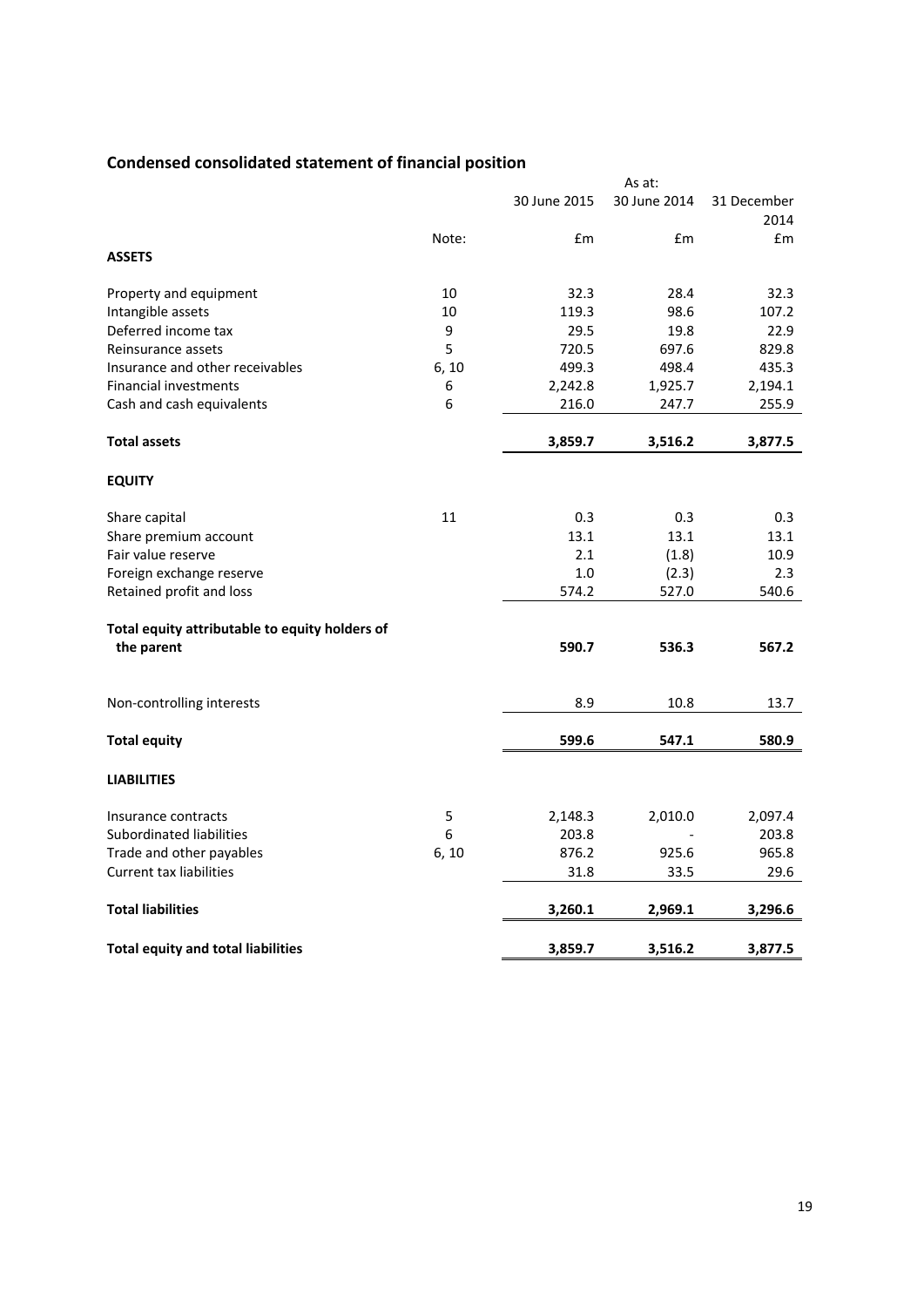# **Condensed consolidated cash flow statement**

|                                                                          |       | 6 months ended: |              | Year ended: |
|--------------------------------------------------------------------------|-------|-----------------|--------------|-------------|
|                                                                          |       | 30 June 2015    | 30 June 2014 | 31 December |
|                                                                          |       |                 |              | 2014        |
|                                                                          | Note: | £m              | £m           | £m          |
| <b>Profit after tax</b>                                                  |       | 148.3           | 144.4        | 281.6       |
| Adjustments for non-cash items:                                          |       |                 |              |             |
| - Depreciation                                                           | 10    | 3.9             | 3.2          | 7.1         |
| - Amortisation of software                                               | 10    | 2.6             | 2.0          | 4.6         |
| - Change in unrealised gains on investments                              |       |                 | 3.2          |             |
| - Other gains and losses                                                 |       | 0.3             |              | (0.2)       |
| - Share scheme charges                                                   | 8     | 12.9            | 14.2         | 23.2        |
| - Investment income on gilts                                             |       | (3.0)           |              | (2.6)       |
| - Finance costs                                                          | 6     | 5.5             |              | 4.6         |
| Change in gross insurance contract liabilities                           |       | 50.9            | 108.7        | 196.1       |
| Change in reinsurance assets                                             |       | 109.3           | 123.6        | (8.6)       |
| Change in trade and other receivables, including from                    |       |                 |              |             |
| policyholders                                                            |       | (64.2)          | (55.2)       | 14.7        |
| Change in trade and other payables, including tax and                    |       |                 |              |             |
| social security                                                          |       | (88.5)          | (88.5)       | (49.4)      |
| Taxation expense                                                         | 9     | 33.4            | 38.9         | 69.1        |
| Cash flows from operating activities, before<br>movements in investments |       | 211.4           | 294.5        | 540.2       |
|                                                                          |       |                 |              |             |
| Net cash flow into investments                                           |       | (57.5)          | (33.8)       | (286.3)     |
| Cash flows from operating activities, net of movements                   |       | 153.9           | 260.7        | 253.9       |
| in investments                                                           |       |                 |              |             |
| <b>Taxation payments</b>                                                 |       | (35.6)          | (40.1)       | (77.0)      |
| Net cash flow from operating activities                                  |       | 118.3           | 220.6        | 176.9       |
| Cash flows from investing activities:                                    |       |                 |              |             |
| Purchases of property, equipment and software                            | 10    | (18.9)          | (24.6)       | (50.6)      |
| Interest and investment income received                                  |       | 3.1             |              | 3.1         |
| Net cash used in investing activities                                    |       | (15.8)          | (24.6)       | (47.5)      |
| Cash flows from financing activities:                                    |       |                 |              |             |
| Non-controlling interest capital contribution                            |       | (0.2)           | 4.0          | 8.5         |
| Proceeds on issue of subordinated liabilities                            |       |                 |              | 200.0       |
| Transactions costs on issue of subordinated liabilities                  |       |                 |              | (0.8)       |
| Finance costs paid                                                       |       | (5.5)           |              |             |
| Capital element of new finance lease liabilities                         |       |                 | 1.0          |             |
| Repayment of finance lease liabilities                                   |       | (1.0)           | (0.6)        | 1.4         |
| Equity dividends paid                                                    | 11    | (134.4)         | (138.3)      | (273.5)     |
| Net cash used in financing activities                                    |       | (141.1)         | (133.9)      | (64.4)      |
| Net (decrease)/ increase in cash and cash equivalents                    |       | (38.6)          | 62.1         | 65.0        |
| Cash and cash equivalents at 1 January                                   |       | 255.9           | 187.9        | 187.9       |
| Effects of changes in foreign exchange rates                             |       | (1.3)           | (2.3)        | 3.0         |
| Cash and cash equivalents at end of period                               | 6     | 216.0           | 247.7        | 255.9       |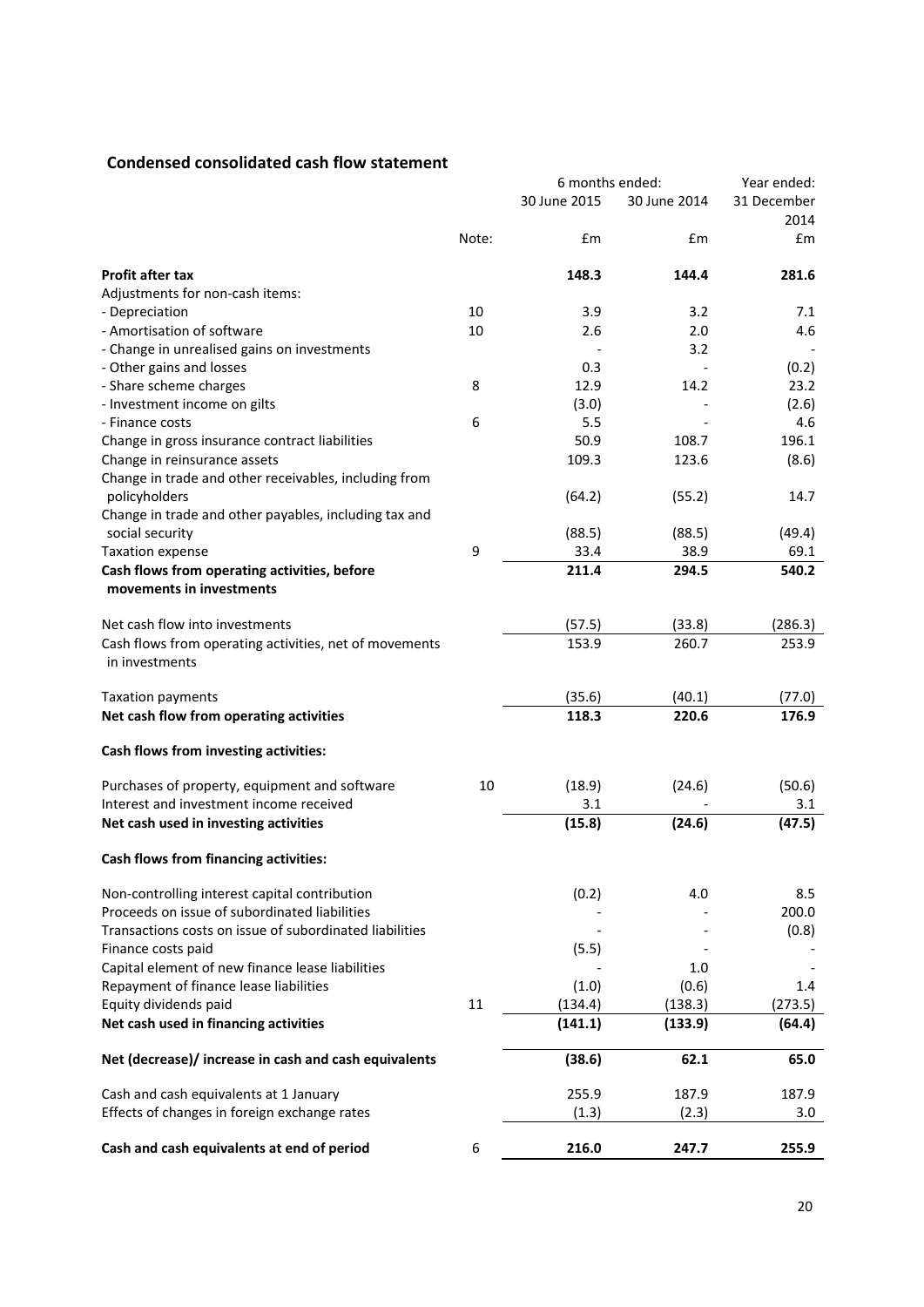# **Consolidated statement of changes in equity**

|                                         |         |         |         |                              | Attributable to the owners of the company |                          |                          |              |
|-----------------------------------------|---------|---------|---------|------------------------------|-------------------------------------------|--------------------------|--------------------------|--------------|
|                                         |         | Share   | Fair    | Foreign                      | Retained                                  |                          |                          |              |
|                                         | Share   | premium | value   | exchange                     | profit                                    |                          |                          | <b>Total</b> |
|                                         | capital | account | reserve | reserve                      | and loss                                  | <b>Total</b>             | $NCI^*$ <sup>1</sup>     | equity       |
|                                         | £m      | £m      | £m      | £m                           | £m                                        | £m                       | £m                       | £m           |
| At 1 January 2014                       | 0.3     | 13.1    |         | (0.2)                        | 502.6                                     | 515.8                    | 8.3                      | 524.1        |
| Profit for the period                   |         |         |         |                              | 145.7                                     | 145.7                    | (1.3)                    | 144.4        |
| Other comprehensive income              |         |         |         |                              |                                           |                          |                          |              |
| Movements in fair value reserve         |         |         | (1.8)   |                              |                                           | (1.8)                    |                          | (1.8)        |
| <b>Currency translation differences</b> |         |         |         | (2.1)                        |                                           | (2.1)                    | (0.2)                    | (2.3)        |
| Total comprehensive income for          |         |         |         |                              |                                           |                          |                          |              |
| the period                              |         |         | (1.8)   | (2.1)                        | 145.7                                     | 141.8                    | (1.5)                    | 140.3        |
| <b>Transactions with equity-holders</b> |         |         |         |                              |                                           |                          |                          |              |
| <b>Dividends</b>                        |         |         |         |                              | (138.3)                                   | (138.3)                  |                          | (138.3)      |
| Share scheme credit                     |         |         |         |                              | 14.2                                      | 14.2                     |                          | 14.2         |
| Deferred tax credit on share            |         |         |         |                              |                                           |                          |                          |              |
| scheme credit                           |         |         |         |                              | 2.8                                       | 2.8                      | $\overline{\phantom{a}}$ | 2.8          |
| <b>Contributions by NCIs</b>            |         |         |         |                              |                                           |                          | 4.0                      | 4.0          |
| Total transactions with equity-         |         |         |         |                              |                                           |                          |                          |              |
| holders                                 |         |         |         |                              | (121.3)                                   | (121.3)                  | 4.0                      | (117.3)      |
| As at 30 June 2014                      | 0.3     | 13.1    | (1.8)   | (2.3)                        | 527.0                                     | 536.3                    | 10.8                     | 547.1        |
|                                         |         |         |         |                              |                                           |                          |                          |              |
| At 1 January 2014                       | 0.3     | 13.1    |         | (0.2)                        | 502.6                                     | 515.8                    | 8.3                      | 524.1        |
| Profit for the period                   |         |         |         |                              | 285.2                                     | 285.2                    | (3.6)                    | 281.6        |
| Other comprehensive income              |         |         |         |                              |                                           |                          |                          |              |
| Movements in fair value reserve         |         |         | 10.9    |                              |                                           | 10.9                     |                          | 10.9         |
| <b>Currency translation differences</b> |         |         |         | 2.5                          |                                           | 2.5                      | 0.5                      | 3.0          |
| Total comprehensive income for          |         |         |         |                              |                                           |                          |                          |              |
| the period                              |         |         | 10.9    | 2.5                          | 285.2                                     | 298.6                    | (3.1)                    | 295.5        |
| <b>Transactions with equity-holders</b> |         |         |         |                              |                                           |                          |                          |              |
| Dividends                               |         |         |         | $\qquad \qquad \blacksquare$ | (273.5)                                   | (273.5)                  | $\overline{\phantom{a}}$ | (273.5)      |
| Share scheme credit                     |         |         |         |                              | 23.2                                      | 23.2                     | $\overline{\phantom{a}}$ | 23.2         |
| Deferred tax credit on share            |         |         |         |                              |                                           |                          |                          |              |
| scheme credit                           |         |         |         | $\qquad \qquad \blacksquare$ | 3.1                                       | 3.1                      | $\overline{\phantom{a}}$ | 3.1          |
| Contributions by NCIs                   |         |         |         |                              |                                           | $\overline{\phantom{0}}$ | 8.5                      | 8.5          |
| Total transactions with equity-         |         |         |         |                              |                                           |                          |                          |              |
| holders                                 |         |         |         | $\qquad \qquad \blacksquare$ | (247.2)                                   | (247.2)                  | 8.5                      | (238.7)      |
|                                         |         |         |         |                              |                                           |                          |                          |              |
| As at 31 December 2014                  | 0.3     | 13.1    | 10.9    | 2.3                          | 540.6                                     | 567.2                    | 13.7                     | 580.9        |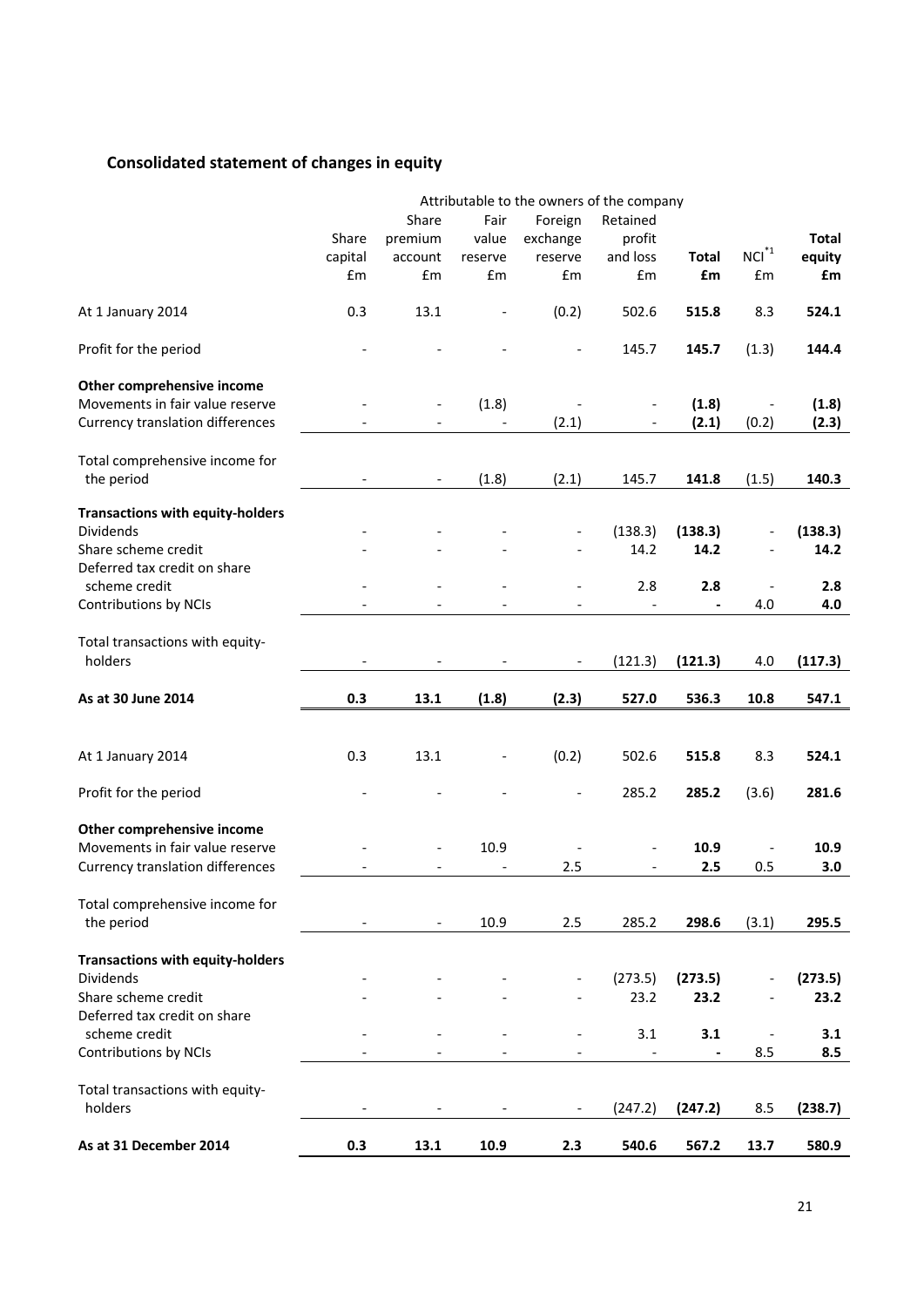|                                         |         |                          |         |                          | Attributable to the owners of the company |              |                          |              |
|-----------------------------------------|---------|--------------------------|---------|--------------------------|-------------------------------------------|--------------|--------------------------|--------------|
|                                         |         | Share                    | Fair    | Foreign                  | Retained                                  |              |                          |              |
|                                         | Share   | premium                  | value   | exchange                 | profit                                    |              |                          | <b>Total</b> |
|                                         | capital | account                  | reserve | reserve                  | and loss                                  | <b>Total</b> | $\mathsf{NCI}^{*1}$      | equity       |
|                                         | £m      | £m                       | £m      | £m                       | £m                                        | £m           | £m                       | £m           |
| At 1 January 2015                       | 0.3     | 13.1                     | 10.9    | 2.3                      | 540.6                                     | 567.2        | 13.7                     | 580.9        |
| Profit for the period                   |         |                          |         |                          | 152.9                                     | 152.9        | (4.6)                    | 148.3        |
| Other comprehensive income              |         |                          |         |                          |                                           |              |                          |              |
| Movements in fair value reserve         |         | $\overline{\phantom{a}}$ | (8.8)   |                          |                                           | (8.8)        | $\overline{\phantom{0}}$ | (8.8)        |
| <b>Currency translation differences</b> |         |                          |         | (1.3)                    |                                           | (1.3)        |                          | (1.3)        |
| Total comprehensive income for          |         |                          |         |                          |                                           |              |                          |              |
| the period                              |         |                          | (8.8)   | (1.3)                    | 152.9                                     | 142.8        | (4.6)                    | 138.2        |
| <b>Transactions with equity-holders</b> |         |                          |         |                          |                                           |              |                          |              |
| <b>Dividends</b>                        |         |                          |         | $\overline{\phantom{a}}$ | (134.4)                                   | (134.4)      |                          | (134.4)      |
| Share scheme credit                     |         |                          |         |                          | 12.9                                      | 12.9         |                          | 12.9         |
| Deferred tax credit on share            |         |                          |         |                          |                                           |              |                          |              |
| scheme credit                           |         |                          |         |                          | 2.2                                       | 2.2          |                          | 2.2          |
| Contributions by NCIs                   |         |                          |         |                          |                                           |              | (0.2)                    | (0.2)        |
| Total transactions with equity-         |         |                          |         |                          |                                           |              |                          |              |
| holders                                 |         |                          |         |                          | (119.3)                                   | (119.3)      | (0.2)                    | (119.5)      |
| As at 30 June 2015                      | 0.3     | 13.1                     | 2.1     | 1.0                      | 574.2                                     | 590.7        | 8.9                      | 599.6        |

[\*1] Non-controlling interests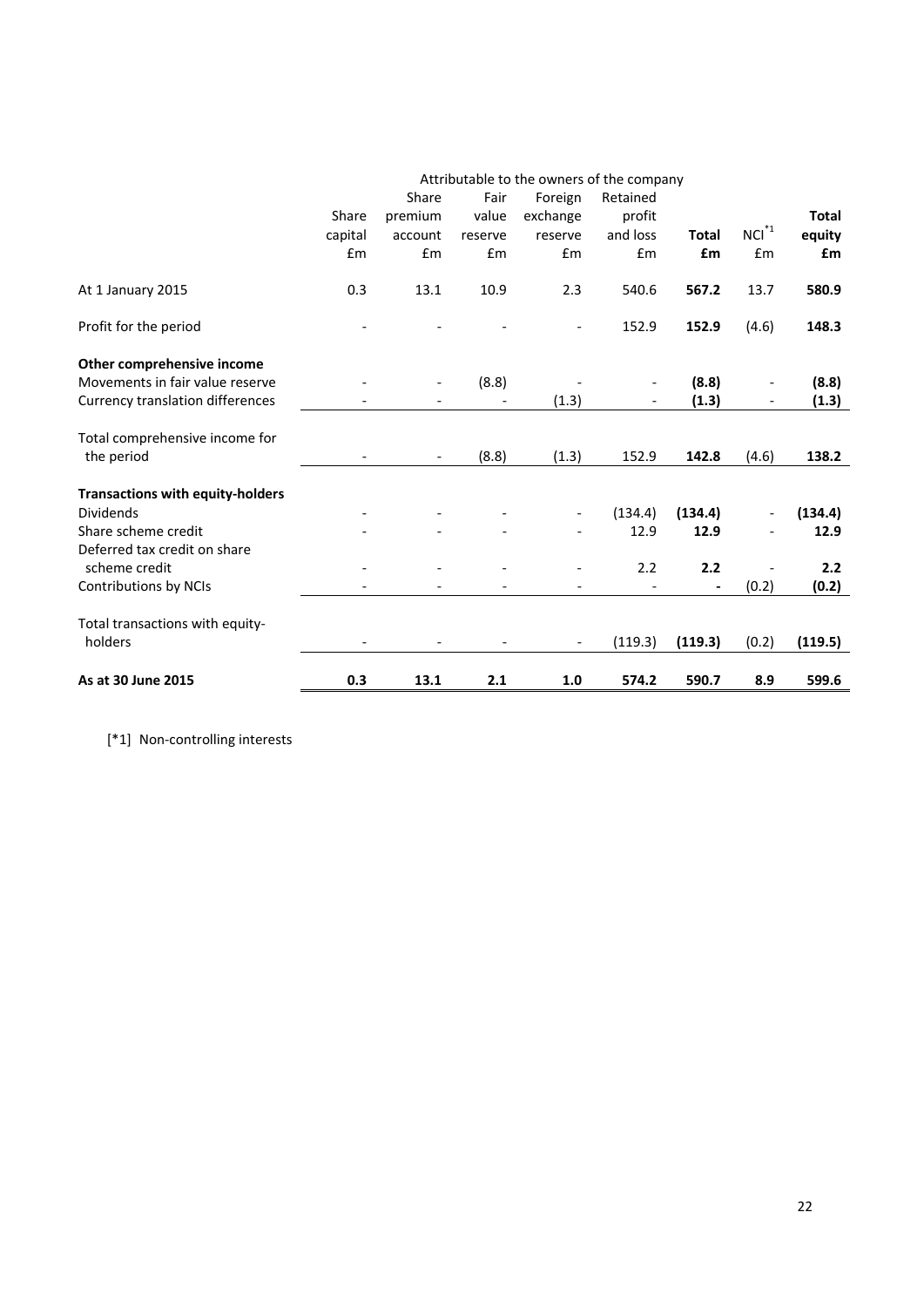# **Notes to the financial statements**

# **1. General information**

Admiral Group plc is a Company incorporated in England and Wales. Its registered office is at Tŷ Admiral, David Street, Cardiff CF10 2EH and its shares are listed on the London Stock Exchange.

The condensed interim financial statements comprise the results and balances of the Company and its subsidiaries (the Group) for the six-month period ended 30 June 2015 and the comparative periods for the six-months ended 30 June 2014 and the year ended 31 December 2014. This condensed set of financial statements has been prepared in accordance with IAS 34 *Interim Financial Reporting* as adopted by the EU.

As required by the FCA's Disclosure and Transparency Rules, the condensed set of financial statements has been prepared applying the accounting policies and presentation that were applied in the preparation of the Company's published consolidated financial statements for the year ended 31 December 2014.

The financial statements of the Company's subsidiaries are consolidated in the Group financial statements. In accordance with IAS 24, transactions or balances between Group companies that have been eliminated on consolidation are not reported as related party transactions.

The comparative figures for the financial year ended 31 December 2014 are not the Company's statutory accounts for that financial year. Those accounts have been reported on by the Company's auditors and delivered to the registrar of companies. The report of the auditors was:

- i. unqualified;
- ii. did not include a reference to any matters to which the auditors drew attention by way of emphasis without qualifying their report; and
- iii. did not contain a statement under section 498 (2) or (3) of the Companies Act 2006.

The accounts have been prepared on a going concern basis. In considering the appropriateness of this assumption, the Board have reviewed the Group's projections for the next twelve months and beyond. Further information is given in the Basis of preparation below.

# **2. Basis of preparation**

The condensed set of interim financial statements have been prepared applying the accounting policies and presentation that were applied in the preparation of the Company's published consolidated financial statements for the year ended 31 December 2014. A number of other IFRS and interpretations have been endorsed by the EU in the period to 30 June 2015 and although they have been adopted by the Group, none of them has had a material impact on the Group's financial statements.

Under Provision C.1.3 of the 2014 UK Corporate Governance Code, the Board is required to report on whether the business is a going concern. In considering this requirement, the Directors have taken into account the following:

• The Group's projections for the next 12 months and beyond, in particular the profit and cash flows forecasts, and economic capital surpluses.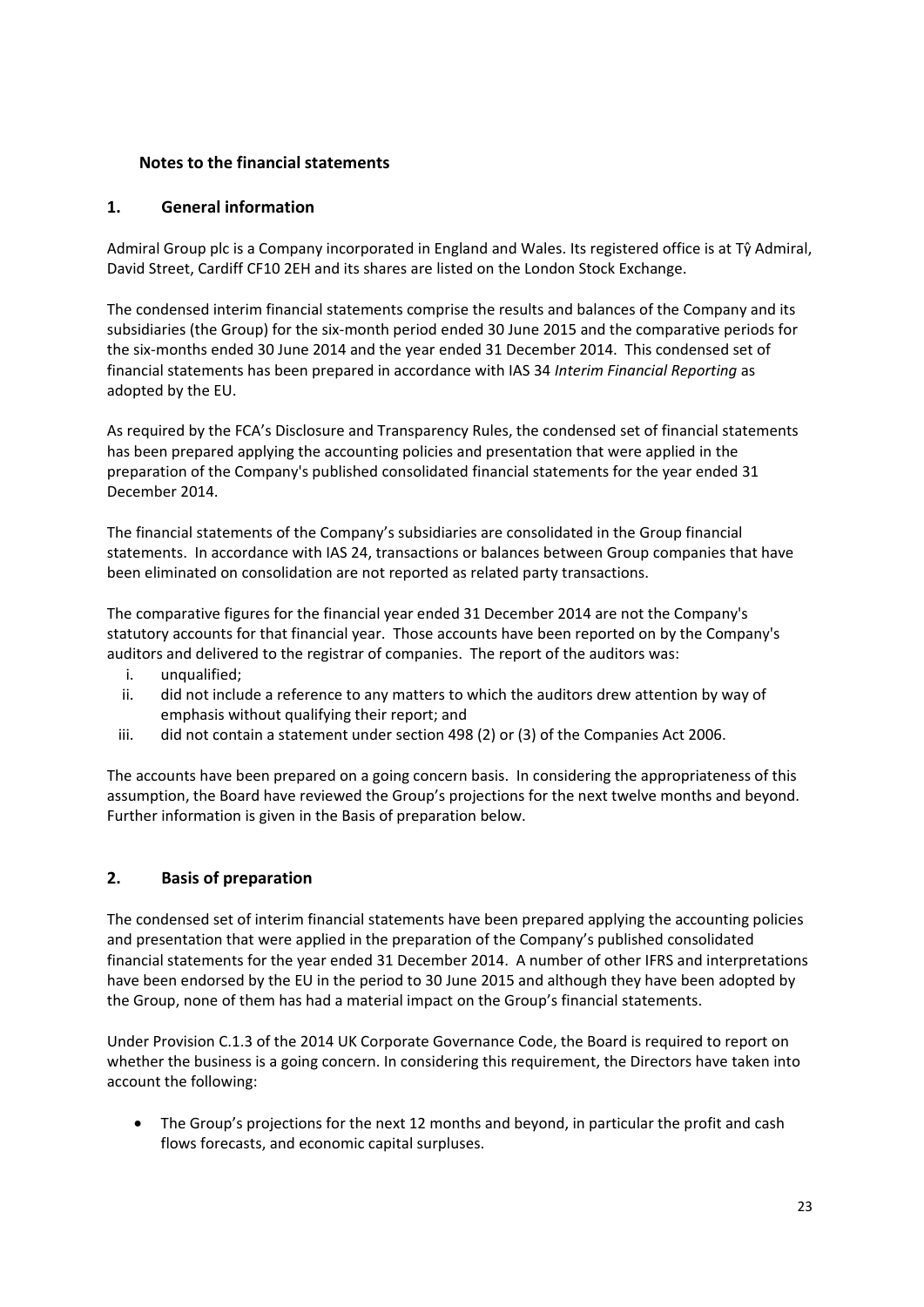- The Group's additional sources of liquidity including the £200 million raised in the bond placement in 2014 and a revolving credit facility.
- The risks included on the Group's risk register that could impact on the Group's liquidity and solvency over the next 12 months.
- The risks on the Group's risk register that could be a threat to the Group's business model and capital adequacy.

The Group's business activities, together with the factors likely to affect its future development, performance and position are set out in the Strategic Report within the Group's 2014 Annual Report. Note 14 to this report also includes the Group's principal risks and uncertainties.

Following consideration of the issues above, the Directors have reasonable expectation that the Group has adequate resources to continue in operating for the foreseeable future and that it is therefore appropriate to adopt the Going Concern basis in preparing the financial statements.

# **3. Critical accounting judgements and estimates**

The Group's 2014 Annual Report provides full details of significant judgements and estimates used in the application of the Group's accounting policies. There have been no significant changes to these judgements and estimates during the period.

#### **Estimation techniques used in calculation of claims provisions and profit commission:**

Estimation techniques are used in the calculation of the provisions for claims outstanding, which represent a projection of the ultimate cost of settling claims that have occurred prior to the balance sheet date and remain unsettled at the balance sheet date.

The key area where these techniques are used relates to the ultimate cost of reported claims. A secondary area relates to the emergence of claims that occurred prior to the balance sheet date, but had not been reported at that date.

The estimates of the ultimate cost of reported claims are based on the setting of claim provisions on a case-by-case basis, for all but the simplest of claims.

The sum of these provisions are compared with projected ultimate costs using a variety of different projection techniques (including incurred and paid chain ladder and an average cost of claim approach) to allow an actuarial assessment of their potential outcome. They include allowance for unreported claims.

The most significant sensitivity in the use of the projection techniques arises from any future step change in claims costs, which would cause future claim cost inflation to deviate from historic trends. This is most likely to arise from a change in the regulatory or judicial regime that leads to an increase in awards or legal costs for bodily injury claims that is significantly above or below the historical trend.

The Group's independent actuarial advisors project best estimate claims reserves using a variety of recognised actuarial techniques. The Group's reserving policy requires management to reserve within a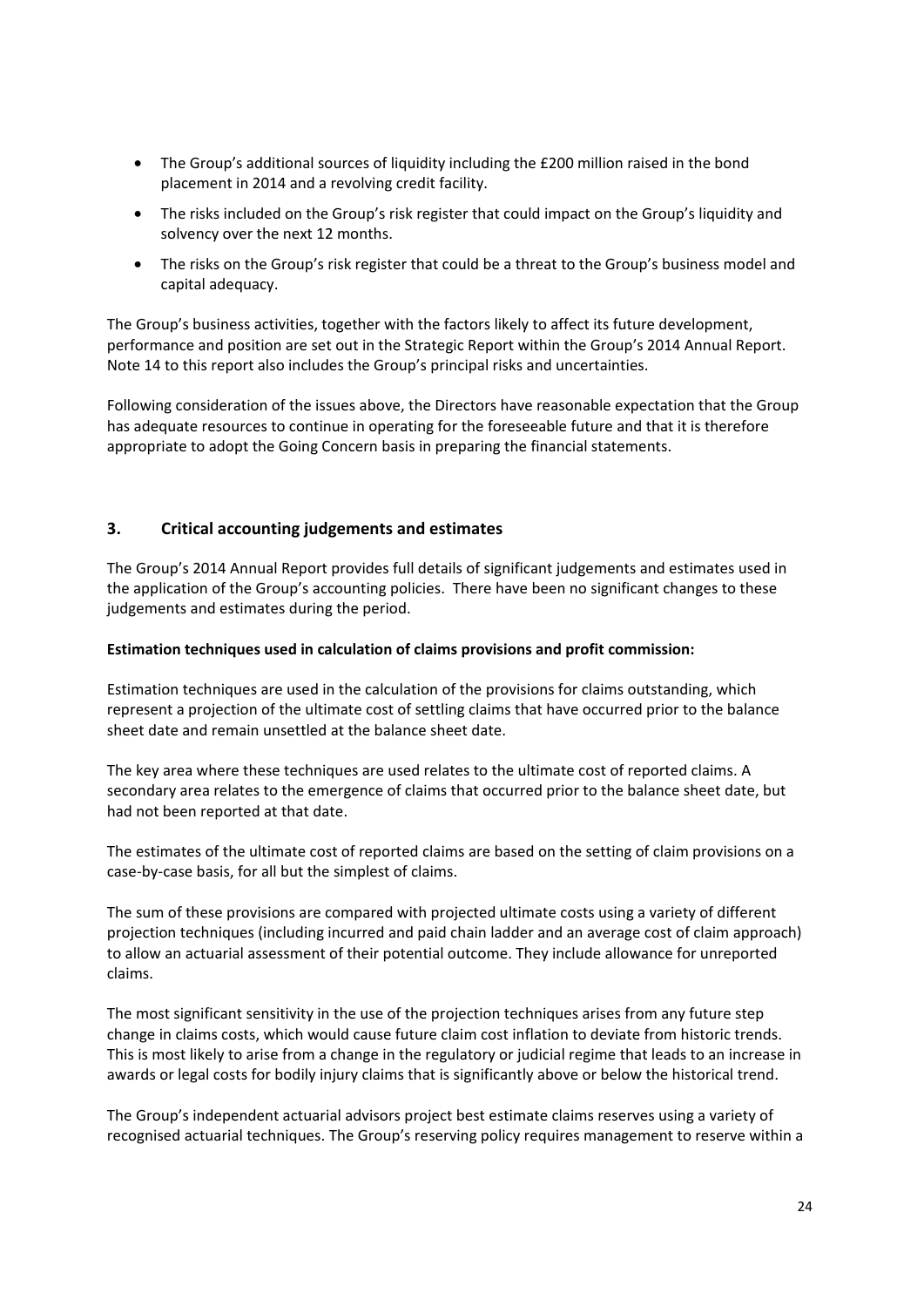range of potential outcomes above the projected best estimate outcome, to allow for unforeseen adverse claims development.

For further detail on objectives, policies and procedures for managing insurance risk, refer to note 5 of the financial statements in the Group's 2014 Annual Report.

Future changes in claims reserves also impact profit commission income, as the measurement of this income is dependent on the loss ratio booked in the financial statements, and cash receivable is dependent on actuarial projections of ultimate loss ratios.

#### **4. Operating segments**

The Group has four reportable segments, as described below. These segments represent the principal split of business that is regularly reported to the Group's Board of Directors, which is considered to be the Group's chief operating decision maker in line with IFRS 8 *Operating Segments*.

#### **UK Car Insurance**

The segment consists of the underwriting of car insurance and other products that supplement the car insurance policy. It also includes the generation of revenue from additional products and fees from underwriting car insurance in the UK. The Directors consider the results of these activities to be reportable as one segment as the activities carried out in generating the revenue are not independent of each other and are performed as one business. This mirrors the approach taken in management reporting.

#### **International Car Insurance**

The segment consists of the underwriting of car insurance and the generation of revenue from additional products and fees, from underwriting car insurance outside of the UK. It specifically covers the Group operations Admiral Seguros in Spain, ConTe in Italy, L'olivier assurance auto in France and Elephant Auto in the USA. None of these operations are reportable on an individual basis, based on the threshold requirements in IFRS 8.

#### **Price Comparison**

The segment relates to the Group's price comparison websites; Confused.com in the UK, Rastreator in Spain, LeLynx in France and compare.com in the USA. Each of the Price Comparison businesses are operating in individual geographical segments but are grouped into one reporting segment as Rastreator, LeLynx and compare.com do not individually meet the threshold requirements in IFRS 8.

#### **Other**

The 'Other' segment is designed to be comprised of all other operating segments that do not meet the threshold requirements for individual reporting. It includes UK household insurance, the Group's commercial van insurance broker, Gladiator, and commercial van insurance.

Taxes are not allocated across the segments and, as with the corporate activities, are included in the reconciliation to the Consolidated Income Statement and Consolidated Statement of Financial Position.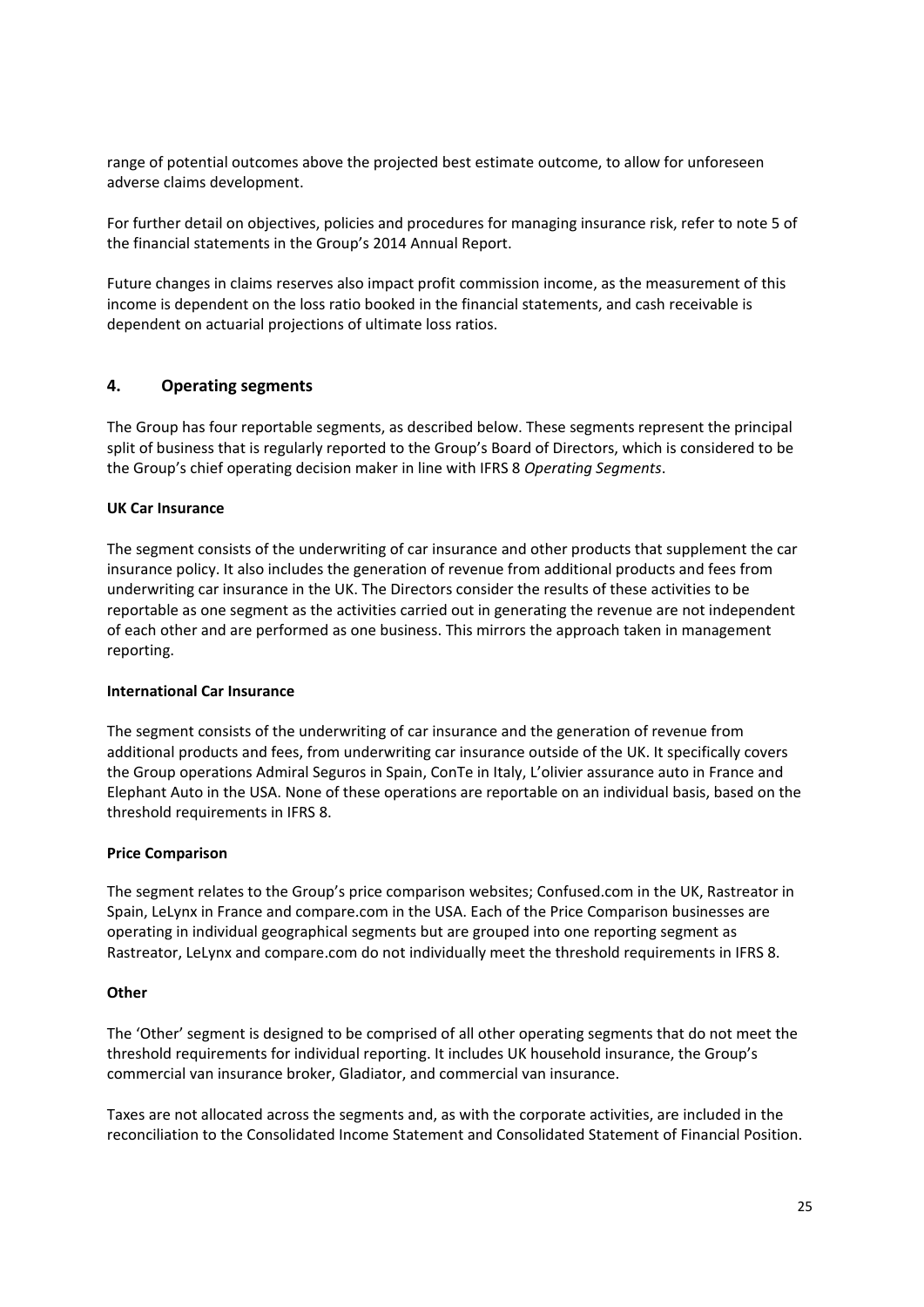#### **Segment income, results and other information**

An analysis of the Group's revenue and results for the period ended 30 June 2015, by reportable segment are shown below. The accounting policies of the reportable segments are consistent with those presented in the notes to the 2014 Group financial statements.

|                                                                    |           |               |            |       |                          | 30 June 2015 |
|--------------------------------------------------------------------|-----------|---------------|------------|-------|--------------------------|--------------|
|                                                                    | UK Car    | International | Price      |       | Eliminations             | Segment      |
|                                                                    | Insurance | Car Insurance | Comparison | Other |                          | total        |
|                                                                    | £m        | £m            | £m         | £m    | £m                       | £m           |
| Turnover <sup>*1</sup>                                             | 857.9     | 110.3         | 55.2       | 34.1  |                          | 1,057.5      |
| Net insurance                                                      |           |               |            |       |                          |              |
| premium revenue                                                    | 188.9     | 31.8          |            | 8.2   |                          | 228.9        |
| Other revenue and                                                  |           |               |            |       |                          |              |
| profit commission                                                  | 140.8     | 4.0           | 55.2       | 9.2   |                          | 209.2        |
| Investment and                                                     |           |               |            |       |                          |              |
| interest income                                                    | 6.3       |               |            |       |                          | 6.3          |
| Net revenue                                                        | 336.0     | 35.8          | 55.2       | 17.4  |                          | 444.4        |
| Net insurance claims                                               | (69.3)    | (25.6)        |            | (6.5) | $\overline{\phantom{0}}$ | (101.4)      |
| Expenses                                                           | (47.5)    | (21.4)        | (63.8)     | (9.3) |                          | (142.0)      |
| Segment profit /                                                   |           |               |            |       |                          |              |
| (loss) before tax                                                  | 219.2     | (11.2)        | (8.6)      | 1.6   |                          | 201.0        |
| Other central revenue and expenses, including share scheme charges |           |               |            |       |                          | (17.1)       |
| Interest and investment income                                     |           |               |            |       |                          | 3.3          |
| Finance costs                                                      |           |               |            |       |                          | (5.5)        |
| <b>Consolidated profit before tax</b>                              |           |               |            |       |                          | 181.7        |
| <b>Taxation expense</b>                                            |           |               |            |       |                          | (33.4)       |
| <b>Consolidated profit after tax</b>                               |           |               |            |       |                          | 148.3        |

[\*1] Turnover is a non-GAAP measure and consists of total premiums written (including co-insurers share) and Other revenue. Refer to note 12 for further information.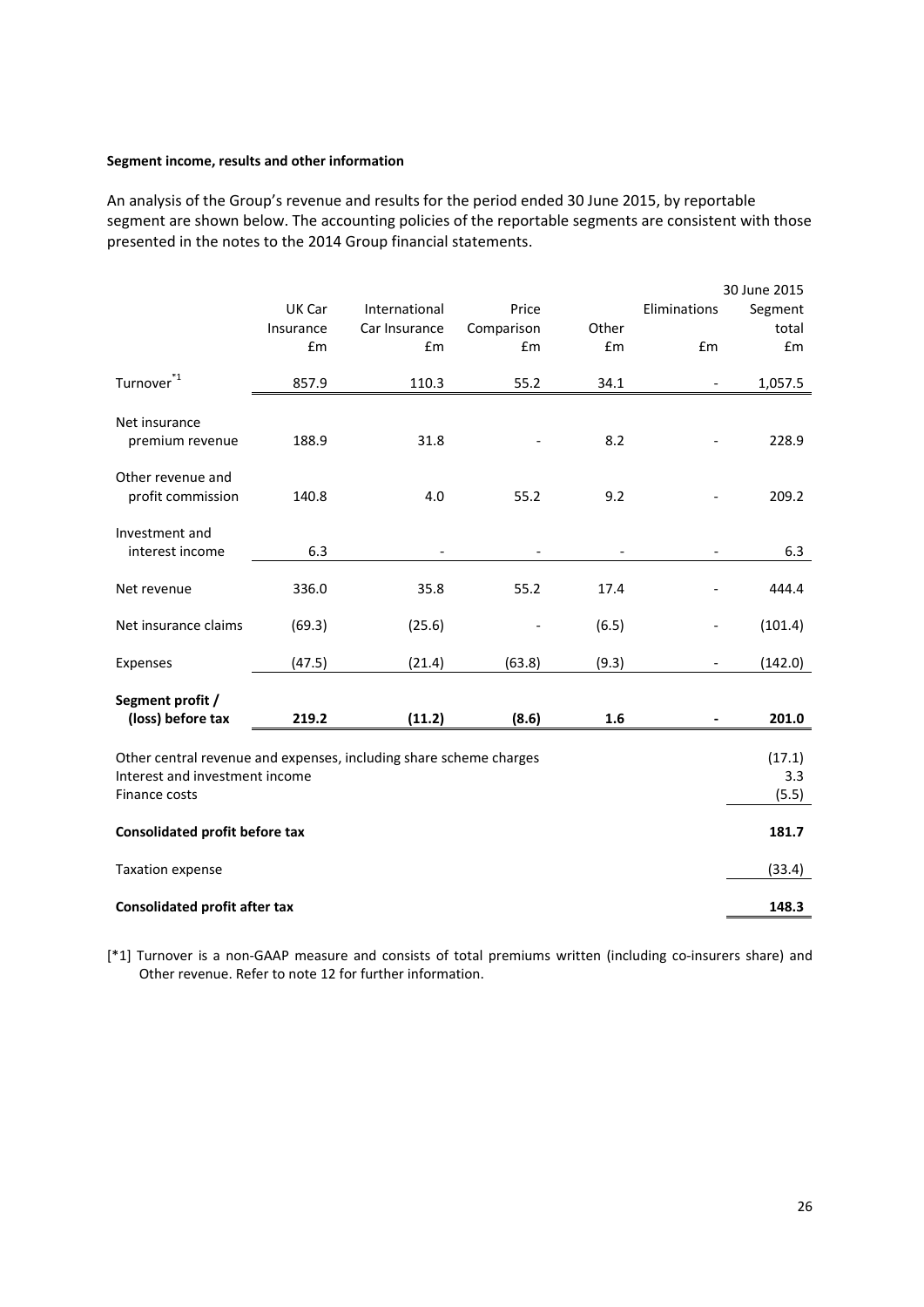Revenue and results for the corresponding reportable segments for the period ended 30 June 2014 are shown below.

|                                                                                                        |           |               |            |       |                              | 30 June 2014  |
|--------------------------------------------------------------------------------------------------------|-----------|---------------|------------|-------|------------------------------|---------------|
|                                                                                                        | UK Car    | International | Price      |       | Eliminations                 | Segment       |
|                                                                                                        | Insurance | Car Insurance | Comparison | Other |                              | total         |
|                                                                                                        | £m        | £m            | £m         | £m    | £m                           | £m            |
| Turnover <sup>*1</sup>                                                                                 | 849.8     | 104.3         | 57.1       | 25.9  | $\qquad \qquad \blacksquare$ | 1,037.1       |
| Net insurance<br>premium revenue                                                                       | 197.9     | 27.8          |            | 6.0   |                              | 231.7         |
| Other revenue and<br>profit commission                                                                 | 136.5     | 3.5           | 57.1       | 9.1   |                              | 206.2         |
| Investment and<br>interest income                                                                      | 6.0       | 0.1           |            |       |                              | 6.1           |
| Net revenue                                                                                            | 340.4     | 31.4          | 57.1       | 15.1  |                              | 444.0         |
| Net insurance claims                                                                                   | (92.6)    | (27.6)        |            | (4.3) |                              | (124.5)       |
| Expenses                                                                                               | (40.1)    | (19.3)        | (53.1)     | (8.7) | $\qquad \qquad \blacksquare$ | (121.2)       |
| Segment profit /                                                                                       |           |               |            |       |                              |               |
| (loss) before tax                                                                                      | 207.7     | (15.5)        | 4.0        | 2.1   |                              | 198.3         |
| Other central revenue and expenses, including share scheme charges<br>Interest income<br>Finance costs |           |               |            |       |                              | (15.6)<br>0.6 |
| <b>Consolidated profit before tax</b>                                                                  |           |               |            |       |                              | 183.3         |
| <b>Taxation expense</b>                                                                                |           |               |            |       |                              | (38.9)        |
| <b>Consolidated profit after tax</b>                                                                   |           |               |            |       |                              | 144.4         |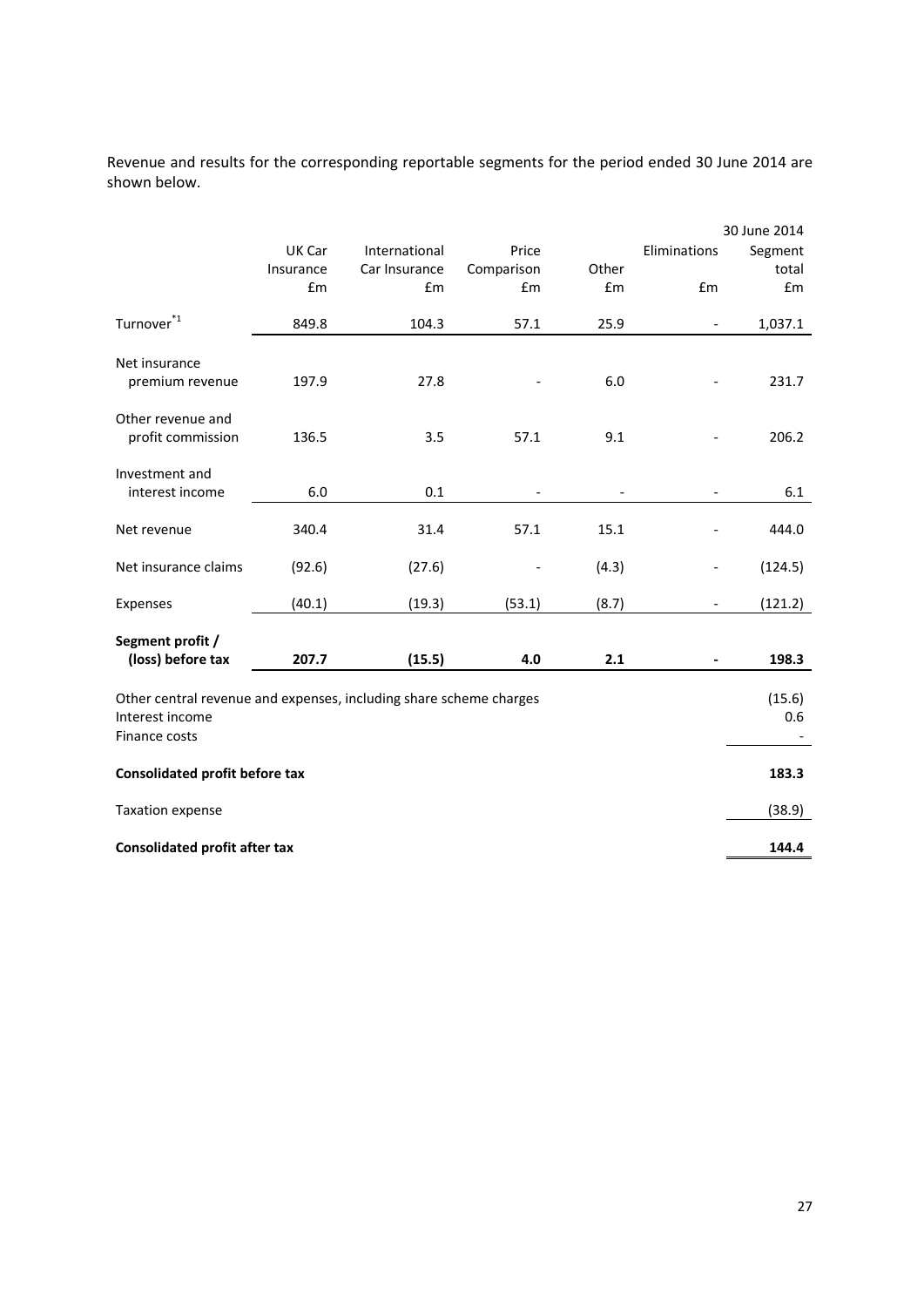Revenue and results for the corresponding reportable segments for the year ended 31 December 2014 are shown below.

|                                                                                                                       |           |               |            |        |                          | 31 December 2014       |
|-----------------------------------------------------------------------------------------------------------------------|-----------|---------------|------------|--------|--------------------------|------------------------|
|                                                                                                                       | UK Car    | International | Price      |        | Eliminations             | Segment                |
|                                                                                                                       | Insurance | Car Insurance | Comparison | Other  |                          | total                  |
|                                                                                                                       | £m        | £m            | £m         | £m     | £m                       | £m                     |
| Turnover <sup>*1</sup>                                                                                                | 1,602.7   | 206.2         | 107.5      | 54.6   | $\overline{\phantom{a}}$ | 1,971.0                |
| Net insurance<br>premium revenue                                                                                      | 394.3     | 58.1          |            | 12.5   |                          | 464.9                  |
| Other revenue and<br>profit commission                                                                                | 272.2     | 7.1           | 107.5      | 17.5   |                          | 404.3                  |
| Investment and<br>interest income                                                                                     | 11.5      | 0.2           |            |        |                          | 11.7                   |
| Net revenue                                                                                                           | 678.0     | 65.4          | 107.5      | 30.0   |                          | 880.9                  |
| Net insurance claims                                                                                                  | (198.3)   | (50.5)        |            | (10.3) |                          | (259.1)                |
| Expenses                                                                                                              | (81.7)    | (34.8)        | (110.3)    | (17.6) | $\overline{\phantom{a}}$ | (244.4)                |
| Segment profit /                                                                                                      |           |               |            |        |                          |                        |
| (loss) before tax                                                                                                     | 398.0     | (19.9)        | (2.8)      | 2.1    |                          | 377.4                  |
| Other central revenue and expenses, including share scheme charges<br>Interest and investment income<br>Finance costs |           |               |            |        |                          | (25.8)<br>3.7<br>(4.6) |
| <b>Consolidated profit before tax</b>                                                                                 |           |               |            |        |                          | 350.7                  |
| <b>Taxation expense</b>                                                                                               |           |               |            |        |                          | (69.1)                 |
| <b>Consolidated profit after tax</b>                                                                                  |           |               |            |        |                          | 281.6                  |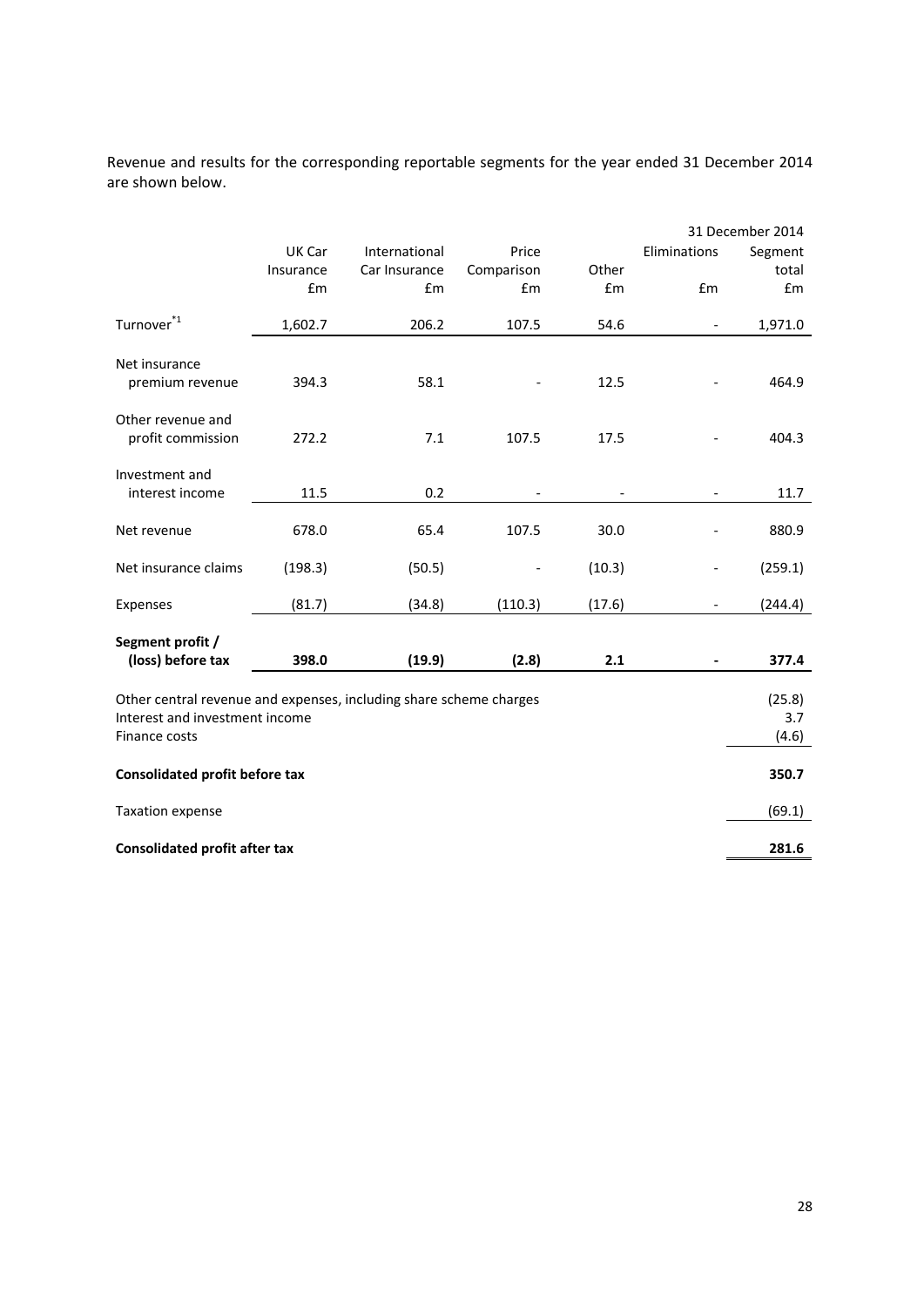#### **Segment revenues**

The UK and International Car Insurance reportable segments derive all insurance premium income from external policyholders. Revenue within these segments is not derived from an individual policyholder that represents 10% or more of the Group's total revenue.

The total of Price Comparison revenues from transactions with other reportable segments is £7.2 million (H1 2014: £5.7 million, FY 2014: £9.5 million). These amounts have not been eliminated on consolidation as the Directors consider that not doing so results in a better overall presentation of the financial statements. The impact on the financial statements in the current and prior period is not material. There are no other transactions between reportable segments.

Within the UK Car Insurance segment, transactions between the Group's intermediary and the Group's insurance companies relating to vehicle commission totalling £5.2 million (H1 2014: £7.0 million, FY 2014: £13.3 million) have been eliminated (from the insurance expenses and Other revenue lines in the income statement) on the basis that the non-elimination would have materially distorted the presentation of key performance indicators.

Revenues from external customers for products and services is consistent with the split of reportable segment revenues as shown above.

#### **Information about geographical locations**

All material revenues from external customers, and net assets attributed to a foreign country relating to car insurance are shown within the International Car Insurance reportable segment shown above. The revenue and results of the three International Price Comparison businesses; Rastreator, LeLynx and compare.com are not yet material enough to be presented as a separate segment.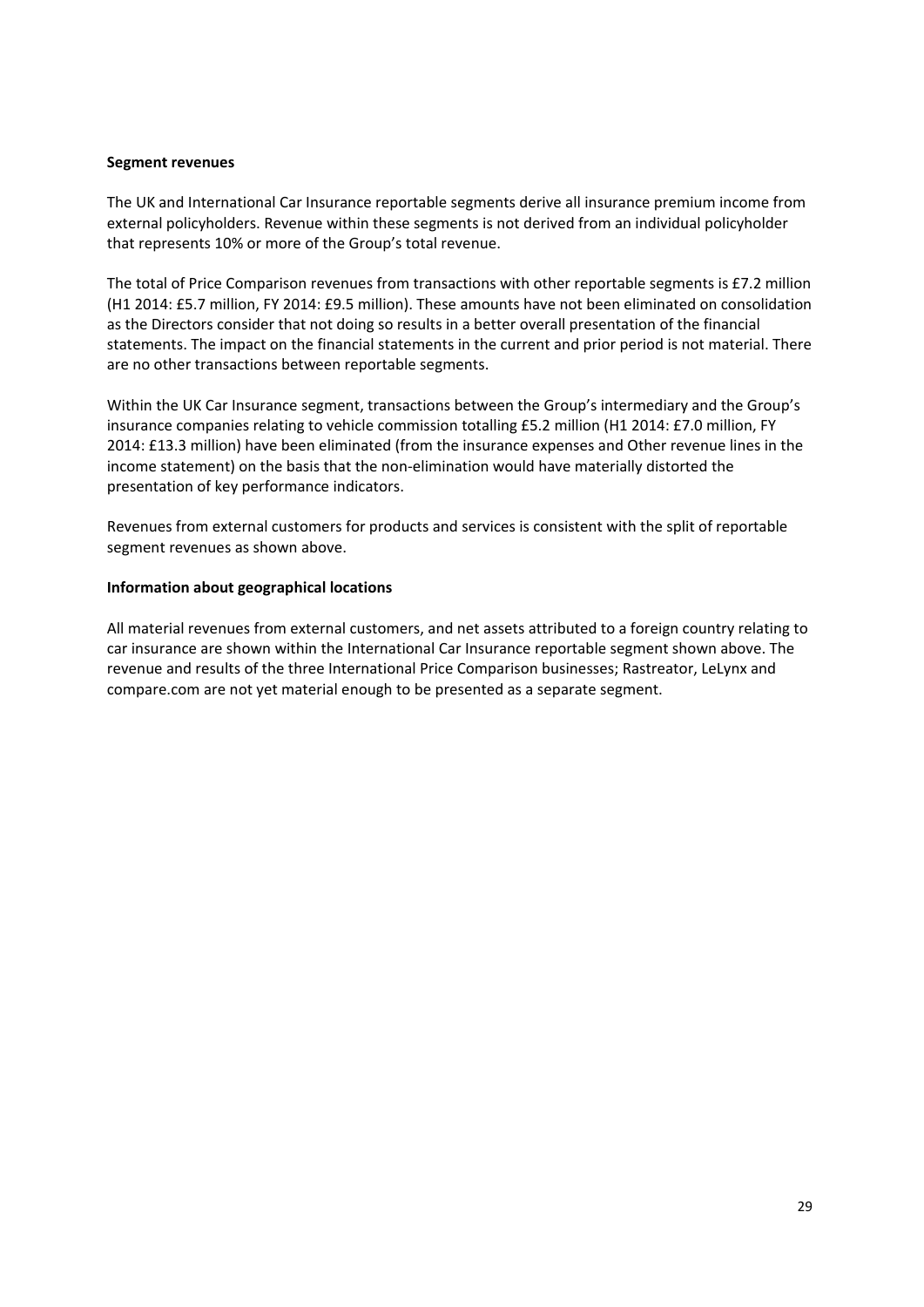# **5. Premium, Claims and Profit Commissions**

#### **5a. Net insurance premium revenue**

|                                                           | 30      | 30      | 31       |
|-----------------------------------------------------------|---------|---------|----------|
|                                                           | June    | June    | December |
|                                                           | 2015    | 2014    | 2014     |
|                                                           | £m      | Em      | Em       |
| Total motor insurance premiums before co-insurance        | 904.9   | 886.9   | 1,675.6  |
|                                                           |         |         |          |
| Group gross premiums written after co-insurance           | 597.9   | 577.6   | 1,102.1  |
| Outwards reinsurance premiums                             | (351.2) | (336.0) | (644.9)  |
|                                                           |         |         |          |
| Net insurance premiums written                            | 246.7   | 241.6   | 457.2    |
| Change in gross unearned premium provision                | (48.3)  | (33.4)  | (2.4)    |
| Change in reinsurers' share of unearned premium provision | 30.5    | 23.5    | 10.1     |
|                                                           |         |         |          |
| Net insurance premium revenue                             | 228.9   | 231.7   | 464.9    |

The Group's share of the car insurance business was underwritten by Admiral Insurance (Gibraltar) Limited, Admiral Insurance Company Limited and Elephant Insurance Company. All contracts are shortterm in duration, lasting for 10 or 12 months.

# **5b. Profit commission**

|                                | 30   | 30                       | 31       |
|--------------------------------|------|--------------------------|----------|
|                                | June | June                     | December |
|                                | 2015 | 2014                     | 2014     |
|                                | Em   | Em                       | Em       |
| Underwriting year:             |      |                          |          |
| 2010 & prior                   | 2.9  | 6.4                      | 19.1     |
| 2011                           | 12.1 | 20.9                     | 27.8     |
| 2012                           | 19.0 | 8.5                      | 24.9     |
| 2013                           | 10.2 | $\overline{\phantom{0}}$ |          |
|                                |      |                          |          |
| <b>Total profit commission</b> | 44.2 | 35.8                     | 71.8     |
|                                |      |                          |          |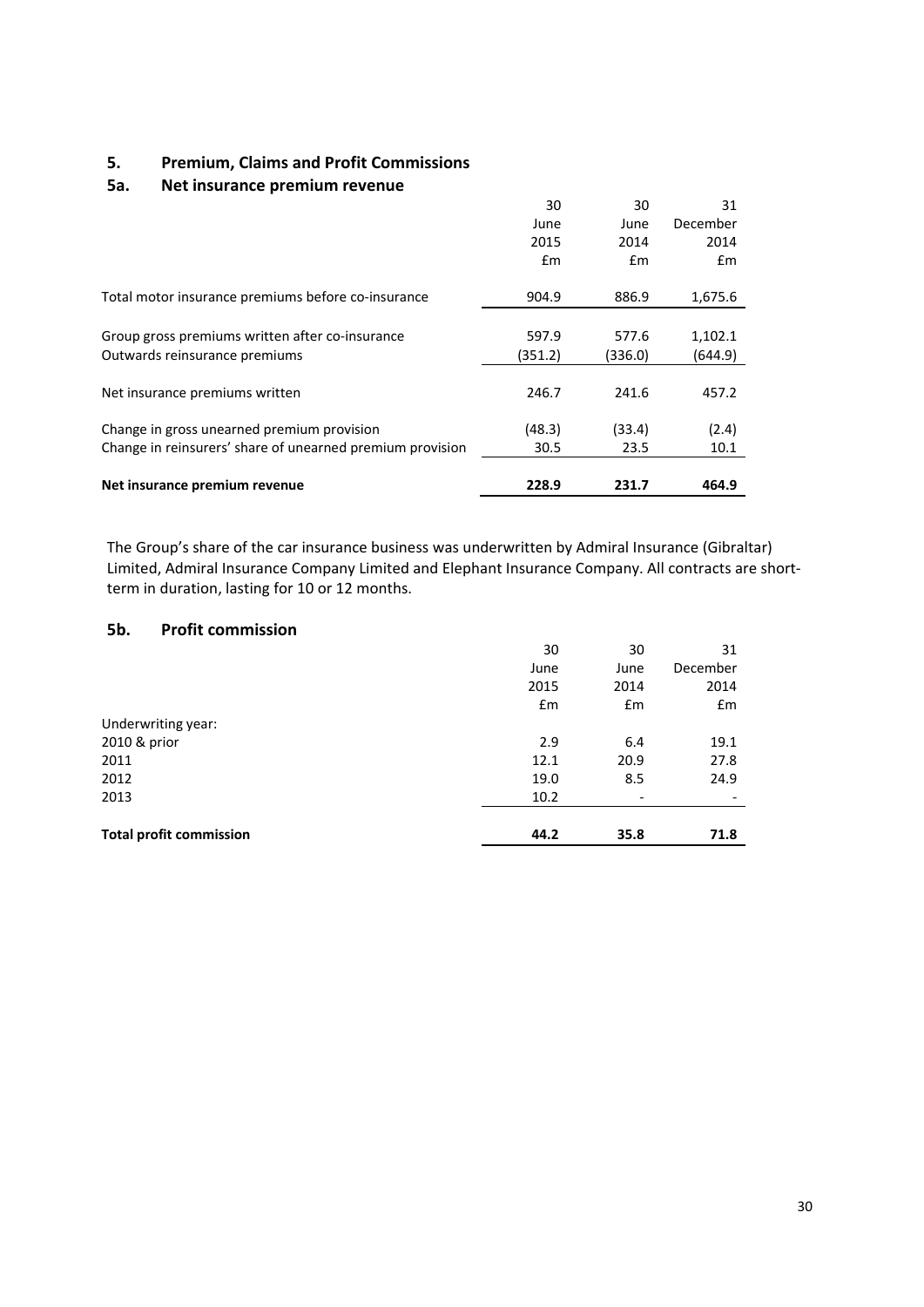# **5c. Reinsurance assets and insurance contract liabilities**

#### **(i) Analysis of recognised amounts:**

|                                                  | 30      | 30            | 31       |
|--------------------------------------------------|---------|---------------|----------|
|                                                  | June    | June          | December |
|                                                  | 2015    | 2014          | 2014     |
|                                                  | £m      | $\mathsf{fm}$ | Em       |
| Gross:                                           |         |               |          |
| Claims outstanding                               | 1,603.9 | 1,478.4       | 1,596.0  |
| Unearned premium provision                       | 544.4   | 531.6         | 501.4    |
| <b>Total gross insurance liabilities</b>         | 2,148.3 | 2,010.0       | 2,097.4  |
| <b>Recoverable from reinsurers:</b>              |         |               |          |
| Claims outstanding                               | 403.5   | 392.2         | 538.2    |
| Unearned premium provision                       | 317.0   | 305.4         | 291.6    |
| Total reinsurers' share of insurance liabilities | 720.5   | 697.6         | 829.8    |
| Net:                                             |         |               |          |
| Claims outstanding <sup>1</sup>                  | 1,200.4 | 1,086.2       | 1,057.8  |
| Unearned premium provision                       | 227.4   | 226.2         | 209.8    |
| Total insurance liabilities - net                | 1,427.8 | 1,312.4       | 1,267.6  |

[\*1] Admiral typically commutes quota share reinsurance contracts in its UK Car Insurance business 24-36 months following the start of the underwriting year. After commutation, claims outstanding from these contracts are included in Admiral's net claims outstanding balance. Refer to Note (iii) below.

#### **(ii) Analysis of net claims reserve releases:**

The following table analyses the impact of movements in prior year claims provisions, in terms of their net value, and their impact on the reported loss ratio. This data is presented on an underwriting year basis.

|                                                                                     | 30   | 30   | 31       |
|-------------------------------------------------------------------------------------|------|------|----------|
|                                                                                     | June | June | December |
|                                                                                     | 2015 | 2014 | 2014     |
|                                                                                     | £m   | £m   | £m       |
| Underwriting year:                                                                  |      |      |          |
| 2010 & prior                                                                        | 4.7  | 11.3 | 28.1     |
| 2011                                                                                | 22.4 | 38.2 | 51.4     |
| 2012                                                                                | 35.3 | 19.9 | 50.2     |
| 2013                                                                                | 23.5 | 3.7  | 7.7      |
| 2014                                                                                | 6.7  |      |          |
| Total net release (UK Car Insurance)                                                | 92.6 | 73.1 | 137.4    |
| Total net release (International Car Insurance)                                     | 2.8  |      | 6.3      |
| <b>Total net release</b>                                                            | 95.4 | 73.1 | 143.7    |
| Net releases on Admiral's net share<br>Releases on commuted quota share reinsurance | 50.0 | 35.4 | 66.8     |
| contracts                                                                           | 42.6 | 37.7 | 70.6     |
| Total net release (UK Car Insurance) as above                                       | 92.6 | 73.1 | 137.4    |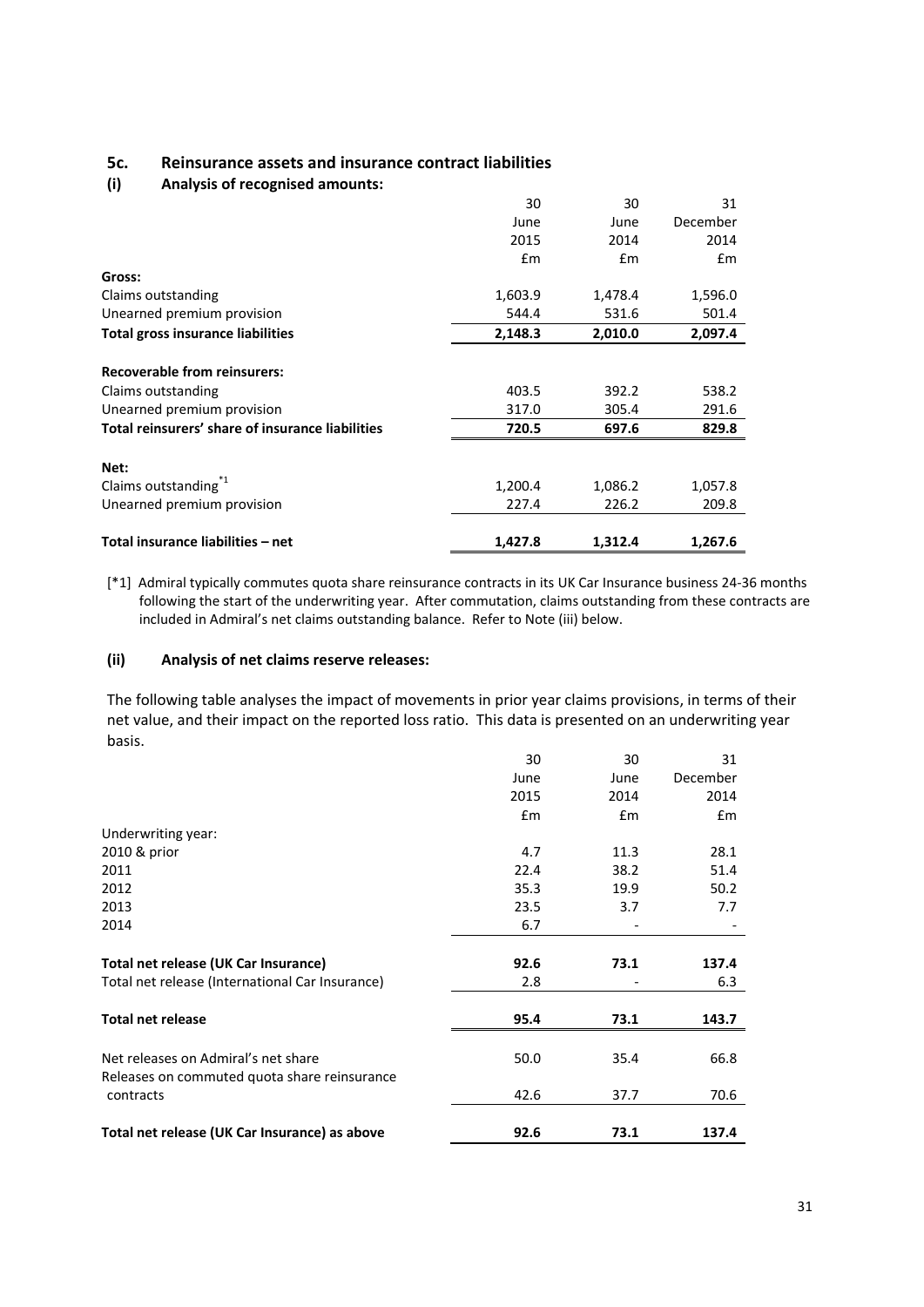Releases on commuted quota share contracts are analysed by underwriting year as follows:

|                                                    | 30   | 30                       | 31            |
|----------------------------------------------------|------|--------------------------|---------------|
|                                                    | June | June                     | December      |
|                                                    | 2015 | 2014                     | 2014          |
|                                                    | Em   | £m                       | $\mathsf{fm}$ |
| Underwriting year:                                 |      |                          |               |
| 2010 & prior                                       | 2.4  | 5.4                      | 13.6          |
| 2011                                               | 12.1 | 20.7                     | 27.9          |
| 2012                                               | 20.6 | 11.6                     | 29.1          |
| 2013                                               | 7.5  | $\overline{\phantom{a}}$ |               |
| Total releases on commuted quota share reinsurance |      |                          |               |
| contracts                                          | 42.6 | 37.7                     | 70.6          |

Profit commission is analysed in note 5b.

# **(iii) Reconciliation of movement in net claims provision:**

|                                                     | 30      | 30      | 31       |
|-----------------------------------------------------|---------|---------|----------|
|                                                     | June    | June    | December |
|                                                     | 2015    | 2014    | 2014     |
|                                                     | Em      | Em      | Em       |
| Net claims reserve at start of period               | 1,057.8 | 863.0   | 863.0    |
| Net claims incurred (excluding releases)            | 192.1   | 192.8   | 392.9    |
| Net reserve releases                                | (95.4)  | (73.1)  | (143.7)  |
| Movement in net claims provision due to commutation | 233.8   | 280.7   | 280.7    |
| Net claims paid and other movements                 | (187.9) | (177.2) | (335.1)  |
| Net claims reserve at end of period <sup>*1</sup>   | 1,200.4 | 1,086.2 | 1,057.8  |

[\*1] The increase in net claims reserve from £1,057.8 million at 31 December 2014 to £1,200.4 million is primarily due to the impact of commutations of reinsurance contracts in the UK Car Insurance business.

#### **(iv) Reconciliation of movement in net unearned premium provision:**

| Net unearned premium provision at end of period   | 227.4   | 226.2   | 209.8    |
|---------------------------------------------------|---------|---------|----------|
| Earned in the period                              |         | (232.5) | (464.5)  |
|                                                   | (229.1) |         |          |
| Written in the period                             | 246.7   | 241.6   | 457.2    |
| Net unearned premium provision at start of period | 209.8   | 217.1   | 217.1    |
|                                                   | £m      | Em      | Em       |
|                                                   | 2015    | 2014    | 2014     |
|                                                   | June    | June    | December |
|                                                   | 30      | 30      | 31       |
|                                                   |         |         |          |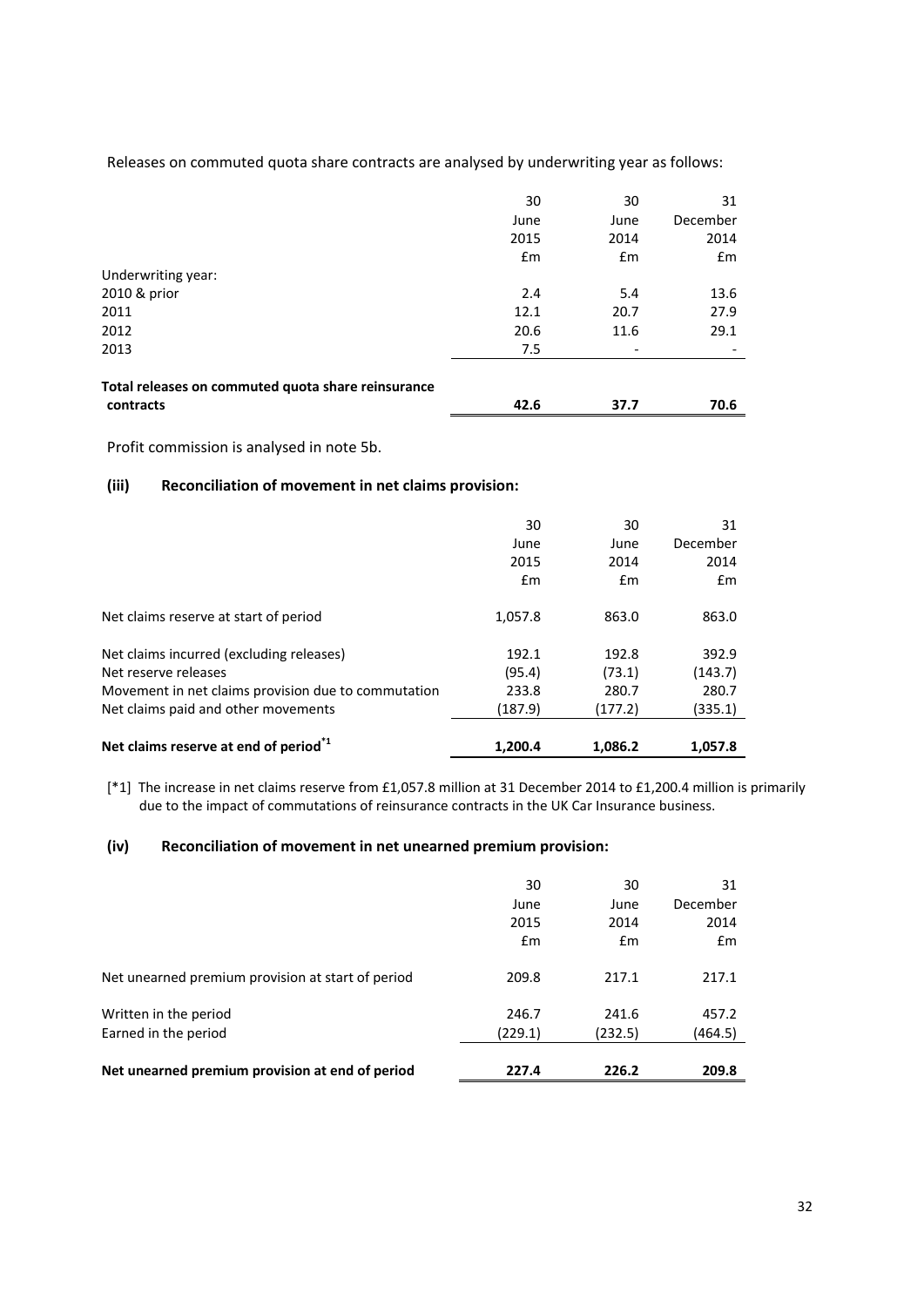# **6. Investments**

#### **6a. Investment and interest income**

|                                                              | 30    | 30    | 31       |
|--------------------------------------------------------------|-------|-------|----------|
|                                                              | June  | June  | December |
|                                                              | 2015  | 2014  | 2014     |
|                                                              | £m    | £m    | £m       |
| <b>Investment income:</b>                                    |       |       |          |
| Investment return on money market funds                      | 1.9   | 2.9   | 5.4      |
| Interest income on available for sale debt securities        | 7.3   | 2.3   | 9.4      |
| Interest income on term deposits with credit<br>institutions | 2.2   | 2.7   | 5.2      |
| Interest income on held to maturity gilt assets              | 3.0   |       | 2.6      |
| Net investment return                                        | 14.4  | 7.9   | 22.6     |
| Unwind of discount on gilts                                  | (0.4) |       | (0.4)    |
| Notional accrual for reinsurers' share of investment         | (5.1) | (1.8) | (8.3)    |
| return                                                       |       |       |          |
|                                                              | 8.9   | 6.1   | 13.9     |
| Interest receivable on cash and cash equivalents             | 0.7   | 0.6   | 1.5      |
| <b>Total investment and interest income</b>                  | 9.6   | 6.7   | 15.4     |
|                                                              |       |       |          |
| 6b.<br><b>Finance costs</b>                                  |       |       |          |
|                                                              | 30    | 30    | 31       |
|                                                              | June  | June  | December |
|                                                              | 2015  | 2014  | 2014     |
|                                                              | £m    | £m    | £m       |
| Interest payable                                             | 5.5   |       | 4.6      |
| <b>Total finance costs</b>                                   | 5.5   |       | 4.6      |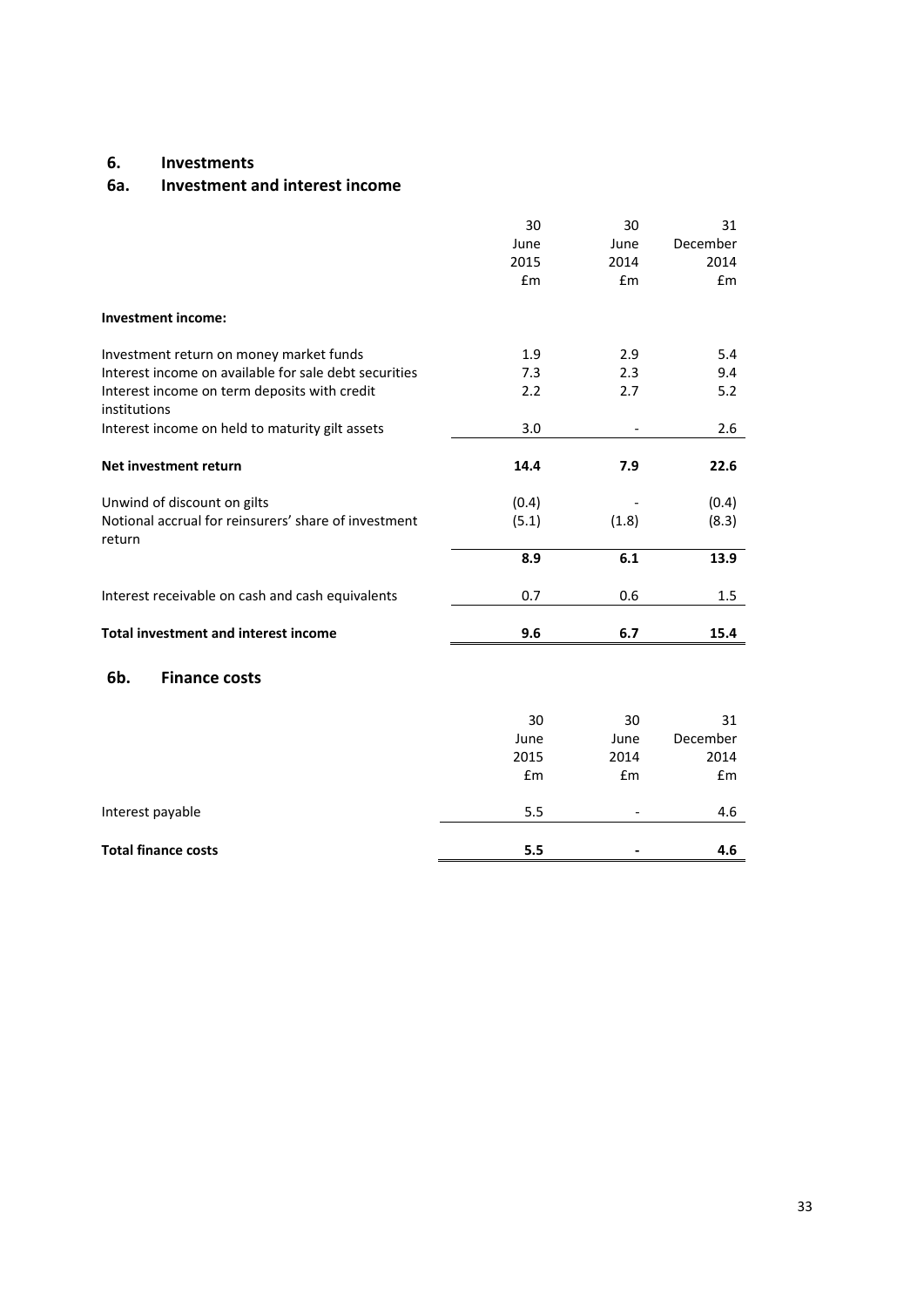## **6c. Financial assets and liabilities**

The Group's financial instruments can be analysed as follows:

|                                                         | 30      | 30      | 31       |
|---------------------------------------------------------|---------|---------|----------|
|                                                         | June    | June    | December |
|                                                         | 2015    | 2014    | 2014     |
|                                                         | £m      | £m      | £m       |
| Investments held at fair value through profit and loss: |         |         |          |
| Money market funds                                      | 671.0   | 860.3   | 909.2    |
| Investments classified as available for sale:           |         |         |          |
| Available for sale debt securities                      | 1,122.6 | 802.8   | 822.7    |
| Investments classified as held to maturity:             |         |         |          |
| Term deposits with credit institutions                  | 247.5   | 262.6   | 263.1    |
| UK government gilts                                     | 201.7   |         | 199.1    |
| <b>Total financial investments</b>                      | 2,242.8 | 1,925.7 | 2,194.1  |
| Insurance and other receivables:                        |         |         |          |
| Amounts owed by policyholders                           | 398.3   | 407.2   | 353.3    |
| Trade and other receivables                             | 101.0   | 91.2    | 82.0     |
| Cash and cash equivalents                               | 216.0   | 247.7   | 255.9    |
| <b>Total financial assets</b>                           | 2,958.1 | 2,671.8 | 2,885.3  |
|                                                         |         |         |          |
|                                                         | 30      | 30      | 31       |
|                                                         | June    | June    | December |
|                                                         | 2015    | 2014    | 2014     |
|                                                         | £m      | £m      | £m       |
| <b>Financial liabilities:</b>                           |         |         |          |
| Subordinated notes                                      | 203.8   |         | 203.8    |
| Trade and other payables                                | 876.2   | 925.6   | 965.8    |
| <b>Total financial liabilities</b>                      | 1,080.0 | 925.6   | 1,169.6  |

All investments held at fair value at the end of the period are invested in AAA-rated money market liquidity funds.

The measurement of these investments is based on active quoted market values (level 1).

Available for sale debt securities include holdings in fixed income and other debt securities, and are held at fair value with interest income recognised in the income statement and unrealised movements in fair value taken through other comprehensive income.

Investments classified as held to maturity are comprised of term deposits and UK government gilts, and are held in the Condensed Consolidated Statement of Financial Position at amortised cost.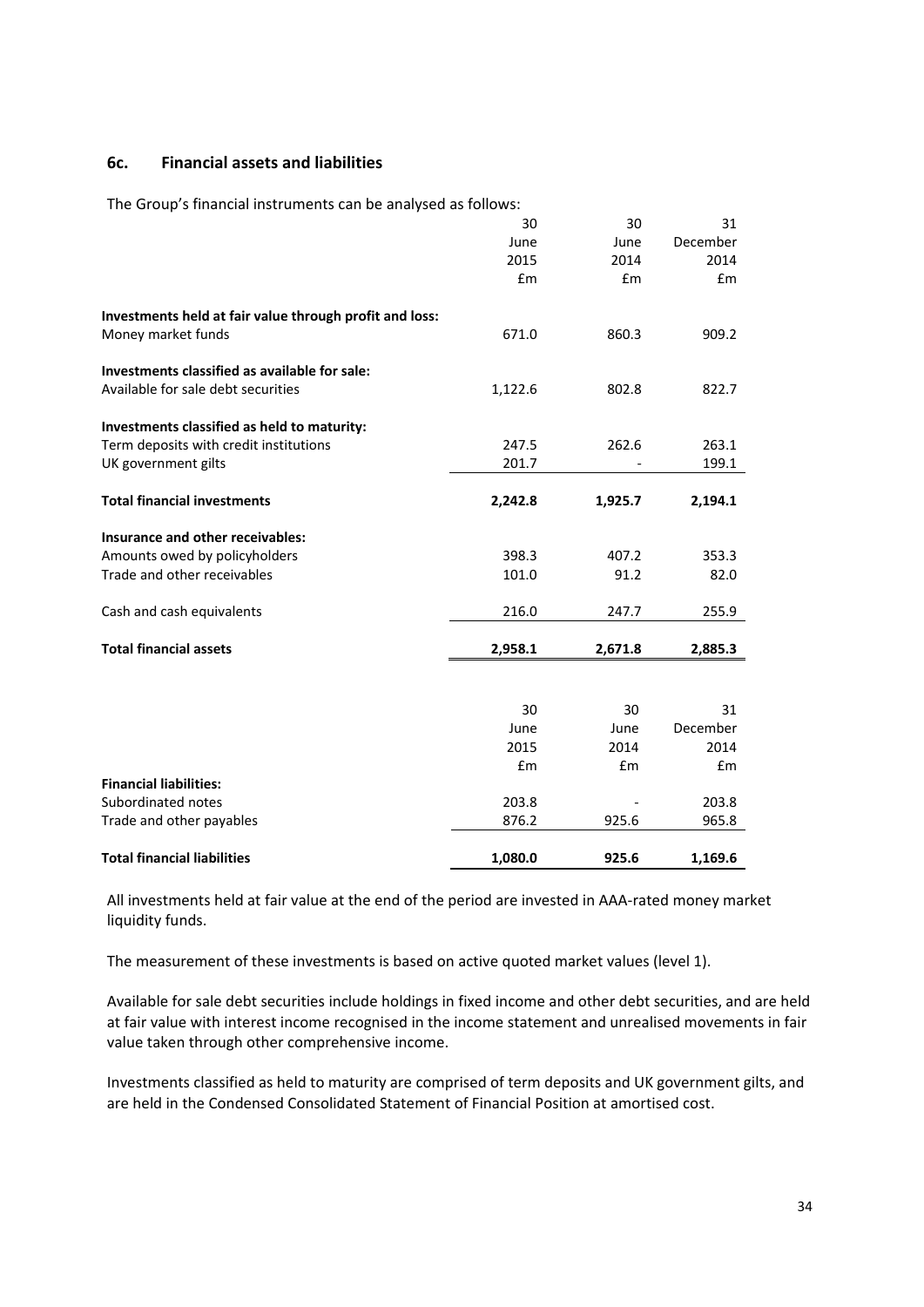Term deposits are held with well rated institutions and as such the fair value of these investments is considered to approximate to the carrying value as impairment of the capital is not expected. There is no quoted market for these holdings and as such a level 2 valuation is used. The carrying value of term deposits is £247.5 million (H1 2014: £262.6 million, FY 2014: £263.1 million).

The fair value of the holding of UK government gilts at 30 June 2015 is £209.7m (level one valuation) (H1 2014: £nil, FY 2014: £216.2m). The fair value of subordinated notes (level one valuation) at 30 June 2015 is £198.8m (H1 2014: £nil, FY 2014: £211.2m).

Insurance and other receivables are also valued at amortised cost in the Condensed consolidated statement of financial position. This carrying value is a reasonable approximation of fair value.

# **6d. Cash and cash equivalents**

| Total cash and cash equivalents | 216.0 | 247.7 | 255.9    |
|---------------------------------|-------|-------|----------|
| Cash at bank and in hand        | 216.0 | 247.7 | 255.9    |
|                                 | £m    | £m    | Em       |
|                                 | 2015  | 2014  | 2014     |
|                                 | June  | June  | December |
|                                 | 30    | 30    | 31       |

Cash and cash equivalents includes cash in hand, deposits held at call with banks, and other short term deposits with original maturities of three months or less.

## **7. Other Revenue**

# **7a. Contribution from additional products and fees and other revenue**

| <b>Total other revenue</b>                     | 165.0 | 170.4 | 332.5    |
|------------------------------------------------|-------|-------|----------|
| Other revenue                                  | 20.8  | 19.7  | 39.4     |
| Price Comparison revenue                       | 55.2  | 57.1  | 107.5    |
| Contribution from additional products and fees | 89.0  | 93.6  | 185.6    |
|                                                | Em    | Em    | Em       |
|                                                | 2015  | 2014  | 2014     |
|                                                | June  | June  | December |
|                                                | 30    | 30    | 31       |
|                                                |       |       |          |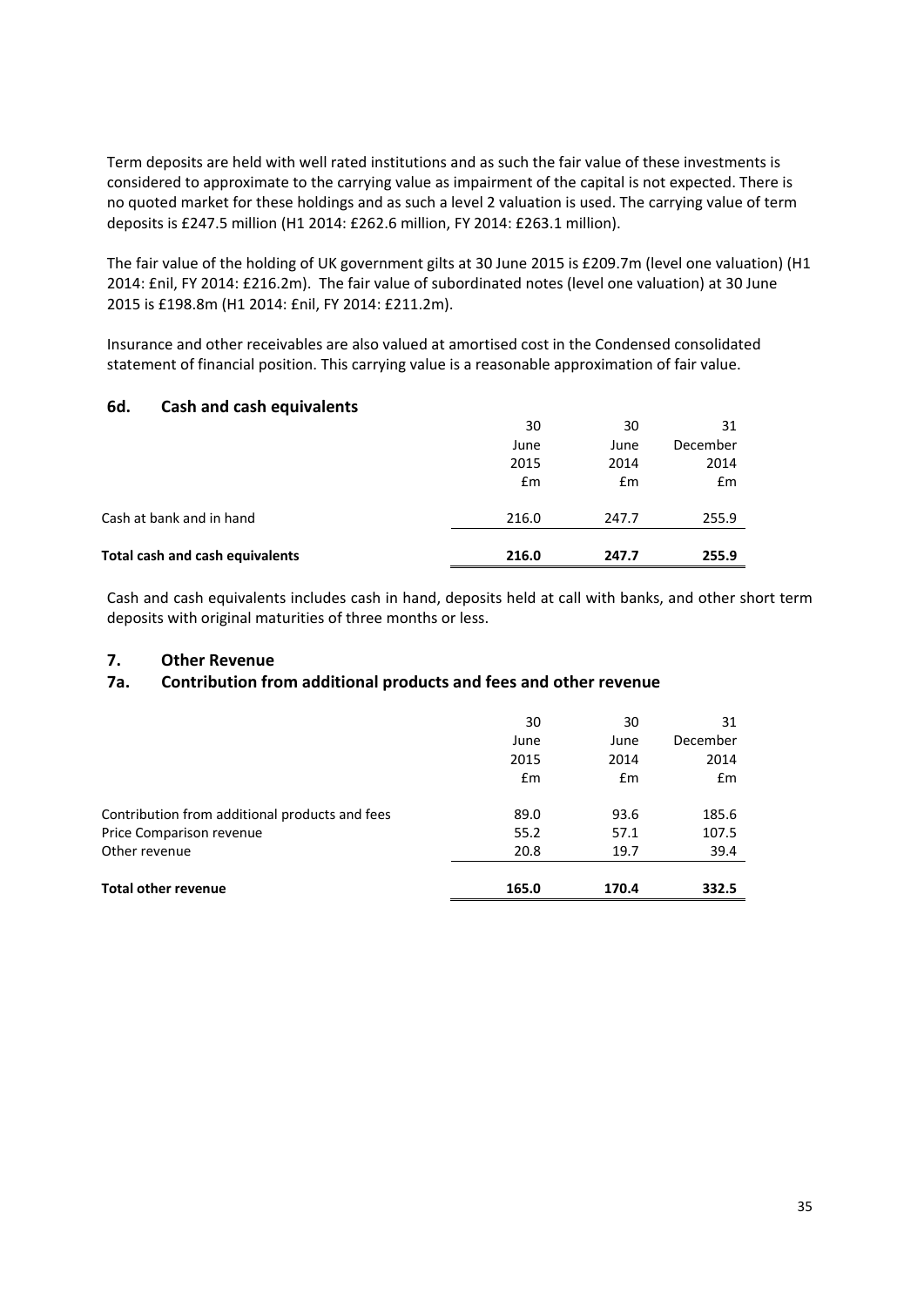# **8. Expenses**

# **8a. Operating expenses and share scheme charges**

|                                          |       |              | 30 June 2015 |
|------------------------------------------|-------|--------------|--------------|
|                                          | Gross | Recoverable  | Net          |
|                                          |       | from co- and |              |
|                                          |       | reinsurers   |              |
|                                          | £m    | Em           | Em           |
| Acquisition of insurance contracts       | 44.5  | (27.3)       | 17.2         |
| Administration and other marketing costs |       |              |              |
| (insurance contracts)                    | 117.3 | (85.1)       | 32.2         |
|                                          |       |              |              |
| Insurance contract expenses              | 161.8 | (112.4)      | 49.4         |
| Administration and other marketing costs |       |              |              |
| (Other)                                  | 97.8  |              | 97.8         |
| Share scheme charges                     | 19.4  | (7.5)        | 11.9         |
|                                          | 279.0 | (119.9)      | 159.1        |
| Total expenses and share scheme charges  |       |              |              |

|                                          |       |              | 30 June 2014 |
|------------------------------------------|-------|--------------|--------------|
|                                          | Gross | Recoverable  | Net          |
|                                          |       | from co- and |              |
|                                          |       | reinsurers   |              |
|                                          | Em    | Em           | £m           |
| Acquisition of insurance contracts       | 45.6  | (27.1)       | 18.5         |
| Administration and other marketing costs |       |              |              |
| (insurance contracts)                    | 92.5  | (68.3)       | 24.2         |
|                                          |       |              |              |
| Insurance contract expenses              | 138.1 | (95.4)       | 42.7         |
| Administration and other marketing costs |       |              |              |
| (Other)                                  | 81.6  |              | 81.6         |
| Share scheme charges                     | 20.2  | (7.7)        | 12.5         |
| Total expenses and share scheme charges  | 239.9 | (103.1)      | 136.8        |
|                                          |       |              |              |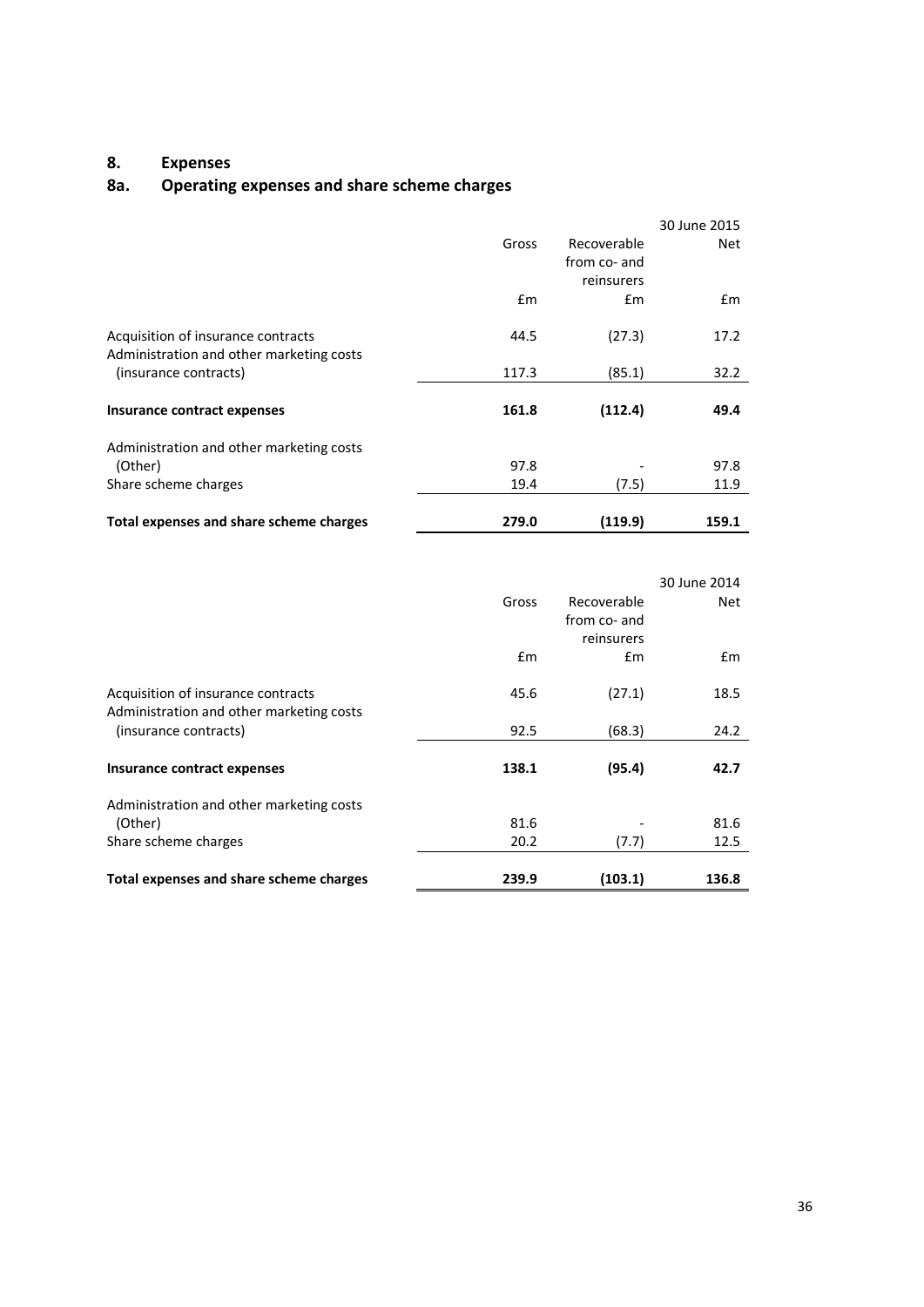|                                          |       | 31 December 2014 |       |
|------------------------------------------|-------|------------------|-------|
|                                          | Gross | Recoverable      | Net   |
|                                          |       | from co- and     |       |
|                                          |       | reinsurers       |       |
|                                          | £m    | Em               | Em    |
| Acquisition of insurance contracts       | 91.9  | (56.7)           | 35.2  |
| Administration and other marketing costs |       |                  |       |
| (insurance contracts)                    | 209.5 | (162.0)          | 47.5  |
|                                          |       |                  |       |
| Insurance contract expenses              | 301.4 | (218.7)          | 82.7  |
| Administration and other marketing costs |       |                  |       |
| (Other)                                  | 166.3 |                  | 166.3 |
| Share scheme charges                     | 34.1  | (12.9)           | 21.2  |
| Total expenses and share scheme charges  | 501.8 | (231.6)          | 270.2 |

The £32.2 million (H1 2014: £24.2 million, FY 2014: £47.5 million) administration and marketing costs allocated to insurance contracts is principally made up of salary costs.

#### **Analysis of other administration and other marketing costs**

| Total                                             | 97.8 | 81.6 | 166.3    |
|---------------------------------------------------|------|------|----------|
| Other expenses                                    | 12.1 | 9.7  | 18.1     |
| Price Comparison operating expenses               | 63.8 | 53.1 | 110.3    |
| Expenses relating to additional products and fees | 21.9 | 18.8 | 37.9     |
|                                                   | Em   | Em   | £m       |
|                                                   | 2015 | 2014 | 2014     |
|                                                   | June | June | December |
|                                                   | 30   | 30   | 31       |

Refer to note 12 for a reconciliation between insurance contract expenses and the reported expense ratio.

#### **8b. Staff share schemes**

Analysis of share scheme costs (per income statement):

| <b>Total share scheme charges</b>             | 11.9 | 12.5 | 21.2     |
|-----------------------------------------------|------|------|----------|
| Discretionary Free Share Scheme (DFSS) charge | 7.2  | 8.0  | 12.6     |
| Share Incentive Plan (SIP) charge             | 4.7  | 4.5  | 8.6      |
|                                               | £m   | Em   | Em       |
|                                               | 2015 | 2014 | 2014     |
|                                               | June | June | December |
|                                               | 30   | 30   | 31       |
|                                               |      |      |          |

The share scheme charges reported above are net of the co- and reinsurers share of the cost and therefore differ from the gross charge reported in the gross credit to reserves reported in the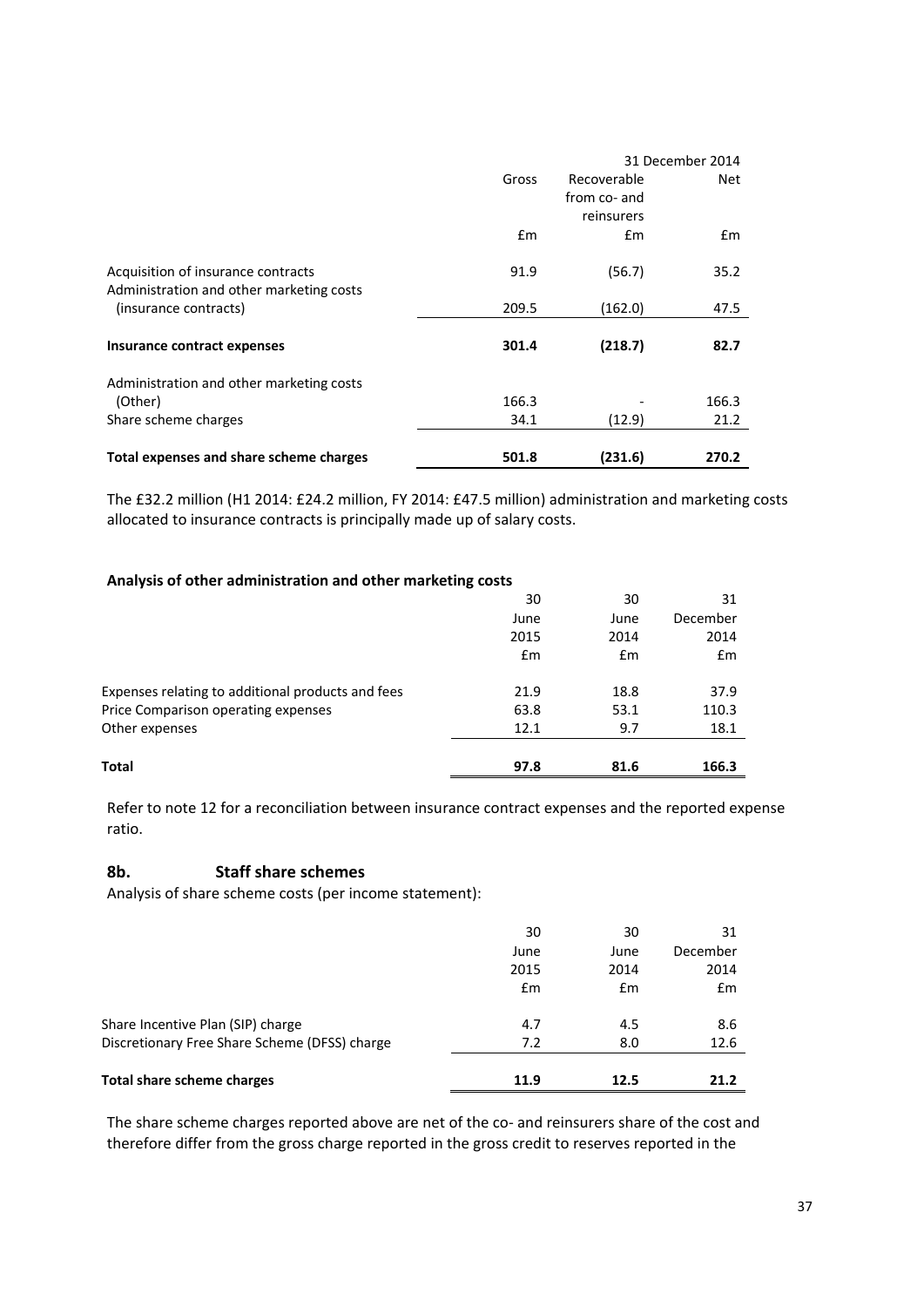consolidated statement of changes in equity (H1 2015: £12.9 million, H1 2014: £14.2 million, FY 2014: £23.2 million).

The consolidated cash flow statement also shows the gross charge in the reconciliation between 'profit after tax' and 'cash flows from operating activities'. The co-insurance share of the charge is included in the 'change in trade and other payables' line.

# **9. Taxation**

**9a. Taxation** 

|                                                          | 30    | 30    | 31       |
|----------------------------------------------------------|-------|-------|----------|
|                                                          | June  | June  | December |
|                                                          | 2015  | 2014  | 2014     |
|                                                          | £m    | £m    | £m       |
|                                                          |       |       |          |
| <b>UK Corporation tax</b>                                |       |       |          |
| Current charge at 20.25% (2014: 21.5%)                   | 37.9  | 36.4  | 72.2     |
| (Over) provision relating to prior periods - corporation |       |       |          |
| tax                                                      |       |       | (0.4)    |
|                                                          |       |       |          |
| Current tax charge                                       | 37.9  | 36.4  | 71.8     |
| <b>Deferred tax</b>                                      |       |       |          |
| Current period deferred taxation movement                | (4.5) | 2.5   | (1.8)    |
| (Over) provision relating to prior periods - deferred    |       |       |          |
| tax                                                      |       |       | (0.9)    |
|                                                          |       |       |          |
| Total tax charge per income statement                    | 33.4  | 38.9  | 69.1     |
|                                                          |       |       |          |
|                                                          |       |       |          |
| Factors affecting the total tax charge are:              |       |       |          |
|                                                          | 30    | 30    | 31       |
|                                                          | June  | June  | December |
|                                                          | 2015  | 2014  | 2014     |
|                                                          | £m    | £m    | £m       |
|                                                          |       |       |          |
| <b>Profit before taxation</b>                            | 181.7 | 183.3 | 350.7    |
|                                                          |       |       |          |
| Corporation tax thereon at 20.25% (2014: 21.50%)         | 36.8  | 39.4  | 75.4     |
| Expenses and provisions not deductible for tax purposes  |       |       | (0.9)    |
| Adjustments relating to prior periods                    |       |       | (1.3)    |
| Impact of different overseas tax rates                   | (6.0) | (3.3) | (11.2)   |
| Unrecognised deferred tax                                | 2.4   |       | 7.1      |
| Other differences                                        | 0.2   | 2.8   |          |
|                                                          |       |       |          |
| Tax charge for the period as above                       | 33.4  | 38.9  | 69.1     |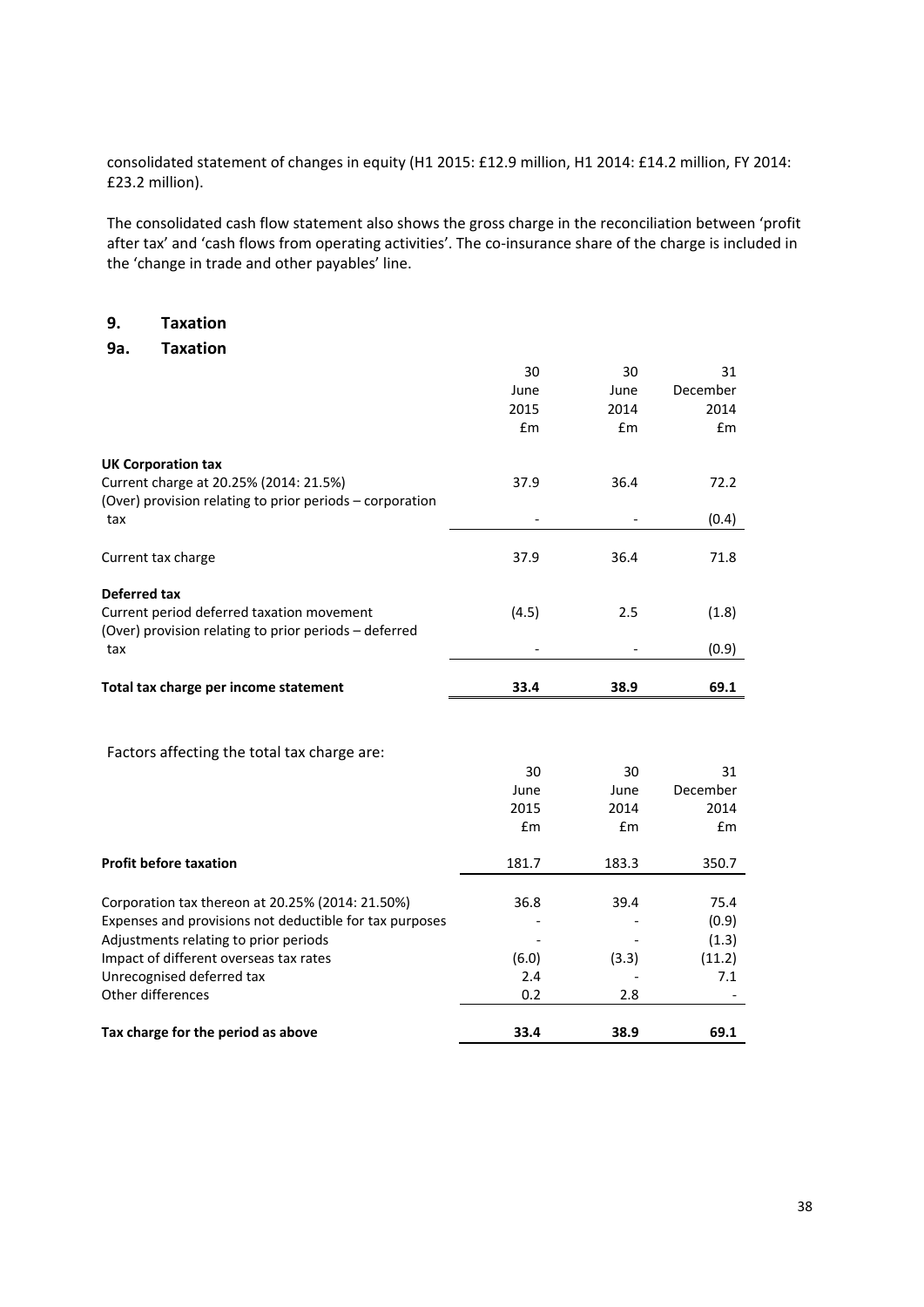# **9b. Deferred income tax (asset)**

| Analysis of deferred tax (asset)                                   | Tax<br>treatment of<br>share<br>schemes | Capital<br>allowances | Carried<br>forward<br>losses | Other<br>differences | Total  |
|--------------------------------------------------------------------|-----------------------------------------|-----------------------|------------------------------|----------------------|--------|
|                                                                    | £m                                      | £m                    | £m                           | £m                   | £m     |
| Balance brought forward at 1 January 2014                          | (4.1)                                   | (3.3)                 | (7.8)                        | (1.8)                | (17.0) |
| Tax treatment of share scheme charges through<br>income or expense | 2.7                                     |                       |                              |                      | 2.7    |
| Tax treatment of share scheme charges through<br>reserves          | (2.8)                                   |                       |                              |                      | (2.8)  |
| Capital allowances                                                 |                                         | 0.4                   |                              |                      | 0.4    |
| Carried forward losses                                             |                                         |                       | (2.8)                        |                      | (2.8)  |
| Other difference                                                   |                                         |                       |                              | (0.3)                | (0.3)  |
| <b>Balance carried forward 30 June 2014</b>                        | (4.2)                                   | (2.9)                 | (10.6)                       | (2.1)                | (19.8) |
| Balance brought forward at 1 January 2014                          | (4.1)                                   | (3.3)                 | (7.8)                        | (1.8)                | (17.0) |
|                                                                    |                                         |                       |                              |                      |        |
| Tax treatment of share scheme charges through<br>income or expense | 2.4                                     |                       |                              |                      | 2.4    |
| Tax treatment of share scheme charges through<br>reserves          | (3.1)                                   |                       |                              |                      | (3.1)  |
| Capital allowances                                                 |                                         | (1.3)                 |                              |                      | (1.3)  |
| <b>Carried forward losses</b>                                      |                                         |                       | (5.6)                        |                      | (5.6)  |
| Other difference                                                   |                                         |                       |                              | 1.7                  | 1.7    |
| <b>Balance carried forward 31 December 2014</b>                    | (4.8)                                   | (4.6)                 | (13.4)                       | (0.1)                | (22.9) |
|                                                                    |                                         |                       |                              |                      |        |
| Tax treatment of share scheme charges through                      |                                         |                       |                              |                      |        |
| income or expense                                                  | (0.7)                                   |                       |                              |                      | (0.7)  |
| Tax treatment of share scheme charges through<br>reserves          | (2.2)                                   |                       |                              |                      | (2.2)  |
| Capital allowances                                                 |                                         | 1.3                   |                              |                      | 1.3    |
| <b>Carried forward losses</b>                                      |                                         |                       | (4.0)                        |                      | (4.0)  |
| Other difference                                                   |                                         |                       |                              | (1.0)                | (1.0)  |
| <b>Balance carried forward 30 June 2015</b>                        | (7.7)                                   | (3.3)                 | (17.4)                       | (1.1)                | (29.5) |

The UK corporation tax rate reduced from 21% to 20% on 1 April 2015. The average effective rate of tax for 2015 is 20.25% (2014: 21.5%). Deferred tax has therefore been calculated at 20% where the temporary difference is expected to reverse after this date.

The deferred tax asset relating to carried forward losses of £17.4 million (H1 2014: £10.6 million, FY 2014: £13.4 million) relates to losses incurred in the Group's US businesses Elephant Auto and compare.com and is calculated at the local US rate of tax (35%).

**Elephant Auto** (asset recognised: £7.6 million; remaining unused losses: £30 million) – the asset is expected to be recovered over the next seven years. The recognised asset has been limited to the amount supported by forecast cash flows over the next seven years. Whilst profits are expected to be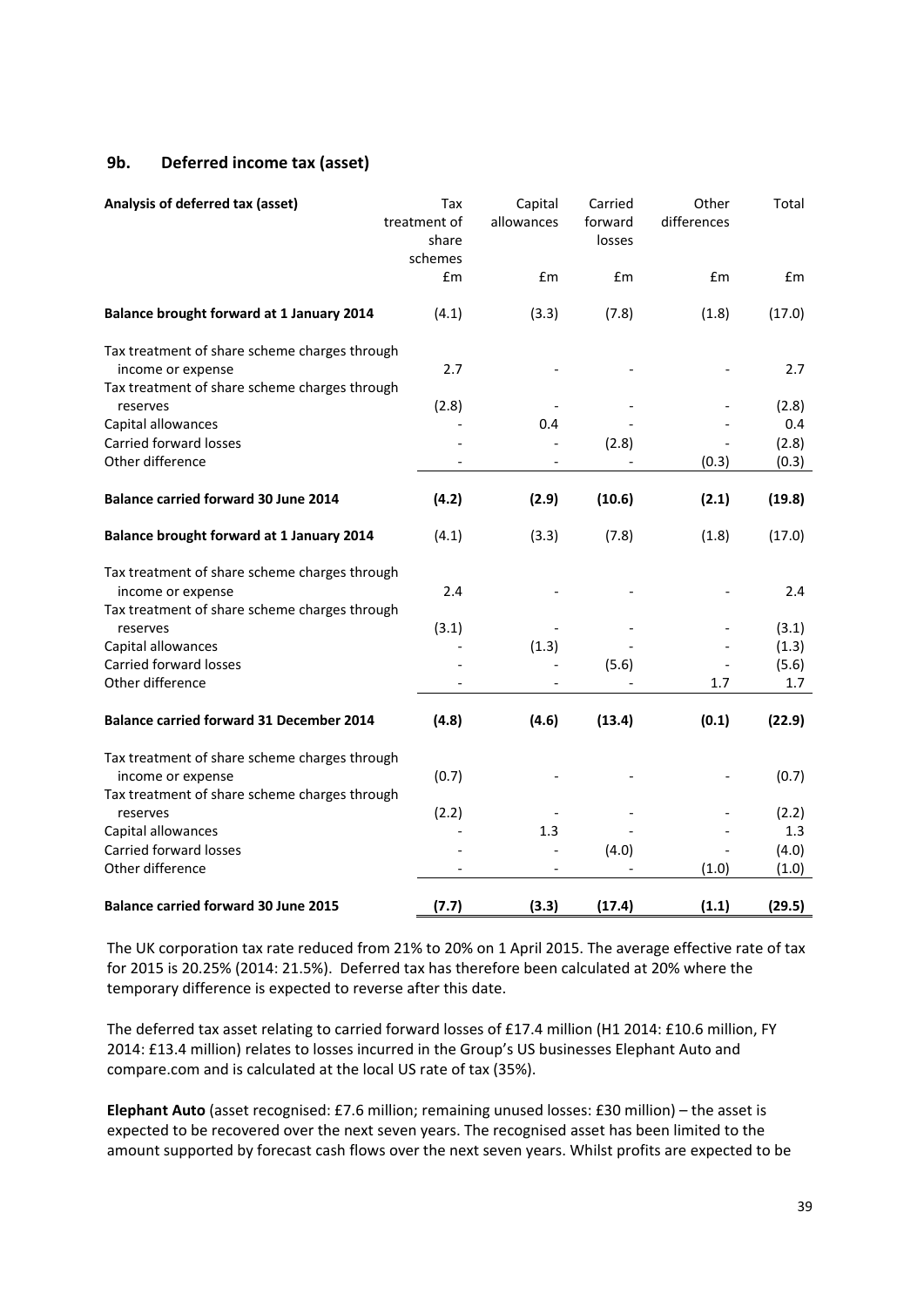available after 2022, the Group considers these longer term forecasts to be more uncertain and has therefore not recognised an asset that would only be supported by profits beyond the seven year period.

**compare.com** (asset recognised: £9.8 million; remaining unused losses: £15 million) – the asset is expected to be recovered over the next five years. The recognised asset has been limited to the amount supported by forecast cash flows over the next five years after the application of appropriate stress and scenario tests to both revenue and profits. The forecasts and underlying assumptions have been reviewed and approved by the Board.

The Group considers full recovery of the assets to be probable in both cases.

At 30 June 2015 the Group had unused tax losses amounting to £45 million (H1 2014: £nil, FY 2014: £33 million), relating to these businesses, for which no deferred tax asset has been recognised.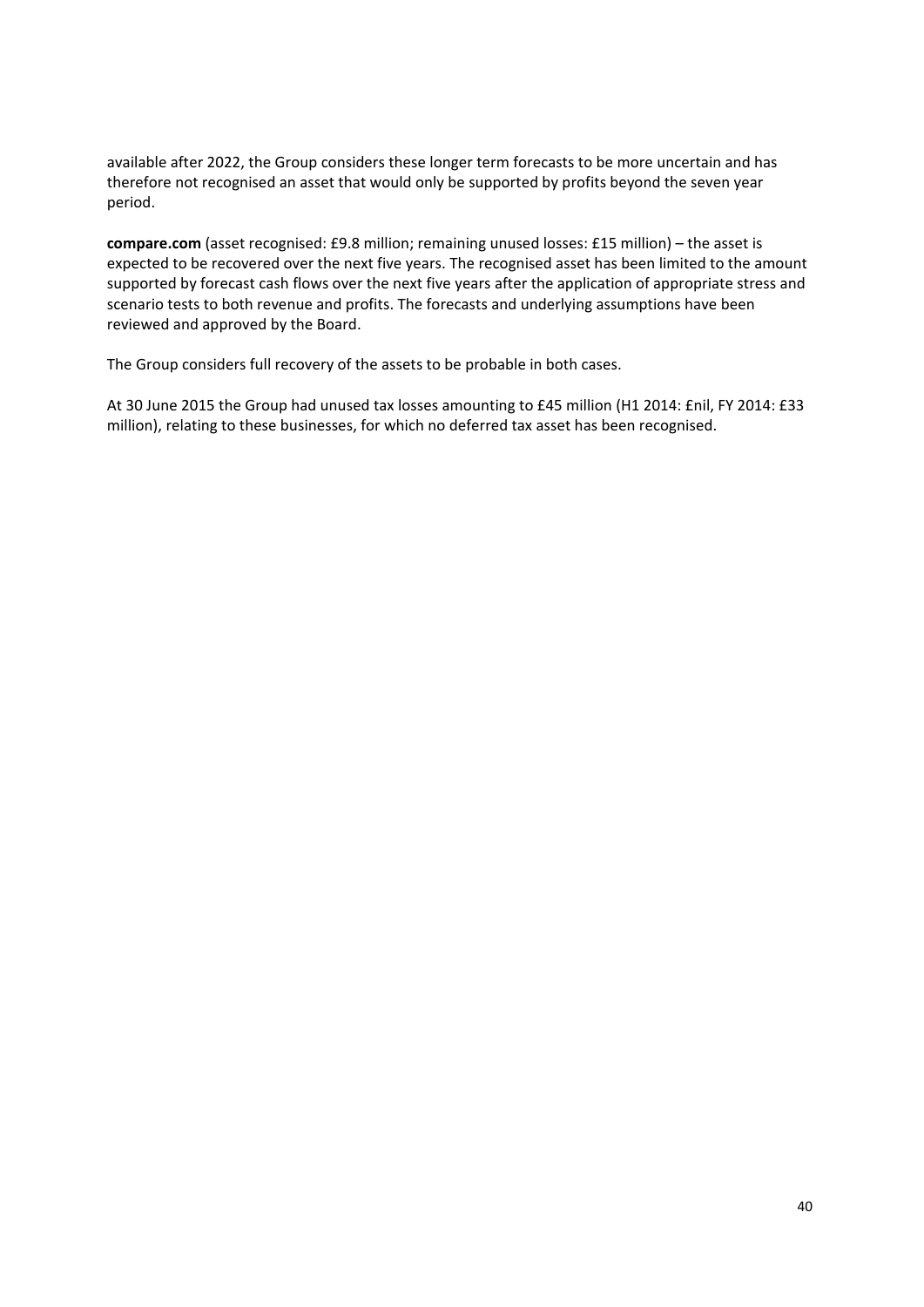# **10. Other assets and other liabilities**

# **10a. Property and equipment**

|                        | Improvements<br>to short |           |           |                          |       |
|------------------------|--------------------------|-----------|-----------|--------------------------|-------|
|                        | leasehold                | Computer  | Office    | Furniture and            |       |
|                        | buildings                | equipment | equipment | fittings                 | Total |
|                        | £m                       | £m        | £m        | £m                       | £m    |
| Cost                   |                          |           |           |                          |       |
| At 1 January 2014      | 8.5                      | 32.8      | 13.0      | 5.3                      | 59.6  |
| Additions              | 14.4                     | 3.2       | 0.9       | 0.7                      | 19.2  |
| Disposals              | (0.3)                    |           |           |                          | (0.3) |
| At 30 June 2014        | 22.6                     | 36.0      | 13.9      | $6.0\,$                  | 78.5  |
| Depreciation           |                          |           |           |                          |       |
| At 1 January 2014      | 6.3                      | 26.1      | 10.4      | 4.4                      | 47.2  |
| Charge for the year    | 0.4                      | 2.1       | 0.4       | 0.3                      | 3.2   |
| <b>Disposals</b>       | (0.3)                    |           |           |                          | (0.3) |
| At 30 June 2014        | 6.4                      | 28.2      | 10.8      | 4.7                      | 50.1  |
| <b>Net book amount</b> |                          |           |           |                          |       |
| At 30 June 2014        | 16.2                     | 7.8       | 3.1       | 1.3                      | 28.4  |
|                        |                          |           |           |                          |       |
| Cost                   |                          |           |           |                          |       |
| At 1 January 2014      | 8.5                      | 32.8      | 13.0      | 5.3                      | 59.6  |
| Additions              | 16.9                     | 6.8       | 1.0       | 2.5                      | 27.2  |
| Disposals              | (0.5)                    | (0.1)     |           | $\overline{\phantom{a}}$ | (0.6) |
| At 31 December 2014    | 24.9                     | 39.5      | 14.0      | 7.8                      | 86.2  |
| Depreciation           |                          |           |           |                          |       |
| At 1 January 2014      | 6.3                      | 26.1      | 10.4      | 4.4                      | 47.2  |
| Charge for the year    | 1.7                      | 3.6       | 1.2       | 0.6                      | 7.1   |
| Disposals              | (0.4)                    |           |           |                          | (0.4) |
| At 31 December 2014    | 7.6                      | 29.7      | 11.6      | 5.0                      | 53.9  |
|                        |                          |           |           |                          |       |
| Net book amount        |                          |           |           |                          |       |
| At 31 December 2014    | 17.3                     | 9.8       | 2.4       | 2.8                      | 32.3  |
| Cost                   |                          |           |           |                          |       |
| At 1 January 2015      | 24.9                     | 39.5      | 14.0      | 7.8                      | 86.2  |
| Additions              | 0.3                      | 3.8       | 0.2       |                          | 4.3   |
| Disposals              |                          | (0.5)     |           |                          | (0.5) |
| At 30 June 2015        | 25.2                     | 42.8      | 14.2      | 7.8                      | 90.0  |
|                        |                          |           |           |                          |       |
| Depreciation           |                          |           |           |                          |       |
| At 1 January 2015      | 7.6                      | 29.7      | 11.6      | 5.0                      | 53.9  |
| Charge for the year    | $1.1\,$                  | 2.1       | 0.3       | 0.4                      | 3.9   |
| Disposals              |                          | (0.1)     |           |                          | (0.1) |
| At 30 June 2015        | 8.7                      | 31.7      | 11.9      | 5.4                      | 57.7  |
| Net book amount        |                          |           |           |                          |       |
| At 30 June 2015        | 16.5                     | $11.1\,$  | 2.3       | $2.4\,$                  | 32.3  |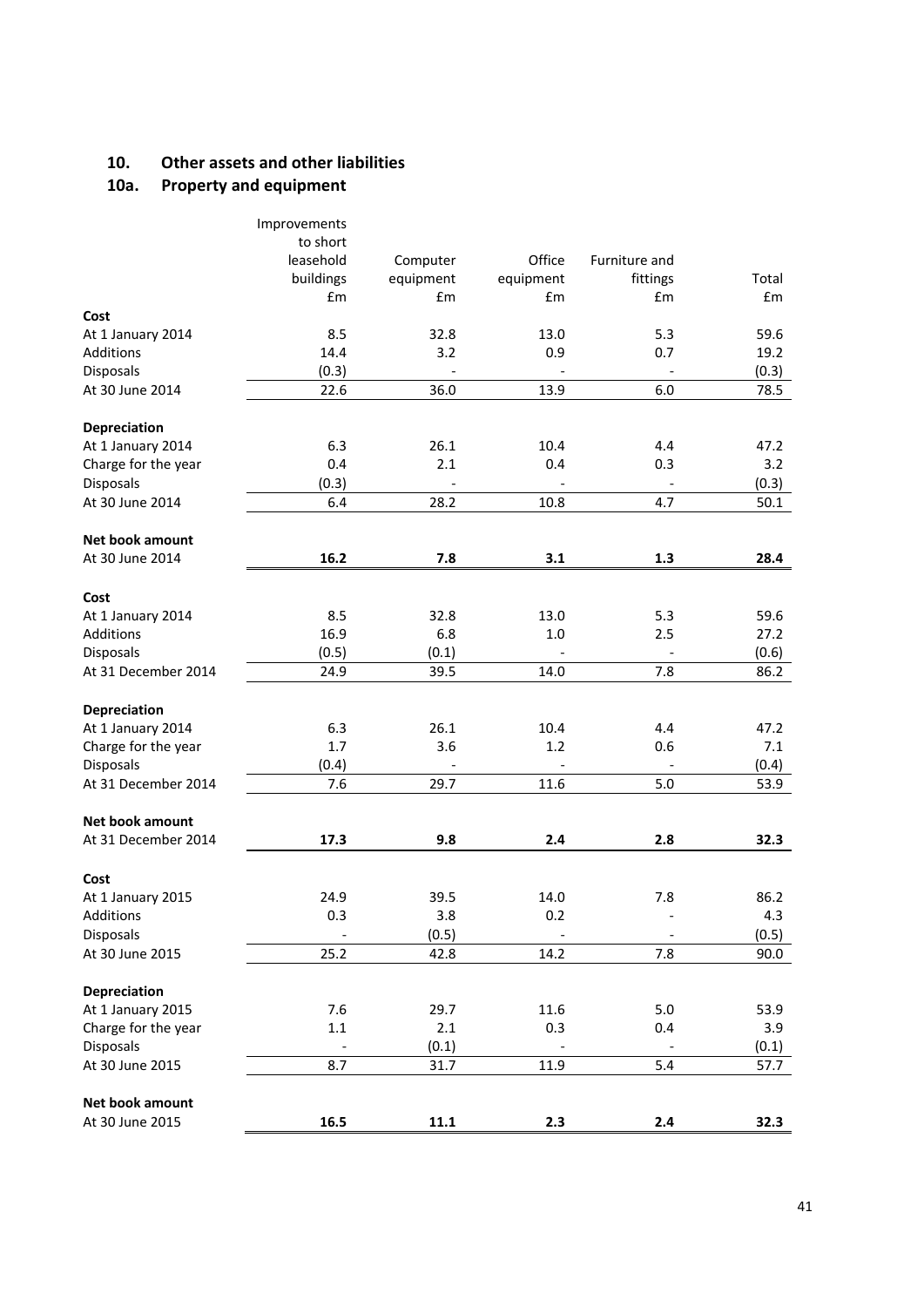# **10b. Intangible assets**

|                         | Goodwill | Deferred<br>acquisition<br>costs | Software | Total  |
|-------------------------|----------|----------------------------------|----------|--------|
|                         | £m       | £m                               | £m       | £m     |
| Carrying amount:        |          |                                  |          |        |
| At 1 January 2014       | 62.3     | 19.2                             | 11.3     | 92.8   |
| Additions               |          | 37.1                             | 5.4      | 42.5   |
| Amortisation charge     |          | (34.7)                           | (2.0)    | (36.7) |
| Disposals               |          |                                  |          |        |
| At 30 June 2014         | 62.3     | 21.6                             | 14.7     | 98.6   |
|                         |          |                                  |          |        |
| At 1 January 2014       | 62.3     | 19.2                             | 11.3     | 92.8   |
| Additions <sup>*1</sup> |          | 38.3                             | 23.4     | 61.7   |
| Amortisation charge     |          | (42.7)                           | (4.6)    | (47.3) |
| Disposals               |          |                                  |          |        |
| At 31 December 2014     | 62.3     | 14.8                             | 30.1     | 107.2  |
| Additions <sup>*1</sup> |          | 28.1                             | 14.6     | 42.7   |
| Amortisation charge     |          | (27.9)                           | (2.6)    | (30.5) |
| Disposals               |          |                                  | (0.1)    | (0.1)  |
| At 30 June 2015         | 62.3     | 15.0                             | 42.0     | 119.3  |

Goodwill relates to the acquisition of Group subsidiary EUI Limited (formerly Admiral Insurance Services Limited) in November 1999. It is allocated solely to the UK Car Insurance segment. The amortisation of this asset ceased on transition to IFRS on 1 January 2004. All annual impairment reviews since the transition date have indicated that the estimated recoverable value of the asset is greater than the carrying amount and therefore no impairment losses have been recognised. Refer to the accounting policy for goodwill in the 2014 financial statements for further information.

[\*1] The increase in additions since H1 2015 relates to the internal development of software.

#### **10c. Insurance and other receivables**

| <b>Total insurance and other receivables</b>         | 499.3 | 498.4 | 435.3    |
|------------------------------------------------------|-------|-------|----------|
| Prepayments and accrued income                       | 11.9  | 4.0   | 3.6      |
| Trade receivables                                    | 89.1  | 87.2  | 78.4     |
| Insurance receivables- amounts owed by policyholders | 398.3 | 407.2 | 353.3    |
|                                                      | Em    | £m    | Em       |
|                                                      | 2015  | 2014  | 2014     |
|                                                      | June  | June  | December |
|                                                      | 30    | 30    | 31       |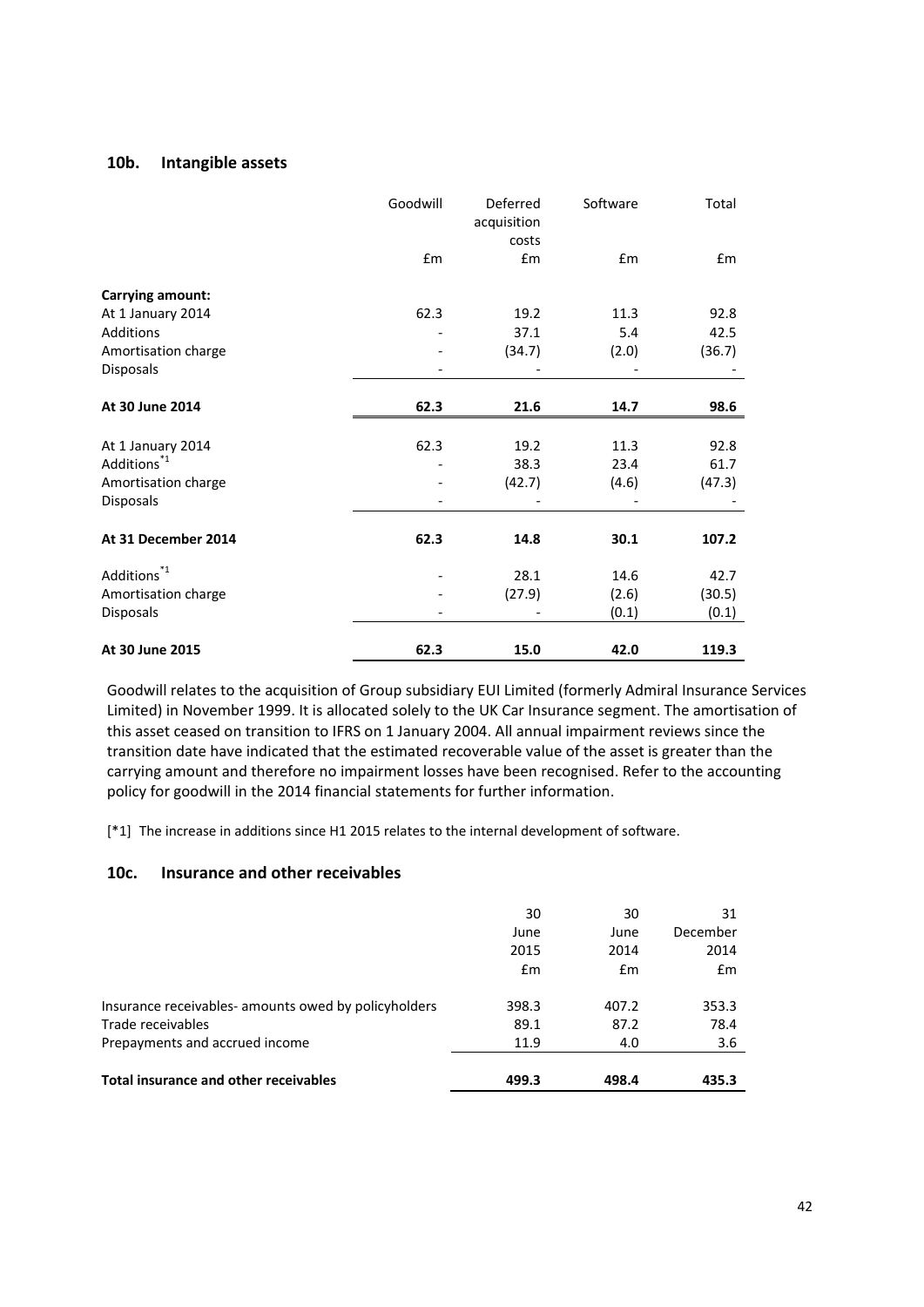# **10d. Trade and other payables**

|                                                | 30    | 30    | 31       |
|------------------------------------------------|-------|-------|----------|
|                                                | June  | June  | December |
|                                                | 2015  | 2014  | 2014     |
|                                                | Em    | Em    | Em       |
| Trade payables                                 | 22.8  | 18.0  | 24.6     |
| Amounts owed to co-insurers and reinsurers     | 632.9 | 687.8 | 756.5    |
| Finance leases due within 12 months            | 0.4   | 0.4   | 1.4      |
| Other taxation and social security liabilities | 25.7  | 26.9  | 20.9     |
| Other payables                                 | 117.2 | 127.1 | 82.2     |
| Accruals and deferred income                   | 77.2  | 65.4  | 80.2     |
| <b>Total trade and other payables</b>          | 876.2 | 925.6 | 965.8    |

Of amounts owed to co-insurers and reinsurers, £475.6 million (H1 2014: £513.1 million, FY 2014: £585.7 million) is held under funds withheld arrangements.

# **10e. Contingent liabilities**

The Group is, from time to time, engaged in legal matters or disputes (including, but not limited to, employment, regulatory matters and data protection) which might result in an outflow of benefits from the Group. Where the Group is able to reliably estimate probable losses, provision is made. The Group has not disclosed estimates of the potential financial effect of contingent liabilities arising from matters where the impact is highly unlikely to be material, or where it is not practicable to do so, or, in cases where it is practicable, where disclosure could prejudice conduct of the matters.

In particular, the Group's US insurance operation is subject to legal action in relation to alleged breach of consumer protection legislation. At the balance sheet date, the outcome and duration of the legal action is highly uncertain and it is not possible to make a reliable estimate of the outcome.

# **11. Share capital**

#### **11a. Dividends**

Dividends were declared and paid as follows.

| 134.4                    |       |          |
|--------------------------|-------|----------|
|                          |       | 135.2    |
| $\overline{\phantom{0}}$ | 138.3 | 138.3    |
| £m                       | Em    | Em       |
| 2015                     | 2014  | 2014     |
| June                     | June  | December |
| 30                       | 30    | 31       |
|                          |       |          |

The dividend declared in March 2014 represented the final dividend paid in respect of the 2013 financial year (August 2014 - interim dividend for 2014). The dividend declared in March 2015 was the final dividend paid in respect of the 2014 financial year.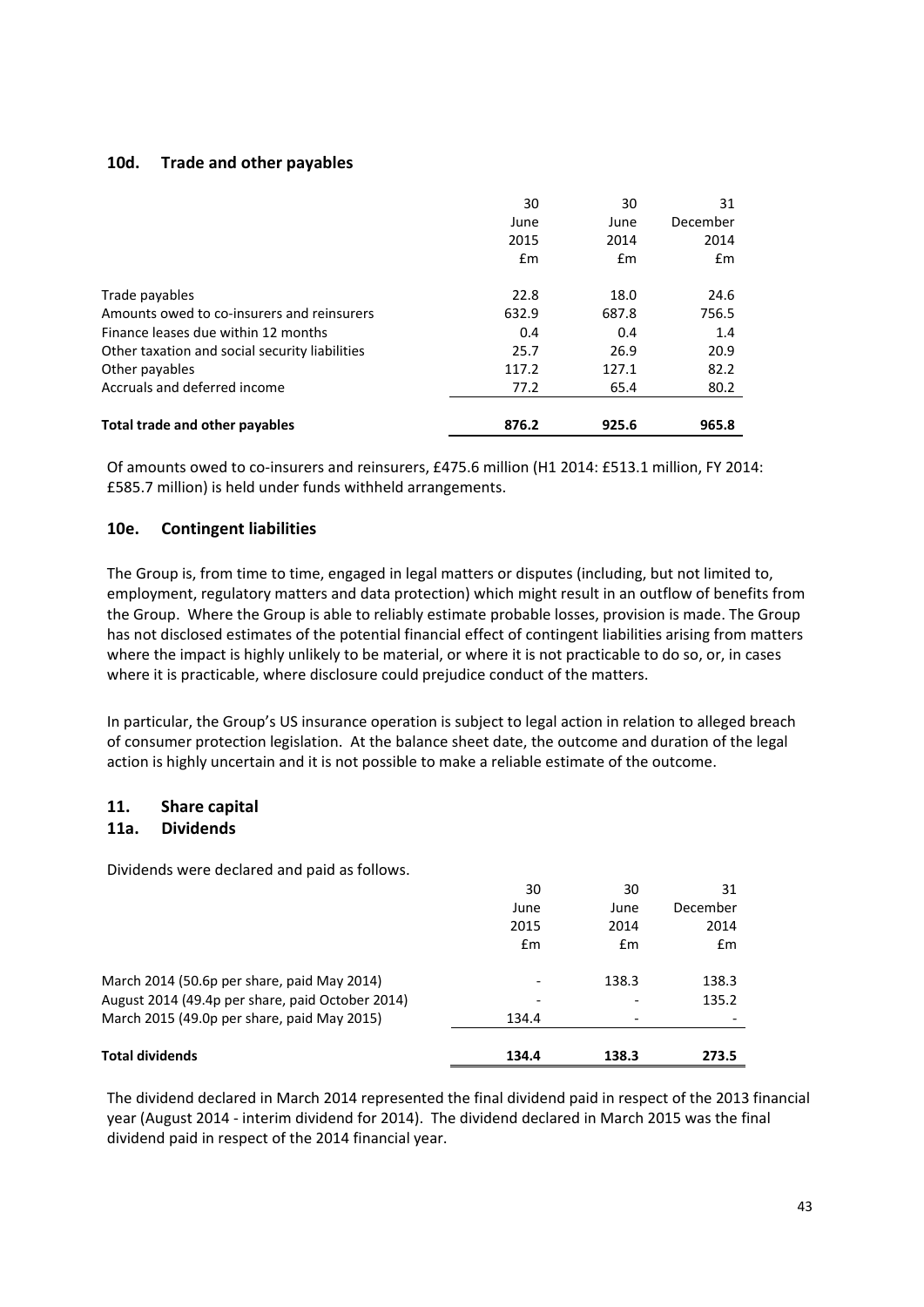An interim dividend of 51.0 pence per share (£140 million) has been declared in respect of the 2015 financial year.

#### **11b. Earnings per share**

| Unadjusted earnings per share - diluted                                           | 54.7p       | 52.7p       | 102.8p             |
|-----------------------------------------------------------------------------------|-------------|-------------|--------------------|
| Weighted average number of shares - diluted                                       | 279,399,127 | 276.749.298 | 277,334,765        |
|                                                                                   |             |             |                    |
| Unadjusted earnings per share - basic                                             | 54.8p       | 52.7p       | 103.0 <sub>p</sub> |
| Weighted average number of shares – basic                                         | 278.930.161 | 276.328.882 | 276,885,828        |
| Profit for the period after taxation attributable to<br>equity share-holders (£m) | 152.9       | 145.7       | 285.2              |
|                                                                                   | Em          | Em          | $\mathsf{fm}$      |
|                                                                                   | 2015        | 2014        | 2014               |
|                                                                                   | June        | June        | December           |
|                                                                                   | 30          | 30          | 31                 |
|                                                                                   |             |             |                    |

The difference between the basic and diluted number of shares at the end the period (being 468,966; H1 2014: 420,416, FY 2014: 448,937) relates to awards committed, but not yet issued under the Group's share schemes.

#### **11c. Share capital**

| Authorised:                         | 30<br>June<br>2015<br>$\mathbf{f}$ m | 30<br>June<br>2014<br>Em | 31<br>December<br>2014<br>Em |
|-------------------------------------|--------------------------------------|--------------------------|------------------------------|
| 500,000,000 ordinary shares of 0.1p | 0.5                                  | 0.5                      | 0.5                          |
| Issued, called up and fully paid:   |                                      |                          |                              |
| 276,474,064 ordinary shares of 0.1p |                                      | 0.3                      |                              |
| 278,689,742 ordinary shares of 0.1p |                                      |                          | 0.3                          |
| 279,108,163 ordinary shares of 0.1p | 0.3                                  |                          |                              |
|                                     | 0.3                                  | 0.3                      | 0.3                          |

During the first half of 2015 418,421 (H1 2014: 332,632) new ordinary shares of 0.1p were issued to the trusts administering the Group's share schemes.

418,421 (H1 2014: 332,632) of these were issued to the Admiral Group Share Incentive Plan Trust for the purposes of this share scheme to give a closing number at H1 2015 of 7,650,815 (H1 2014: 6,816,716). These shares are entitled to receive dividends.

No shares (H1 2014: nil) were issued to the Admiral Group Employee Benefit Trust for the purposes of the Discretionary Free Share Scheme to give a closing number at H1 2015 of 12,861,948 (H1 2014: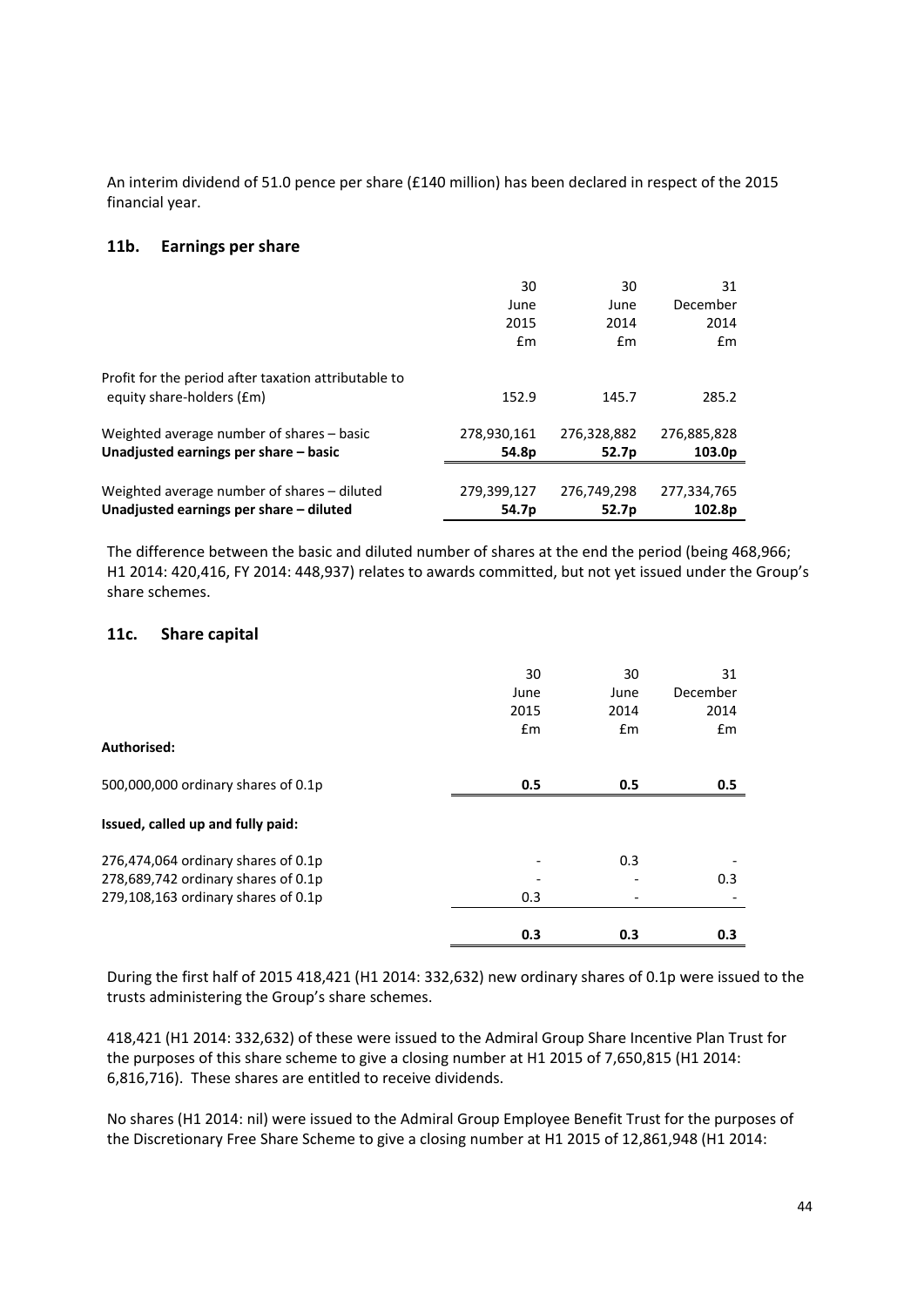11,061,948). The Trustees have waived the right to dividend payments, other than to the extent of 0.001p per share, unless and to the extent otherwise directed by the Company from time to time.

The number of shares in issue at flotation was 258,595,400.

# **11d. Objectives, policies and procedures for managing capital**

The Group manages its capital to ensure that all entities within the Group are able to continue as going concerns and also to ensure that regulated entities comfortably meet regulatory requirements. Excess capital above these levels within subsidiaries is paid up to the Group holding company in the form of dividends on a regular basis.

The Group's dividend policy is to make distributions after taking into account capital that is required to be held a) for regulatory purposes; b) to fund expansion activities; and c) as a further prudent buffer against unforeseen events. This policy gives the Directors flexibility in managing the Group's capital.

Refer to the business review for further information about the Group's capital structure and financial position.

# **11e. Related party transactions**

Details relating to the remuneration and shareholdings of key management personnel are set out in the Directors' Remuneration Report within the Group's 2014 Annual Report. Key management personnel are able to obtain discounted motor insurance at the same rates as all other Group staff, typically at a reduction of 15%.

The Board considers that only Executive Directors of Admiral Group plc are key management personnel. Aggregate compensation for the Executive Directors is disclosed in the Directors' Remuneration Report in the 2014 Annual Report.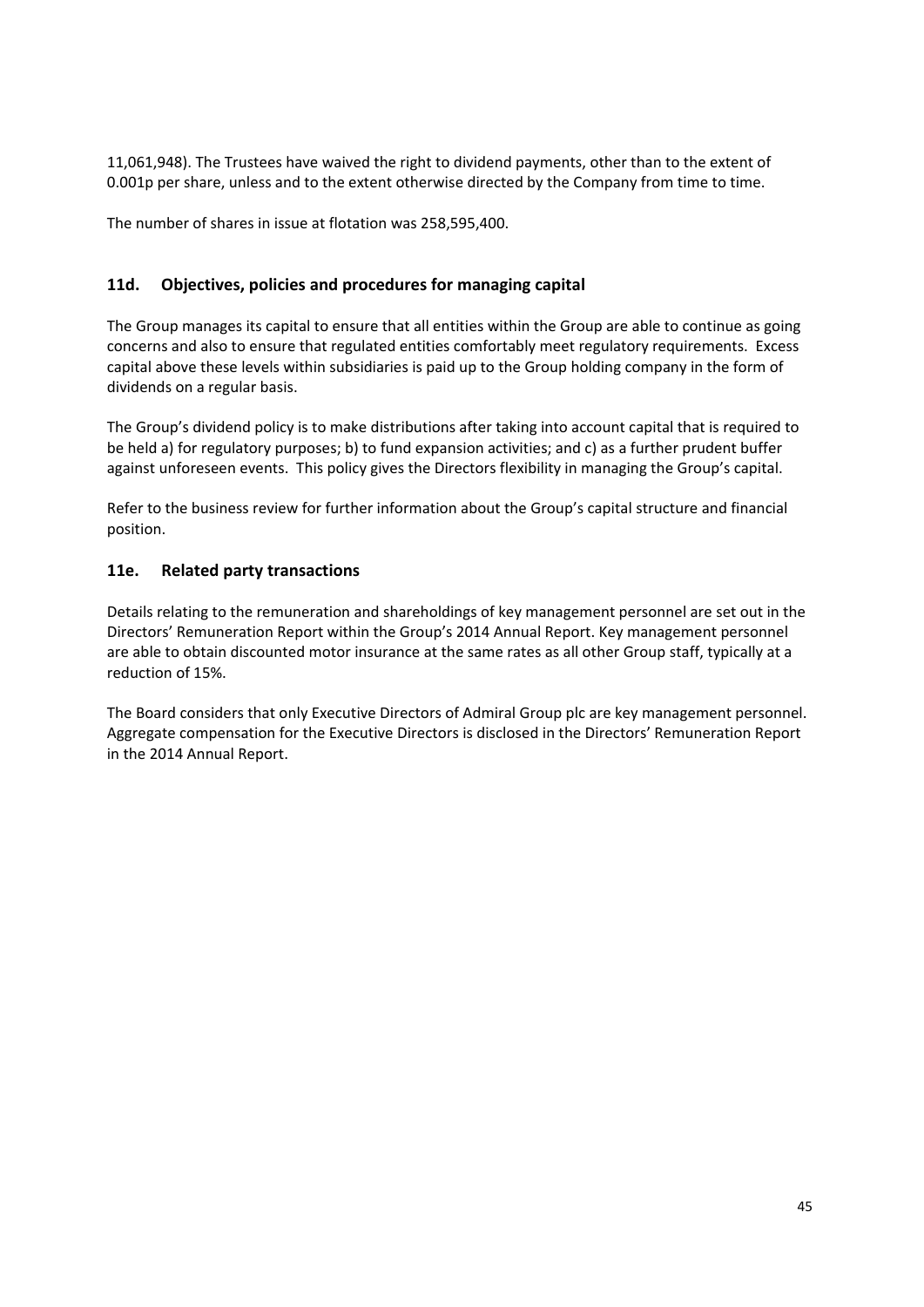# **12. Reconciliations**

The following tables reconcile significant KPIs and non-GAAP measures included in the financial review above to items included in the financial statements.

# **12a. Reconciliation of turnover to reported total premiums written and Other revenue as per the financial statements**

|                                                   | 30<br>June<br>2015<br>Em | 30<br>June<br>2014<br>Em | 31<br>December<br>2014<br>Em |
|---------------------------------------------------|--------------------------|--------------------------|------------------------------|
| Total Premiums Written before co-insurance        |                          |                          |                              |
| arrangements per note 5a of financial statements  | 904.9                    | 886.9                    | 1,675.6                      |
| Other revenue per note 7a of financial statements | 165.0                    | 170.4                    | 332.5                        |
|                                                   | 1,069.9                  | 1,057.3                  | 2,008.1                      |
| UK vehicle commission $1$                         | (17.7)                   | (26.9)                   | (50.8)                       |
| Other $^{*2}$                                     | 5.3                      | 6.7                      | 13.7                         |
| Turnover as per note 4 of financial statements    | 1,057.5                  | 1.037.1                  | 1,971.0                      |

- [\*1] During 2012 Admiral ceased earning other revenue from the sale of legal protection policies. At the same point, the Group began charging its panel of co- and reinsurers a vehicle commission. The substance of these changes meant that the total premiums written increased by the amount of revenue that was previously earned from the sale of legal protection policies. The vehicle commission included within Other revenue is therefore eliminated from the Turnover measure to avoid double-counting.
- [\*2] Other reconciling items represent co-insurer and reinsurer shares of Other revenue in the Group's International Car Insurance businesses.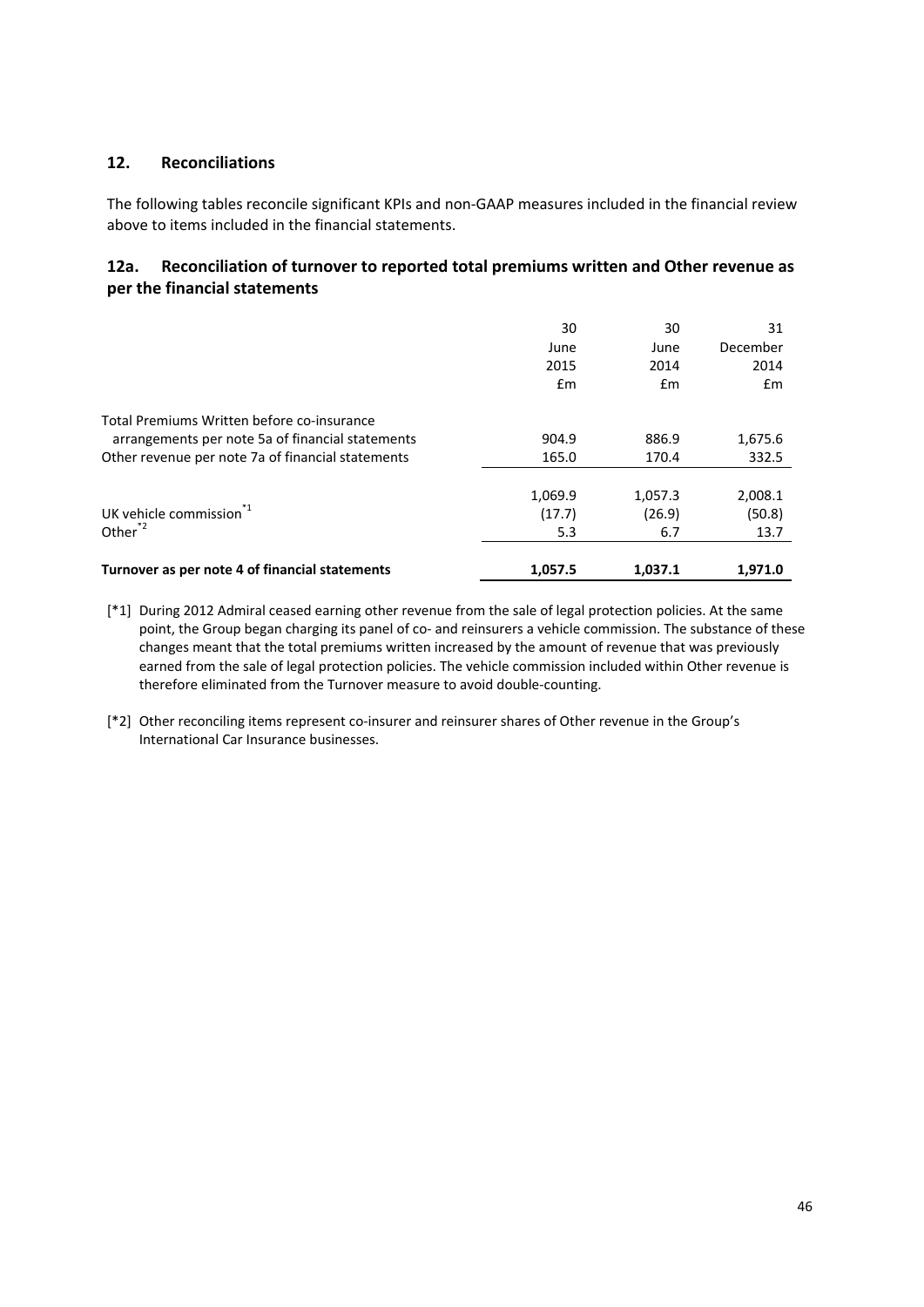|                                |       | 30 June 2015 |       | 30 June 2014 | 31 December 2014 |       |
|--------------------------------|-------|--------------|-------|--------------|------------------|-------|
|                                | UK    | Group        | UK    | Group        | UK               | Group |
|                                | motor |              | motor |              | motor            |       |
|                                | £m    | Em           | £m    | Em           | £m               | Em    |
| Net insurance claims           | 64.0  | 101.4        | 88.3  | 124.5        | 188.9            | 259.1 |
| Net claims handling expenses   | (4.8) | (4.8)        | (4.8) | (4.8)        | (8.9)            | (8.9) |
| Reinsurer cap impact           |       | (1.1)        |       | (2.0)        |                  | (5.8) |
| Reserve releases on commuted   |       |              |       |              |                  |       |
| reinsurance                    | 42.6  | 42.6         | 37.7  | 37.7         | 70.6             | 70.6  |
| Other adjustment <sup>*1</sup> |       | (0.1)        |       |              |                  |       |
| Adjusted net claims            | 101.8 | 138.0        | 121.2 | 155.4        | 250.6            | 315.0 |
| Net insurance premium revenue  | 174.9 | 228.9        | 183.5 | 231.7        | 365.1            | 464.9 |
| Other adjustment <sup>1</sup>  |       | (2.1)        |       |              |                  |       |
| Adjusted net insurance premium |       |              |       |              |                  |       |
| revenue                        | 174.9 | 226.8        | 183.5 | 231.7        | 365.1            | 464.9 |
| <b>Reported loss ratio</b>     | 58.2% | 60.8%        | 66.0% | 67.1%        | 68.6%            | 67.8% |

#### **12b. Reconciliation of claims incurred to reported Group loss ratio, excluding releases on commuted reinsurance**

[\*1] Other adjustments relate to additional products underwritten in the Group's international car insurance businesses. The contribution from these products is reported as ancillary income and as such the amounts are excluded for the purpose of calculation of loss and expense ratios. No equivalent adjustments have been made to prior period ratios as the equivalent adjustments are insignificant.

# **12c. Reconciliation of expenses related to insurance contracts to reported Group expense ratio**

|                                |                          | 30 June 2015 | 30 June 2014   |       | 31 December 2014 |       |
|--------------------------------|--------------------------|--------------|----------------|-------|------------------|-------|
|                                | UK<br>motor              | Group        | UK<br>motor    | Group |                  | Group |
|                                | £m                       | £m           | £m             | £m    | £m               | Em    |
| Net insurance expenses         | 25.7                     | 49.4         | 21.2           | 42.7  | 43.5             | 82.7  |
| Net claims handling expenses   | 4.8                      | 4.8          | 4.8            | 4.8   | 8.9              | 8.9   |
| Reinsurer cap impacts          | $\overline{\phantom{a}}$ | (2.6)        |                | (5.8) |                  | (4.7) |
| Other adjustment <sup>1</sup>  | $\overline{\phantom{a}}$ | (2.0)        | $\overline{a}$ |       |                  |       |
| Adjusted net expenses          | 30.5                     | 49.6         | 26.0           | 41.7  | 52.4             | 86.9  |
| Net insurance premium revenue  | 174.9                    | 228.9        | 183.5          | 231.7 | 365.1            | 464.9 |
| Other adjustment <sup>1</sup>  |                          | (2.1)        |                |       |                  |       |
| Adjusted net insurance premium |                          |              |                |       |                  |       |
| revenue                        | 174.9                    | 226.8        | 183.5          | 231.7 | 365.1            | 464.9 |
| Reported expense ratio         | 17.4%                    | 21.9%        | 14.2%          | 18.0% | 14.4%            | 18.7% |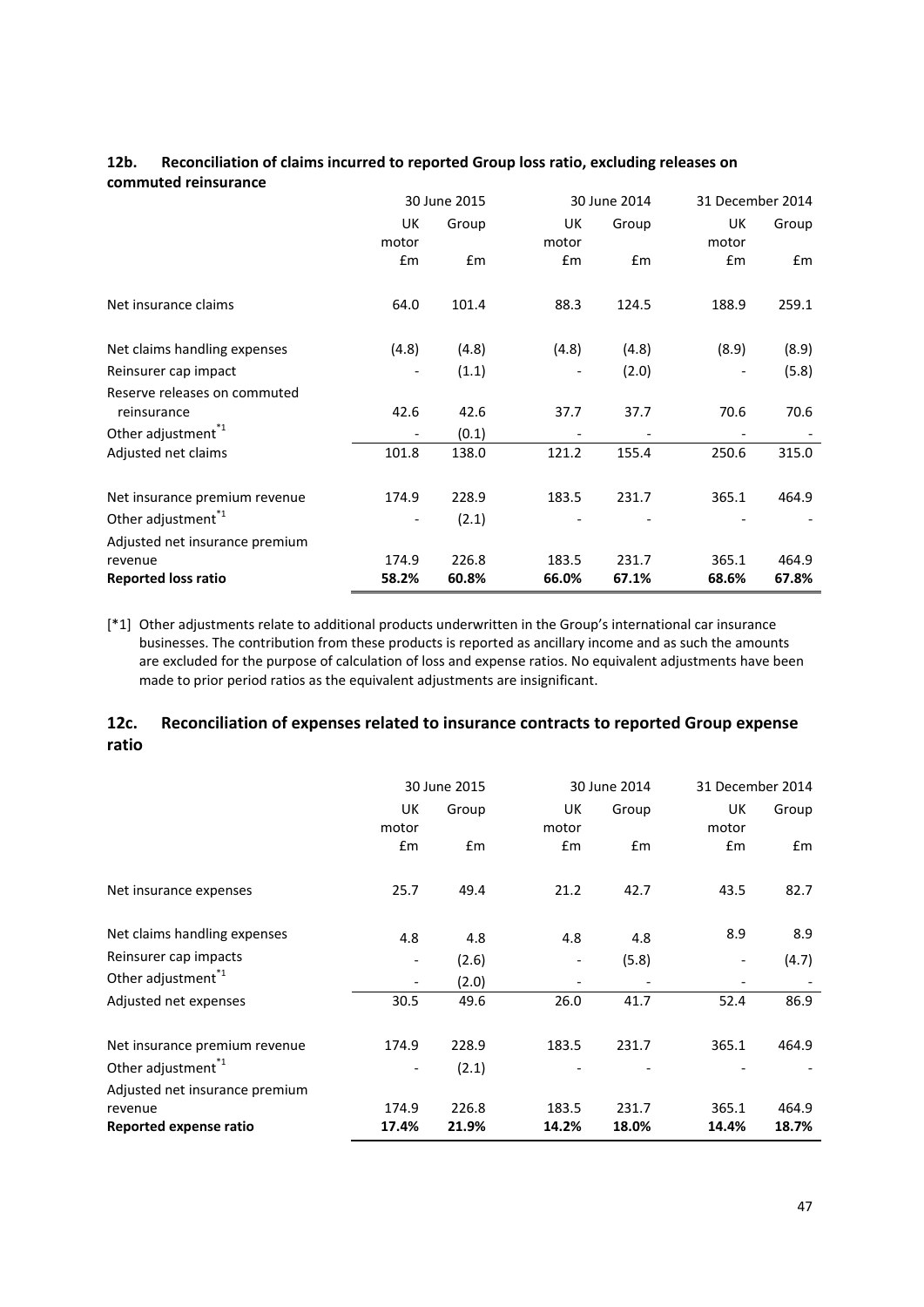[\*1] Other adjustments relate to additional products underwritten in the Group's international car insurance businesses. The contribution from these products is reported as ancillary income and as such the amounts are excluded for the purpose of calculation of loss and expense ratios. No equivalent adjustments have been made to prior period ratios as the equivalent adjustments are insignificant.

# **12d. Reconciliation of reported profit before tax to adjusted profit before tax**

|                                              | 30    | 30    | 31       |
|----------------------------------------------|-------|-------|----------|
|                                              | June  | June  | December |
|                                              | 2015  | 2014  | 2014     |
|                                              | Em    | £m    | Em       |
| Reported profit before tax per the condensed |       |       |          |
| consolidated income statement                | 181.7 | 183.3 | 350.7    |
| Minority interest share of profit before tax | 4.4   | 1.6   | 5.8      |
| Adjusted profit before tax                   | 186.1 | 184.9 | 356.5    |

# **13. Statutory information**

The financial information set out above does not constitute the company's statutory accounts. Statutory accounts for 2014 have been delivered to the registrar of companies, and those for 2015 will be delivered in due course. The auditors have reported on those accounts; their reports were (i) unqualified, (ii) did not include a reference to any matters to which the auditors drew attention by way of emphasis without qualifying their report and (iii) did not contain a statement under section 498 (2) or (3) of the Companies Act 2006.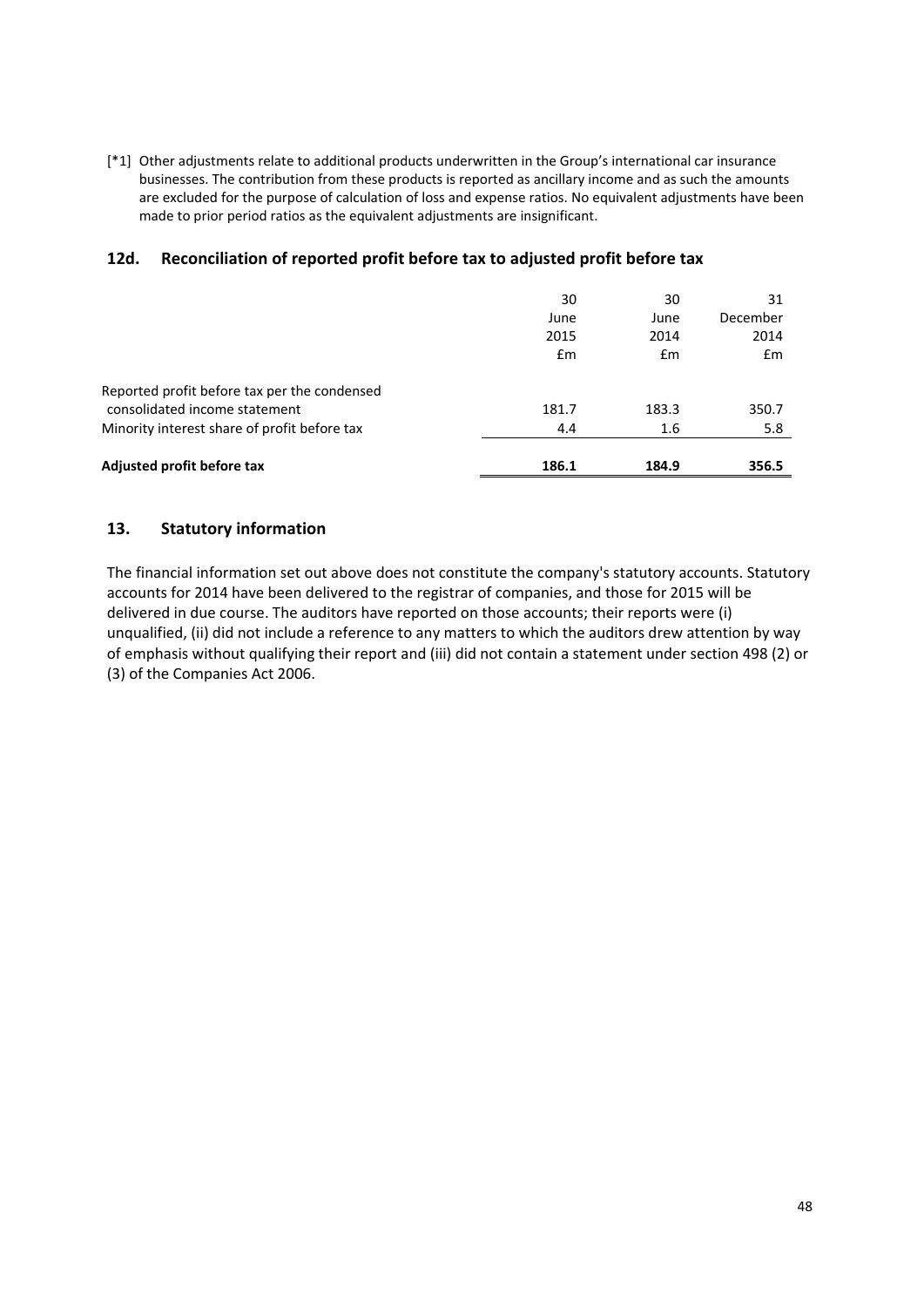# **14. Principal risks and uncertainties**

The table below sets out the principal risks Admiral has identified through its Enterprise Risk Management Framework (ERMF) as having the potential for a material adverse affect on Admiral's profitability and solvency. The report on Corporate Governance in the Group's 2014 Annual Report describes the risk management framework in place throughout the Group.

| <b>Insurance Risk</b>           |                       |                                               |
|---------------------------------|-----------------------|-----------------------------------------------|
| <b>Risk</b>                     | Impact                | <b>Mitigating Factors</b>                     |
| <b>Reserving risk in UK and</b> | Adverse run-off       | Admiral has a conservative reserving policy   |
| <b>International Insurance</b>  | leading to higher     | and continues to hold a material margin in    |
|                                 | claims costs in the   | its financial statement claims reserves above |
| Admiral is exposed to           | financial statements. | actuarially determined best estimates.        |
| reserving risk through its      | Also, resultant loss  |                                               |
| underwriting of motor and       | of profit commission  | Best estimate reserves are estimated both     |
| household insurance             | from proportional     | internally and externally by an independent   |
| policies. Claims reserves in    | co-insurance and      | actuary.                                      |
| the financial statements        | reinsurance           |                                               |
| may prove inadequate to         | arrangements.         | Many of the potential causes of claims        |
| cover the ultimate cost of      |                       | shocks are outside the control of Admiral     |
| earned claims which are by      |                       | (for example legislative changes or changes   |
| nature uncertain.               |                       | in the Ogden discount rate) and the focus is, |
|                                 |                       | therefore, on how to prepare for and react    |
|                                 |                       | to the occurrence of such events.             |
|                                 |                       |                                               |
|                                 |                       | Admiral holds a margin in booked reserves     |
|                                 |                       | to cover significant legislative changes      |
|                                 |                       | impacting earned claims. Furthermore,         |
|                                 |                       | Admiral continues to hold an additional       |
|                                 |                       | margin in its reserves in excess of the       |
|                                 |                       | projected ultimate outcomes to cover other    |
|                                 |                       | potential claim shocks.                       |
|                                 |                       |                                               |
|                                 |                       | The Group continues to make material          |
|                                 |                       | investments in staff and systems to work on   |
|                                 |                       | the identification and prevention of claims   |
|                                 |                       | fraud.                                        |
|                                 |                       | For very large claims Admiral purchases       |
|                                 |                       | excess of loss reinsurance, which mitigates   |
|                                 |                       | the loss to the selected deductible amount.   |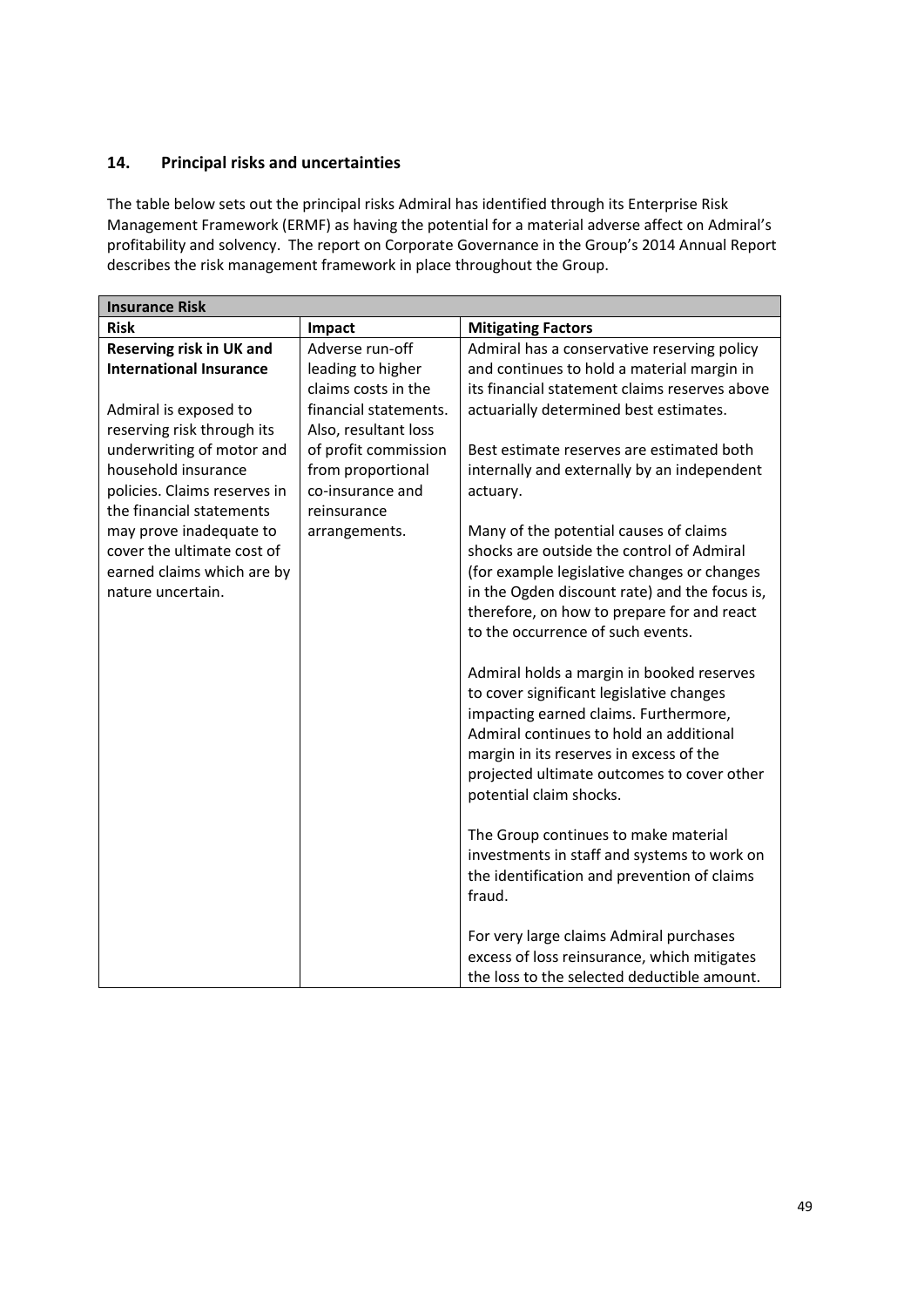| <b>Periodical Payment Orders</b><br>(PPOs) are increasingly<br>used to settle large bodily<br>injury claims.<br>PPOs provide for a regular<br>payment over an extended<br>time to the claimant,<br>rather than a single lump<br>sum payment.                                                                                         | Increased<br>uncertainty of the<br>cost of significant<br>claims over a longer<br>term. A requirement<br>to match investment<br>returns to meet<br>these payments over<br>an extended term.                                           | Admiral's investment portfolio is the result<br>of a structured, disciplined and transparent<br>investment process which considers the<br>future cashflow implications of PPOs.<br>There are regular reviews of both PPO cases<br>and those claims that could potentially settle<br>as PPOs.<br>Admiral has a conservative reserving policy<br>and continues to hold a material margin in<br>its financial statement claims reserves above<br>actuarially determined best estimates.                                                                                                                                                                                                                                                                                                                                                                                                       |
|--------------------------------------------------------------------------------------------------------------------------------------------------------------------------------------------------------------------------------------------------------------------------------------------------------------------------------------|---------------------------------------------------------------------------------------------------------------------------------------------------------------------------------------------------------------------------------------|--------------------------------------------------------------------------------------------------------------------------------------------------------------------------------------------------------------------------------------------------------------------------------------------------------------------------------------------------------------------------------------------------------------------------------------------------------------------------------------------------------------------------------------------------------------------------------------------------------------------------------------------------------------------------------------------------------------------------------------------------------------------------------------------------------------------------------------------------------------------------------------------|
| <b>Underwriting risk in UK</b><br>and International<br><b>Insurance</b><br>The Group is exposed to<br>the risk that claims costs<br>on business written and<br>earned in the future is<br>higher than expected.<br>This might arise due to<br>very large or catastrophic<br>man-made or natural<br>individual or multiple<br>claims. | Higher claims costs<br>and loss ratios,<br>reducing profitability<br>or resulting in<br>underwriting losses.<br>Also, resultant loss<br>of profit commission<br>from proportional<br>co-insurance and<br>reinsurance<br>arrangements. | There are a number of aspects which<br>contribute to Admiral's strong UK<br>underwriting results, including:<br>• Experienced and focused senior<br>management and teams in key business<br>areas including pricing and claims<br>management;<br>Highly data-driven and analytical approach<br>$\bullet$<br>to regular monitoring of claims and<br>underwriting performance;<br>Capability to identify and resolve<br>underperformance promptly through<br>changes to key performance drivers,<br>particularly pricing; and<br>Continuous appraisal of and investment in<br>staff, systems and processes.<br>Admiral purchases excess of loss<br>reinsurance, designed to mitigate the impact<br>of very large individual or catastrophe event<br>claims.<br>The Group continues to work to establish<br>similar capability and expertise in its newer<br>UK and international businesses. |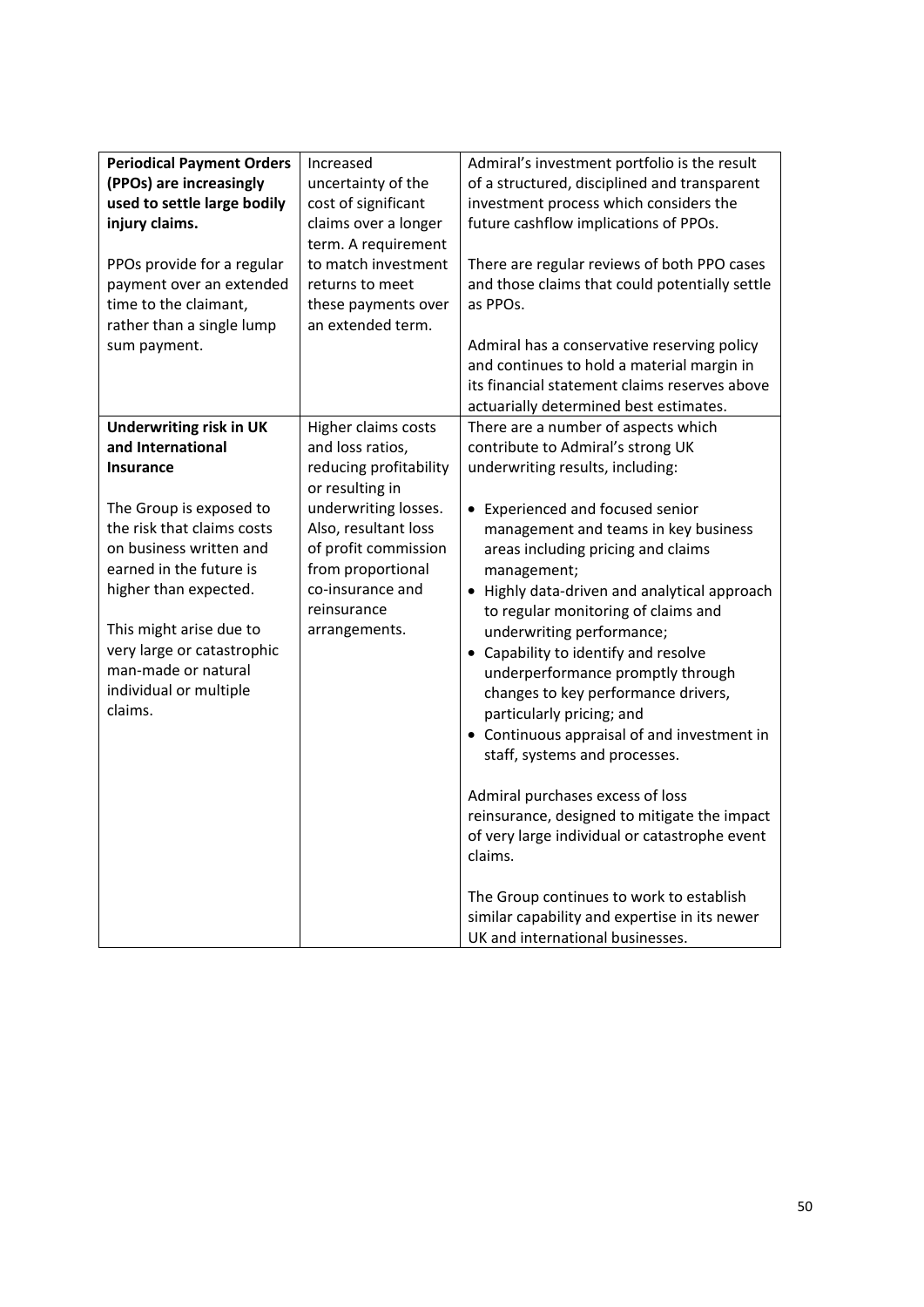| Reduced availability of co-  | A potential need to  | Admiral mitigates the risk to its reinsurance |
|------------------------------|----------------------|-----------------------------------------------|
| insurance and reinsurance    | raise additional     | arrangements by ensuring that it has a        |
| arrangements                 | capital to support   | diverse range of financially secure partners. |
|                              | underwriting. This   | Admiral has enjoyed a long-term relationship  |
| Admiral uses proportional    | could be in the form | with one of the world's largest reinsurers,   |
| co-insurance and             | of equity or debt.   | Munich Re, which has supported Admiral        |
| reinsurance across its       |                      | since 2000.                                   |
| insurance businesses to      | Return on equity     |                                               |
| reduce its own capital       | might reduce         | Admiral also has relationships with a number  |
| needs (and increase return   | compared to current  | of other reinsurers, including Amlin Re,      |
| on the capital it does hold) | levels.              | Hannover Re, Mapfre Re, New Re and Swiss      |
| and to mitigate the cost     |                      | Re.                                           |
| and risk of establishing     |                      |                                               |
| new operations.              |                      | In the UK, reinsurance arrangements have      |
|                              |                      | been agreed until at least the end of 2016,   |
| There is a risk that support |                      | reflecting confidence in the Admiral UK Car   |
| will not be available in the |                      | Insurance business. The long-term co-         |
| future if the results and/or |                      | insurance agreement with Munich Re            |
| future prospects of either   |                      | (covering 40% of the UK Car Insurance         |
| the UK business or (more     |                      | business) will remain in place until at least |
| realistically) one or more   |                      | the end of 2018.                              |
| of the newer operations      |                      |                                               |
| are not satisfactory to the  |                      | Long-term arrangements are also in place for  |
| co- and/or reinsurers.       |                      | international and household businesses.       |

| <b>Strategic Risk</b>         |                       |                                                        |
|-------------------------------|-----------------------|--------------------------------------------------------|
| <b>Risk</b>                   | <b>Impact</b>         | <b>Mitigating Factors</b>                              |
| <b>Erosion of competitive</b> | A worse UK Car        | Admiral's focus remains on the wide range              |
| advantage in UK Car           | Insurance result and  | of factors that contribute to Admiral's                |
| <b>Insurance</b>              | lower return on       | combined ratio outperformance of the UK                |
|                               | equity.               | market. Some are set out on pages 49 and               |
| Admiral typically maintains   |                       | 50, but in addition:                                   |
| a significant combined        | A sustained and       |                                                        |
| ratio advantage over the      | uncorrected erosion   | Track record of innovation and ability to<br>$\bullet$ |
| UK market.                    | of competitive        | react quickly to market conditions and                 |
|                               | advantage could       | developments; and                                      |
| This advantage and/or the     | affect the ability of | • Keen focus on maintaining a low-cost                 |
| level of underwriting profit  | Admiral to extend its | infrastructure and efficient acquisition               |
| (and associated profit        | reinsurance           | costs.                                                 |
| commission) could be          | arrangements, which   |                                                        |
| eroded.                       | might in turn require |                                                        |
|                               | Admiral to hold       |                                                        |
| This risk could be            | more capital.         |                                                        |
| exacerbated by irrational     |                       |                                                        |
| competitor pricing.           |                       |                                                        |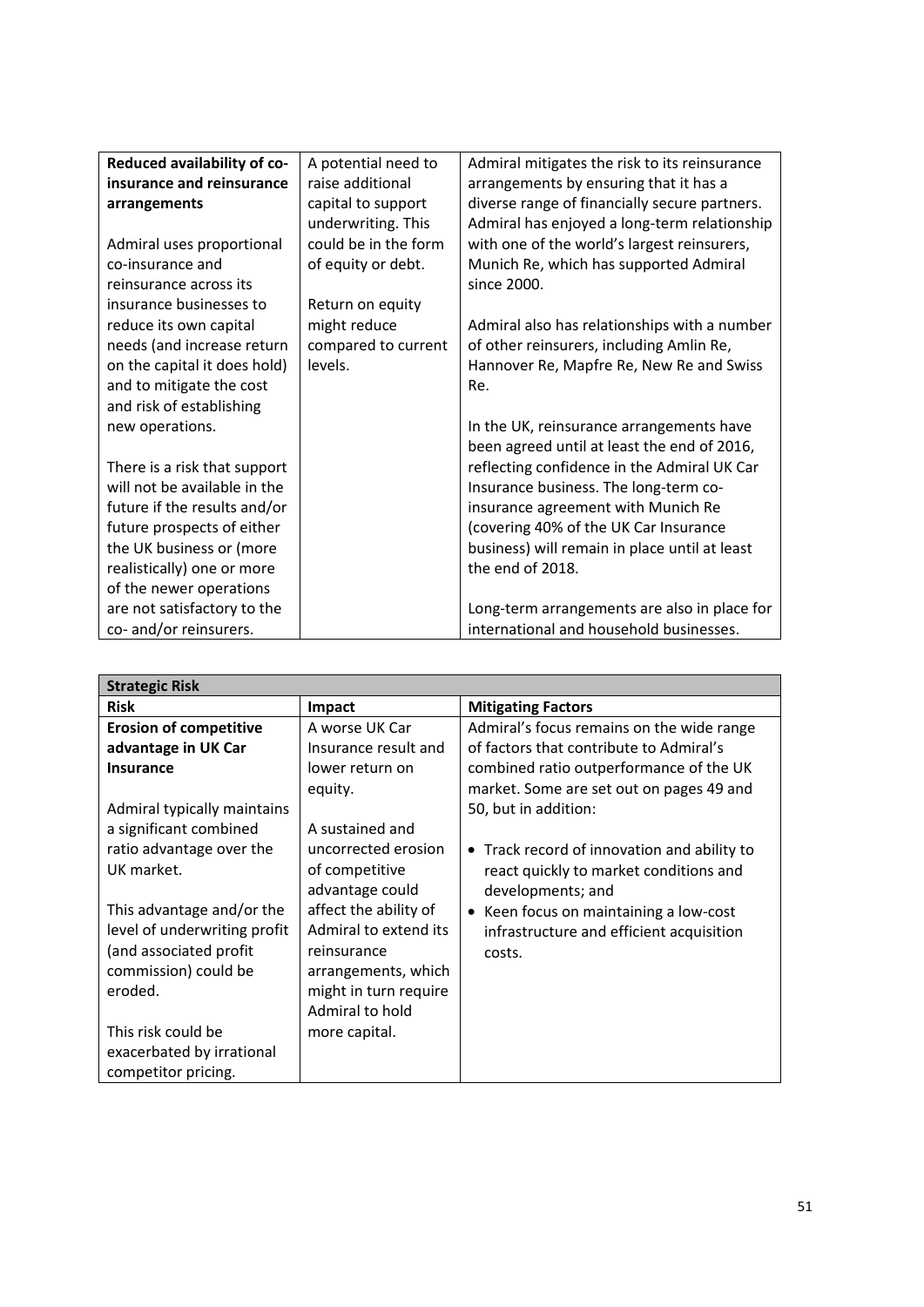| <b>Failure of geographic</b> | Higher than planned     | Admiral's approach to expansion and             |
|------------------------------|-------------------------|-------------------------------------------------|
| and/or product expansion     | losses (and             | product development remains conservative,       |
|                              | potentially closure     | applying the 'test and learn' philosophy that   |
| Admiral continues to         | costs) and              | has proven successful for previous              |
| develop and support the      | distraction of key      | operations. International insurance             |
| UK household and             | management.             | businesses have executed cautious launch        |
| overseas operations.         |                         | strategies and are all backed by proportional   |
|                              | A collective failure of | reinsurance support which provides              |
| One or more of the           | these businesses        | substantial mitigation against start-up losses  |
| operations could fail to     | would threaten          | in the early years.                             |
| become a sustainable,        | Admiral's objective     |                                                 |
| profitable long-term         | to diversify its        | New price comparison businesses have            |
| business.                    | earnings by             | aligned their marketing investment with the     |
|                              | expanding into new      | extent of improvement in key performance        |
| Product expansion into       | markets and             | indicators such as average cost per quote       |
| new areas could lead to      | products.               | and conversion ratio. The Group also accepts    |
| unprofitable business and    |                         | partial disposals of equity to share start-up   |
| increased regulatory risk.   |                         | losses with partners.                           |
|                              |                         |                                                 |
|                              |                         | The Directors are mindful of management         |
|                              |                         | stretch and regularly assess the suitability of |
|                              |                         | the management structure in place for           |
|                              |                         | Admiral's new UK and international              |
|                              |                         | operations.                                     |
|                              |                         |                                                 |
|                              |                         | The UK Household Insurance business is          |
|                              |                         | backed by proportional reinsurance support      |
|                              |                         | which provides mitigation against start-up      |
|                              |                         | losses and excess of loss reinsurance which     |
|                              |                         | mitigates potential losses from catastrophe     |
|                              |                         | events.                                         |

| <b>Group Risk</b>              |                      |                                               |
|--------------------------------|----------------------|-----------------------------------------------|
| <b>Risk</b>                    | <b>Impact</b>        | <b>Mitigating Factors</b>                     |
| <b>Potential diminution of</b> | Lower profits from   | Admiral continuously assesses the value to    |
| other revenue                  | insurance operations | its customer of the products it offers, and   |
|                                | and lower return on  | makes changes to ensure the products          |
| Admiral earns other            | equity.              | continue to meet customer needs and offer     |
| revenue from a portfolio of    |                      | good value.                                   |
| products and other             |                      |                                               |
| sources.                       |                      | Admiral seeks to minimise reliance on any     |
|                                |                      | single source by earning revenue from a       |
| The level of this revenue      |                      | range of products. This would mitigate the    |
| could diminish due to          |                      | impact of a regulatory change which might     |
| regulatory or legal            |                      | affect a particular product or income stream. |
| changes, customer              |                      |                                               |
| behaviour or market            |                      |                                               |
| forces.                        |                      |                                               |
|                                |                      |                                               |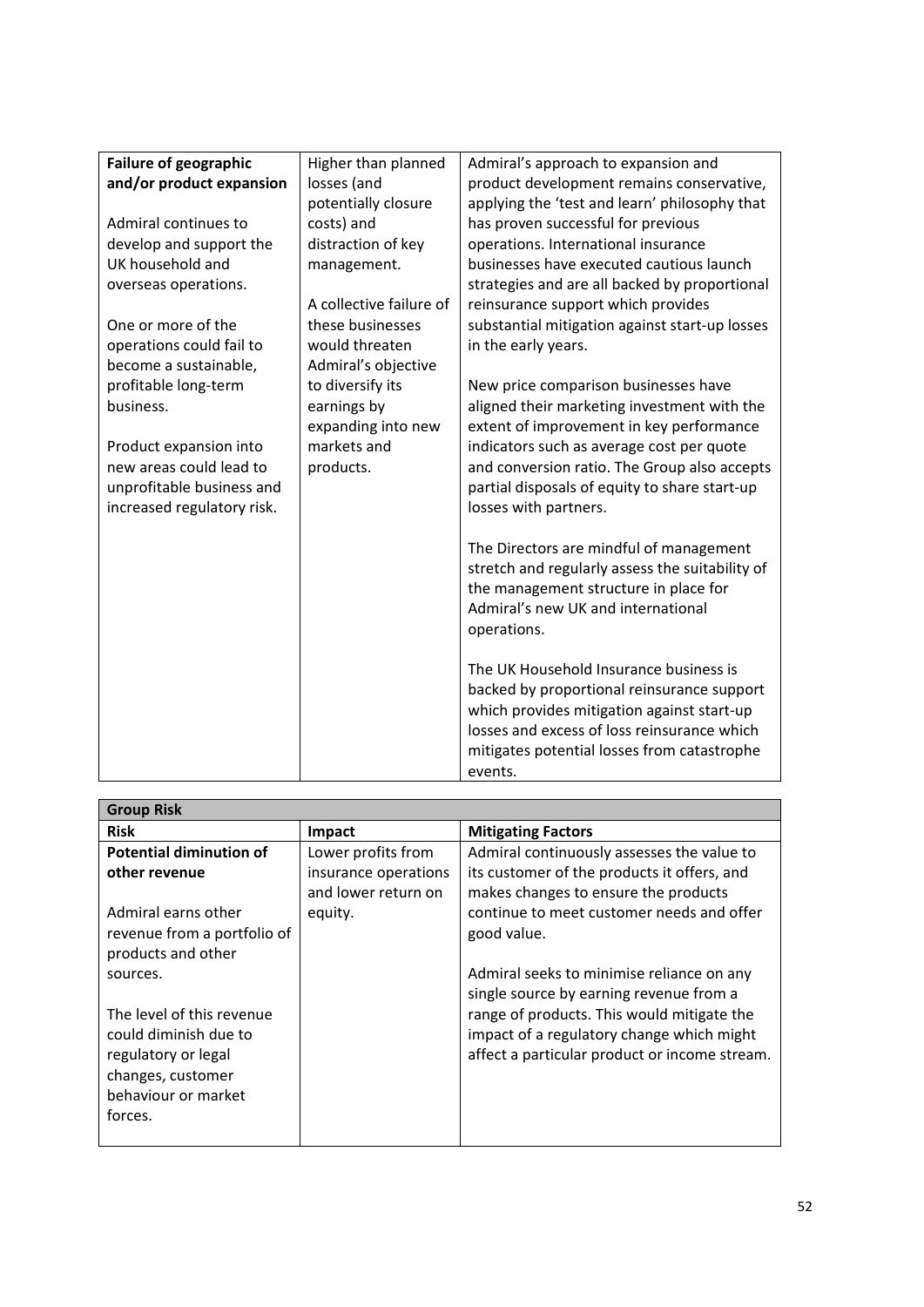| <b>Competition in UK Price</b> | A potentially          | Admiral's ownership of Confused.com (one       |
|--------------------------------|------------------------|------------------------------------------------|
| Comparison                     | material reduction in  | of the leading UK price comparison websites    |
|                                | UK Car Insurance       | which operates independently of the UK Car     |
| Admiral is dependent on        | new business           | Insurance business) helps to mitigate the risk |
| the four main UK price         | volumes.               | of over-reliance on this distribution channel. |
| comparison websites as an      |                        |                                                |
| important source of new        | The impact on          | Admiral also contributes materially to the     |
| business and growth.           | Confused.com of        | revenues of other price comparison             |
|                                | higher levels of       | businesses and therefore it is not considered  |
| Growth in this distribution    | competition in the     | probable that a material source of new         |
| channel could slow, cease      | price comparison       | business would be lost.                        |
| or reverse, or Admiral         | market, either         |                                                |
| could lose one or more of      | through the            | The management of Confused.com maintain        |
| the websites as a source of    | aggressive activities  | a very keen awareness of the risks of          |
| customers.                     | of existing players or | continued competition.                         |
|                                | the entry of           |                                                |
|                                | significant new        |                                                |
|                                | participants would     |                                                |
|                                | be to lower profits.   |                                                |
|                                |                        |                                                |
|                                | However, a more        |                                                |
|                                | competitive market     |                                                |
|                                | might benefit the car  |                                                |
|                                | insurance business     |                                                |
|                                | through lower          |                                                |
|                                | acquisition costs.     |                                                |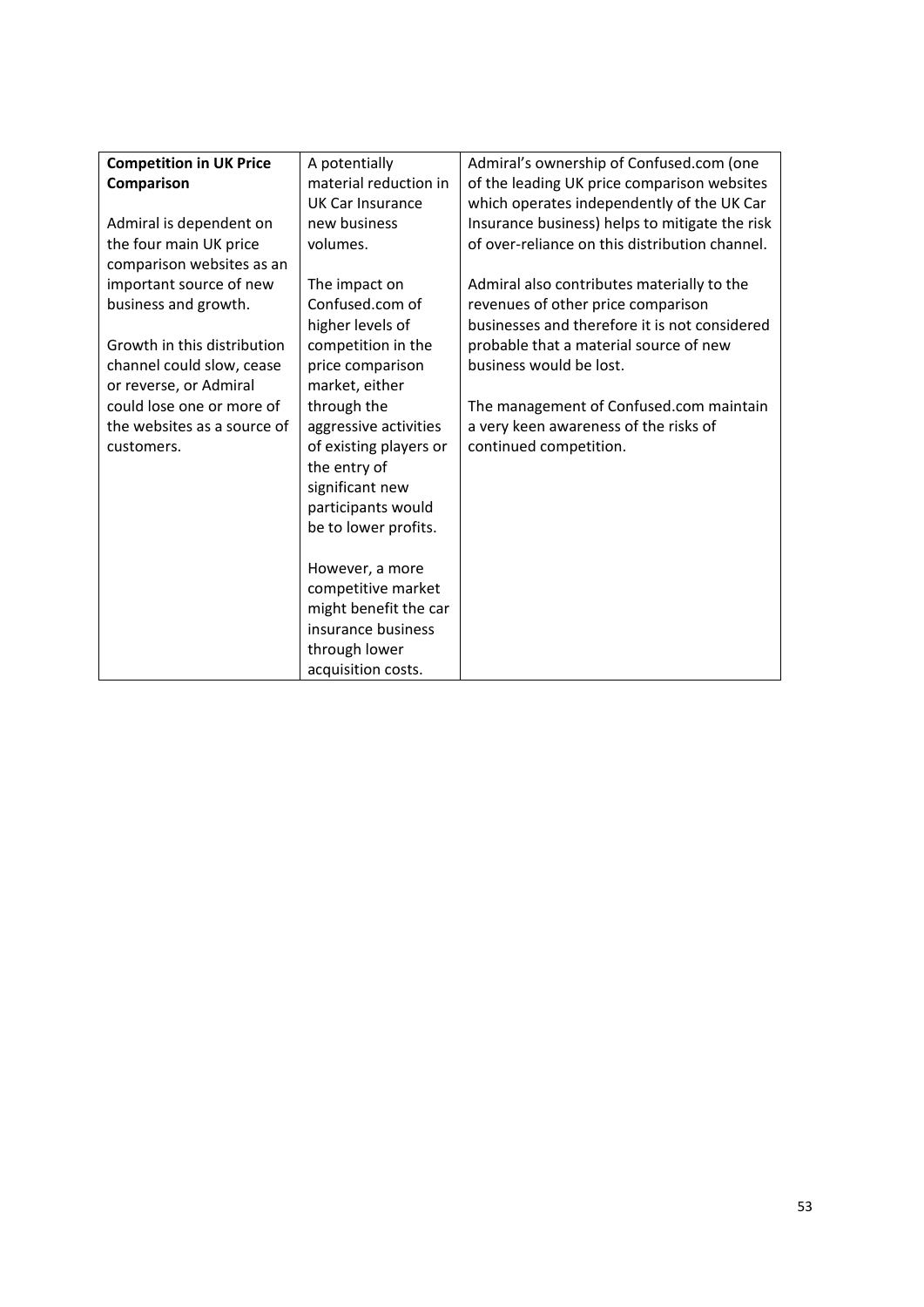| <b>Credit Risk</b>                                    |                          |                                                |
|-------------------------------------------------------|--------------------------|------------------------------------------------|
| <b>Risk</b>                                           | Impact                   | <b>Mitigating Factors</b>                      |
| <b>Credit risk of significant</b>                     | Additional capital       | Admiral only conducts business with            |
| counterparties                                        | may need to be           | reinsurers of appropriate financial strength.  |
|                                                       | raised as a result of a  | In addition, most reinsurance contracts are    |
| Admiral is primarily                                  | major credit event,      | operated on a funds withheld basis, which      |
| exposed to credit risk in                             | dependent on its         | substantially reduces credit risk, as Admiral  |
| the form of a) default of<br>reinsurer; b) failure of | nature and severity.     | holds the cash received as collateral.         |
| banking or investment                                 | Admiral would also       | With respect to investment counterparties,     |
| counterparty.                                         | need to ensure that      | there are no specific concentrations of credit |
|                                                       | it had sufficient        | risk due to the structure of the liquidity     |
| One or more                                           | liquid assets to meet    | funds which invest in a wide range of short    |
| counterparties suffer                                 | its claims and other     | duration, high quality securities. Cash        |
| significant losses leading to                         | liabilities as they fell | balances and deposits are placed only with     |
| a credit default.                                     | due.                     | highly rated credit institutions. Some long    |
|                                                       |                          | term investments are held in Government        |
|                                                       |                          | bonds to further mitigate the exposure to      |
|                                                       |                          | credit risk.                                   |
|                                                       |                          |                                                |
|                                                       |                          | Admiral considers counterparty exposure        |
|                                                       |                          | frequently and in significant detail, and has  |
|                                                       |                          | in place appropriate triggers and limits, to   |
|                                                       |                          | mitigate exposure to individual investment     |
|                                                       |                          | counterparties.                                |
|                                                       |                          |                                                |

| <b>Conduct Risk</b>                                                                                                                                                           |                                                                                                                                                                |                                                                                                                                                                                                                                                                                                                                                                                                                                                               |
|-------------------------------------------------------------------------------------------------------------------------------------------------------------------------------|----------------------------------------------------------------------------------------------------------------------------------------------------------------|---------------------------------------------------------------------------------------------------------------------------------------------------------------------------------------------------------------------------------------------------------------------------------------------------------------------------------------------------------------------------------------------------------------------------------------------------------------|
| <b>Risk</b>                                                                                                                                                                   | <b>Impact</b>                                                                                                                                                  | <b>Mitigating Factors</b>                                                                                                                                                                                                                                                                                                                                                                                                                                     |
| Failure of products,<br>processes or service to<br>meet customer and<br>regulator expectations and<br>failure to address<br>customer complaints<br>promptly or appropriately. | Potential customer<br>detriment and/or<br>potential regulatory<br>censure/<br>enforcement and/or<br>reputational<br>damage as a result of<br>Admiral's action. | Admiral operates the three lines of defence<br>model for overseeing its products, processes<br>and service. At each stage of the customer<br>journey customer outcomes are monitored,<br>managed and reported in order to mitigate<br>customer detriment.<br>Further detail on how Admiral interacts with<br>its customers is set out on page 17 of the<br>2014 Annual Report and in the Corporate<br>Social Responsibility (CSR) Report available<br>online. |
|                                                                                                                                                                               |                                                                                                                                                                |                                                                                                                                                                                                                                                                                                                                                                                                                                                               |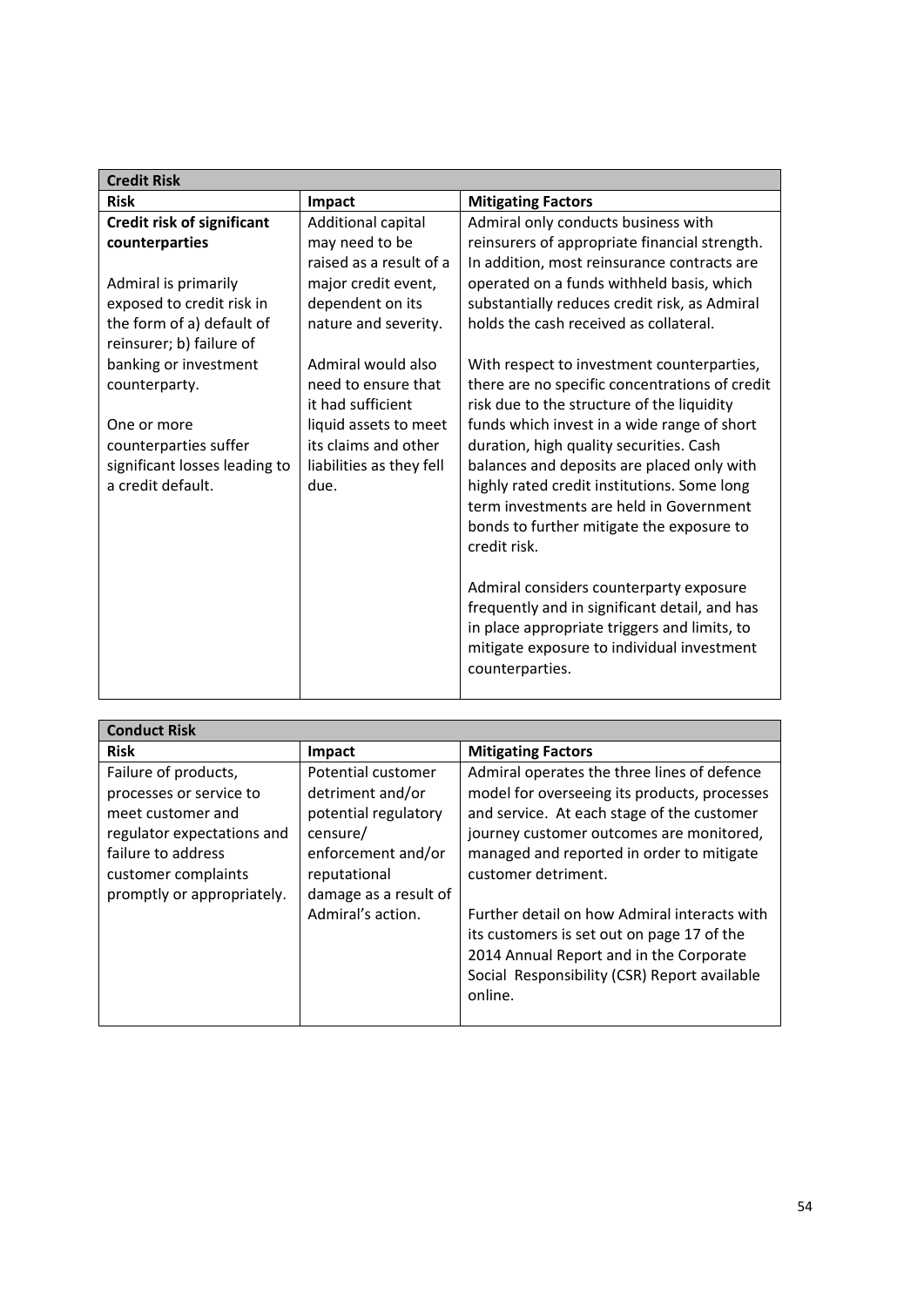| <b>Operational Risk</b>                              |                                |                                                                                                                                                             |
|------------------------------------------------------|--------------------------------|-------------------------------------------------------------------------------------------------------------------------------------------------------------|
| <b>Risk</b>                                          | Impact                         | <b>Mitigating Factors</b>                                                                                                                                   |
| People risk                                          | Unable to                      | Strong Company culture underpinned by                                                                                                                       |
|                                                      | successfully carry out         | communication, equality, reward,                                                                                                                            |
| Failure to recruit, develop                          | <b>Admiral Group</b>           | recognition and fun.                                                                                                                                        |
| and retain suitable talent.                          | strategy and achieve<br>goals. | Objectives & personal development<br>plans                                                                                                                  |
| In addition, the risk of                             |                                | Understanding gained through staff<br>$\bullet$                                                                                                             |
| project failure. More                                | Failure of projects            | surveys and team meetings                                                                                                                                   |
| specifically, projects                               | would most likely              | Succession and graduate plans<br>$\bullet$                                                                                                                  |
| relating to system                                   | result in additional           | Sponsorship programme designed to<br>$\bullet$                                                                                                              |
| upgrades and Solvency II.                            | costs for the Group.           | give staff benefits and develop pride in<br>brand(s)                                                                                                        |
|                                                      |                                | Employee share ownership scheme.<br>$\bullet$                                                                                                               |
|                                                      |                                | Further detail on how Admiral interacts with<br>its employees is set out of page 18 of the<br>2014 Annual Report and in the CSR Report<br>available online. |
| IT risk                                              | Unable to support              | Regular review of the effectiveness of the                                                                                                                  |
|                                                      | the required growth            | Groups IT capability by Executive                                                                                                                           |
| Failure to invest in, or                             | and development                | Management and the Board.                                                                                                                                   |
| successfully implement                               | essential for future           |                                                                                                                                                             |
| appropriate technology                               | business success,              | Strong project governance and oversight of                                                                                                                  |
| (particularly Guidewire<br>implementation in the UK) | maintaining                    | new systems implementations with external<br>specialist review and assurance where                                                                          |
| to support the Group's                               | competitor<br>advantage and    | required.                                                                                                                                                   |
| future business                                      | developing the                 |                                                                                                                                                             |
| development.                                         | Group's business               |                                                                                                                                                             |
|                                                      | model.                         |                                                                                                                                                             |
| <b>Cyber Risk</b>                                    | Unable to operate              | Physical and IT Security are in place to                                                                                                                    |
|                                                      | the business for an            | prevent unauthorised access to data.                                                                                                                        |
| Financial loss, disruption or                        | indeterminate                  |                                                                                                                                                             |
| damage to the reputation                             | period, depending              | All staff receive mandatory training around                                                                                                                 |
| of the Group from a                                  | upon the severity of           | IT Security and Data Protection.                                                                                                                            |
| deliberate attack on its IT                          | the attack. Potential          |                                                                                                                                                             |
| systems.                                             | for data breaches or           | Compliance to Data Security policies is                                                                                                                     |
|                                                      | loss of intellectual           | monitored.                                                                                                                                                  |
|                                                      | property.                      |                                                                                                                                                             |
|                                                      | Data breaches may              |                                                                                                                                                             |
|                                                      | result in significant          |                                                                                                                                                             |
|                                                      | reputational damage            |                                                                                                                                                             |
|                                                      | as well as regulator           |                                                                                                                                                             |
|                                                      | sanctions                      |                                                                                                                                                             |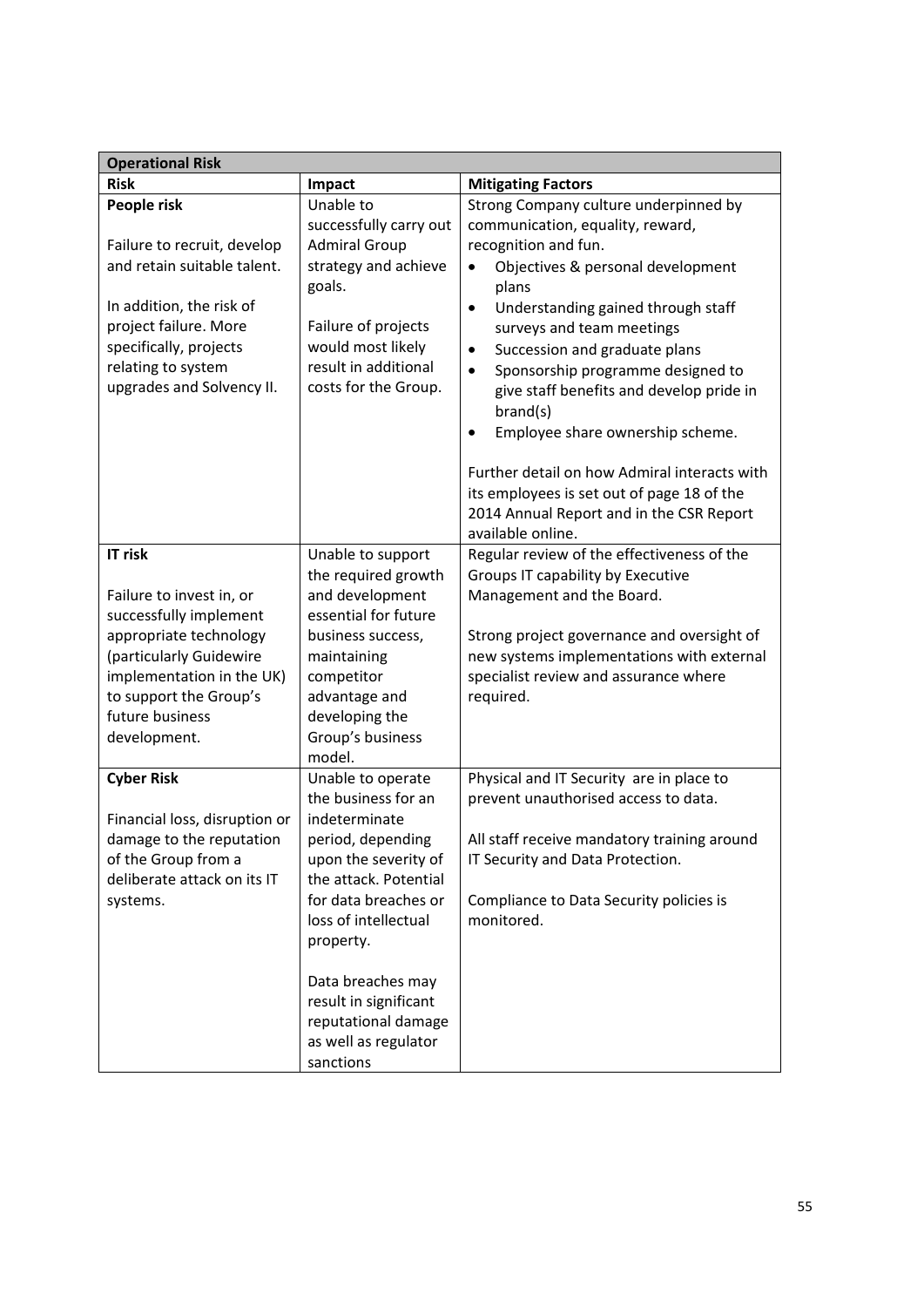| <b>Regulatory Risk</b>                                                                                                              |                                                                                   |                                                                                                                                                                                                                                                                              |
|-------------------------------------------------------------------------------------------------------------------------------------|-----------------------------------------------------------------------------------|------------------------------------------------------------------------------------------------------------------------------------------------------------------------------------------------------------------------------------------------------------------------------|
| <b>Risk</b>                                                                                                                         | <b>Impact</b>                                                                     | <b>Mitigating Factors</b>                                                                                                                                                                                                                                                    |
| Failure to comply with<br>regulatory requirements<br>and/or changes. In<br>particular, the risk of non-<br>compliance with Solvency | Exposure to<br>regulatory<br>intervention<br>and/or censure<br>and/or enforcement | Mitigated by regular review of the Group's<br>compliance with current and proposed<br>requirements and interaction with<br>regulators by Executive Management and<br>the Board.                                                                                              |
| Il requirements ahead of<br>$1st$ January 2016.                                                                                     | action through fines<br>and other tools<br>available to the<br>regulator.         | There has been a significant investment in<br>resources in preparation for Solvency II<br>implementation and the ongoing<br>requirements. The project has regular<br>communication with both the Board and the<br>Regulators on progress against the agreed<br>project plan. |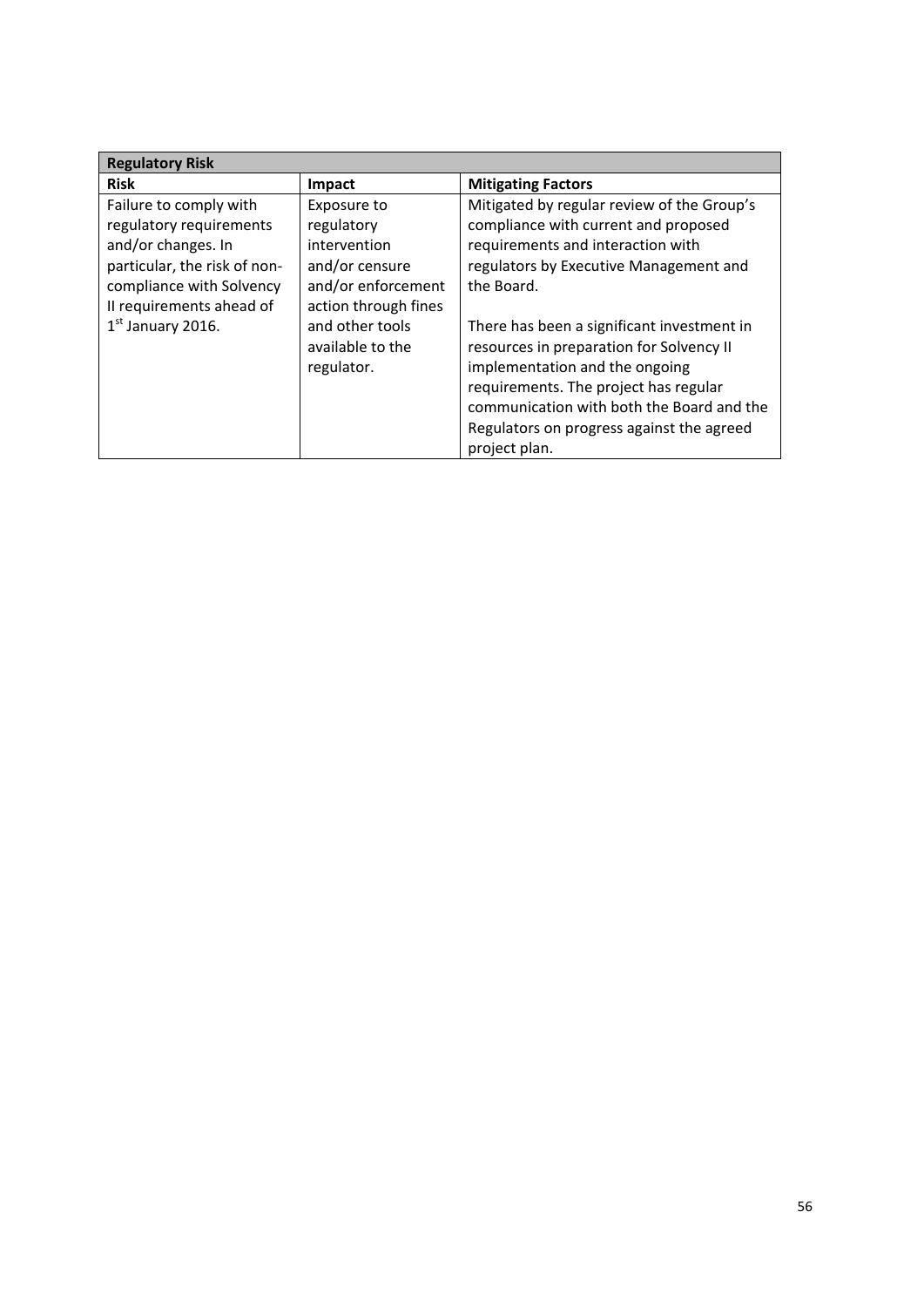# **Responsibility statement of the directors in respect of the half-yearly financial report**

We confirm that to the best of our knowledge:

- the condensed set of financial statements has been prepared in accordance with IAS 34 *Interim Financial Reporting* as adopted by the EU;
- the interim management report includes a fair review of the information required by:
	- a) DTR 4.2.7R of the *Disclosure and Transparency Rules*, being an indication of important events that have occurred during the first six months of the financial year and their impact on the condensed set of financial statements; and a description of the principal risks and uncertainties for the remaining six months of the year; and
	- b) DTR 4.2.8R of the *Disclosure and Transparency Rules*, being related party transactions that have taken place in the first six months of the current financial year and that have materially affected the financial position or performance of the entity during that period; and any changes in the related party transactions described in the last annual report that could do so.

By order of the Board,

**Geraint Jones Chief Financial Officer** 

18 August 2015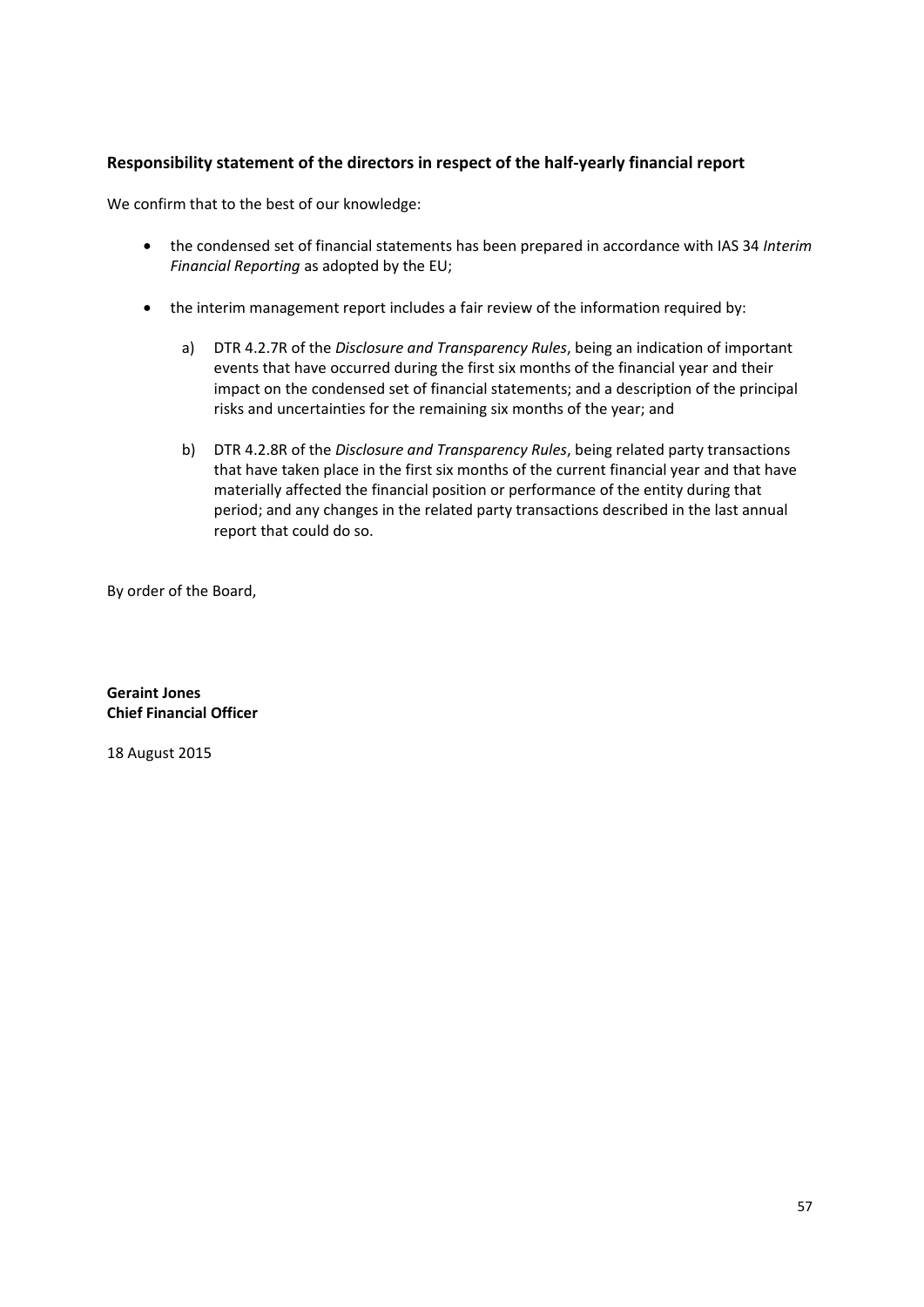#### **INDEPENDENT REVIEW REPORT TO ADMIRAL GROUP PLC**

#### **Introduction**

We have been engaged by the company to review the condensed set of financial statements in the halfyearly financial report for the six months ended 30 June 2015 which comprises the Condensed consolidated income statement, the Condensed consolidated statement of comprehensive income, the Condensed consolidated statement of financial position, the Condensed consolidated statement of cash flows, the Condensed consolidated statement of changes in equity and the related explanatory notes. We have read the other information contained in the half-yearly financial report and considered whether it contains any apparent misstatements or material inconsistencies with the information in the condensed set of financial statements.

This report is made solely to the company in accordance with the terms of our engagement to assist the company in meeting the requirements of the Disclosure and Transparency Rules ("the DTR") of the UK's Financial Conduct Authority ("the UK FCA"). Our review has been undertaken so that we might state to the company those matters we are required to state to it in this report and for no other purpose. To the fullest extent permitted by law, we do not accept or assume responsibility to anyone other than the company for our review work, for this report, or for the conclusions we have reached.

#### **Directors' responsibilities**

The half-yearly financial report is the responsibility of, and has been approved by, the directors. The directors are responsible for preparing the half-yearly financial report in accordance with the DTR of the UK FCA.

The annual financial statements of the group are prepared in accordance with IFRSs as adopted by the EU. The condensed set of financial statements included in this half-yearly financial report has been prepared in accordance with IAS 34 *Interim Financial Reporting* as adopted by the EU*.* 

#### **Our responsibility**

Our responsibility is to express to the company a conclusion on the condensed set of financial statements in the half-yearly financial report based on our review.

#### **Scope of review**

We conducted our review in accordance with International Standard on Review Engagements (UK and Ireland) 2410 *Review of Interim Financial Information Performed by the Independent Auditor of the Entity* issued by the Auditing Practices Board for use in the UK. A review of interim financial information consists of making enquiries, primarily of persons responsible for financial and accounting matters, and applying analytical and other review procedures. A review is substantially less in scope than an audit conducted in accordance with International Standards on Auditing (UK and Ireland) and consequently does not enable us to obtain assurance that we would become aware of all significant matters that might be identified in an audit. Accordingly, we do not express an audit opinion.